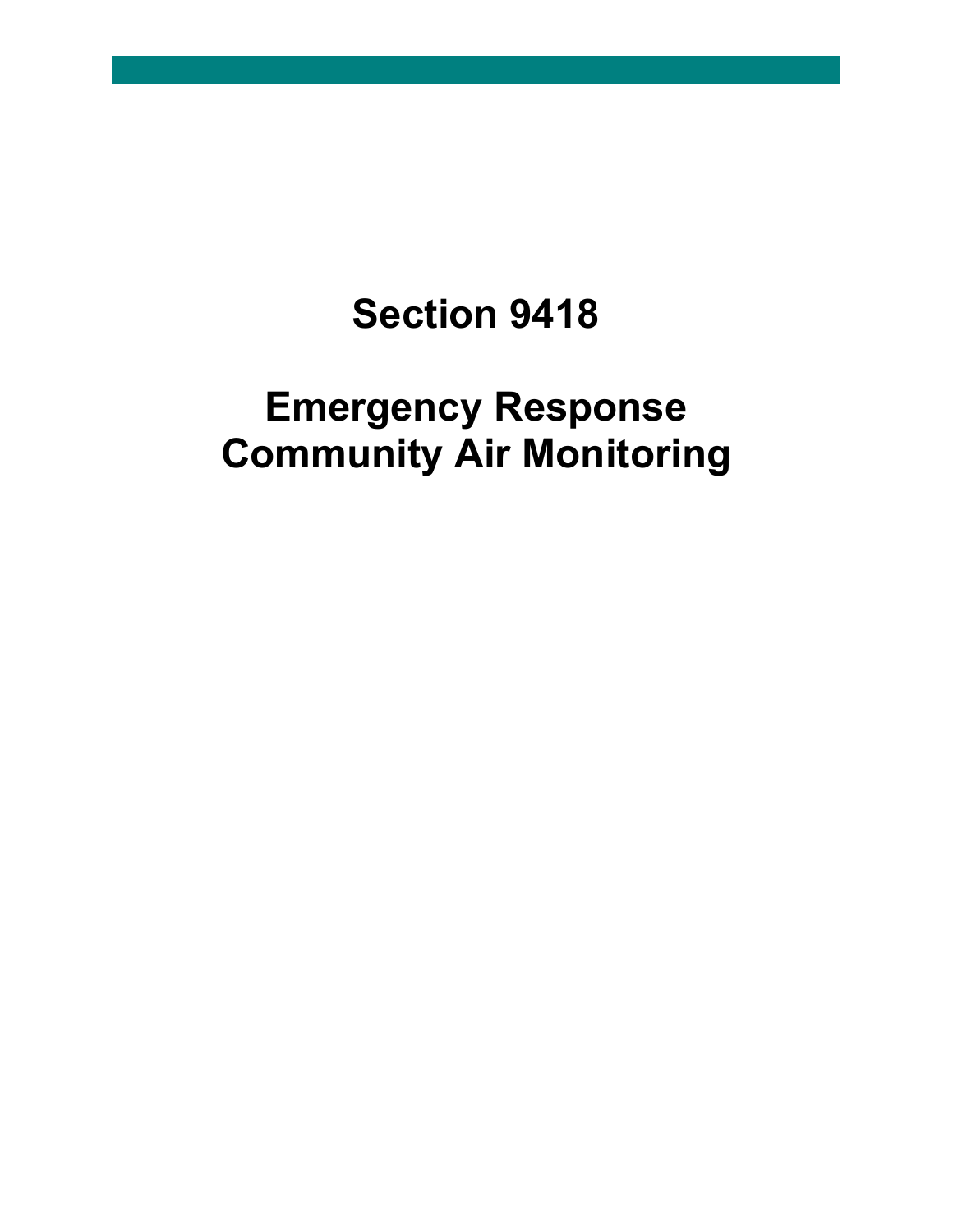# **The able of Contents**

## **Section Page**

| 9418 | <b>Emergency Response Community Air Monitoring  9418-1</b>           |  |
|------|----------------------------------------------------------------------|--|
|      |                                                                      |  |
|      |                                                                      |  |
|      |                                                                      |  |
|      |                                                                      |  |
|      |                                                                      |  |
|      | 9418.6 Community Air Monitoring Implementation Checklists 9418-7     |  |
|      |                                                                      |  |
|      |                                                                      |  |
|      |                                                                      |  |
|      |                                                                      |  |
|      |                                                                      |  |
|      |                                                                      |  |
|      |                                                                      |  |
|      |                                                                      |  |
|      |                                                                      |  |
|      | 2.0 Contaminants of Concern and Community Action Levels 9418-25      |  |
|      |                                                                      |  |
|      |                                                                      |  |
|      |                                                                      |  |
|      |                                                                      |  |
|      |                                                                      |  |
|      |                                                                      |  |
|      |                                                                      |  |
|      |                                                                      |  |
|      |                                                                      |  |
|      |                                                                      |  |
|      |                                                                      |  |
|      |                                                                      |  |
|      |                                                                      |  |
|      |                                                                      |  |
|      |                                                                      |  |
|      |                                                                      |  |
|      |                                                                      |  |
|      | B. Standard Operation Procedures and Instrument Calibration. 9418-39 |  |
|      |                                                                      |  |
|      |                                                                      |  |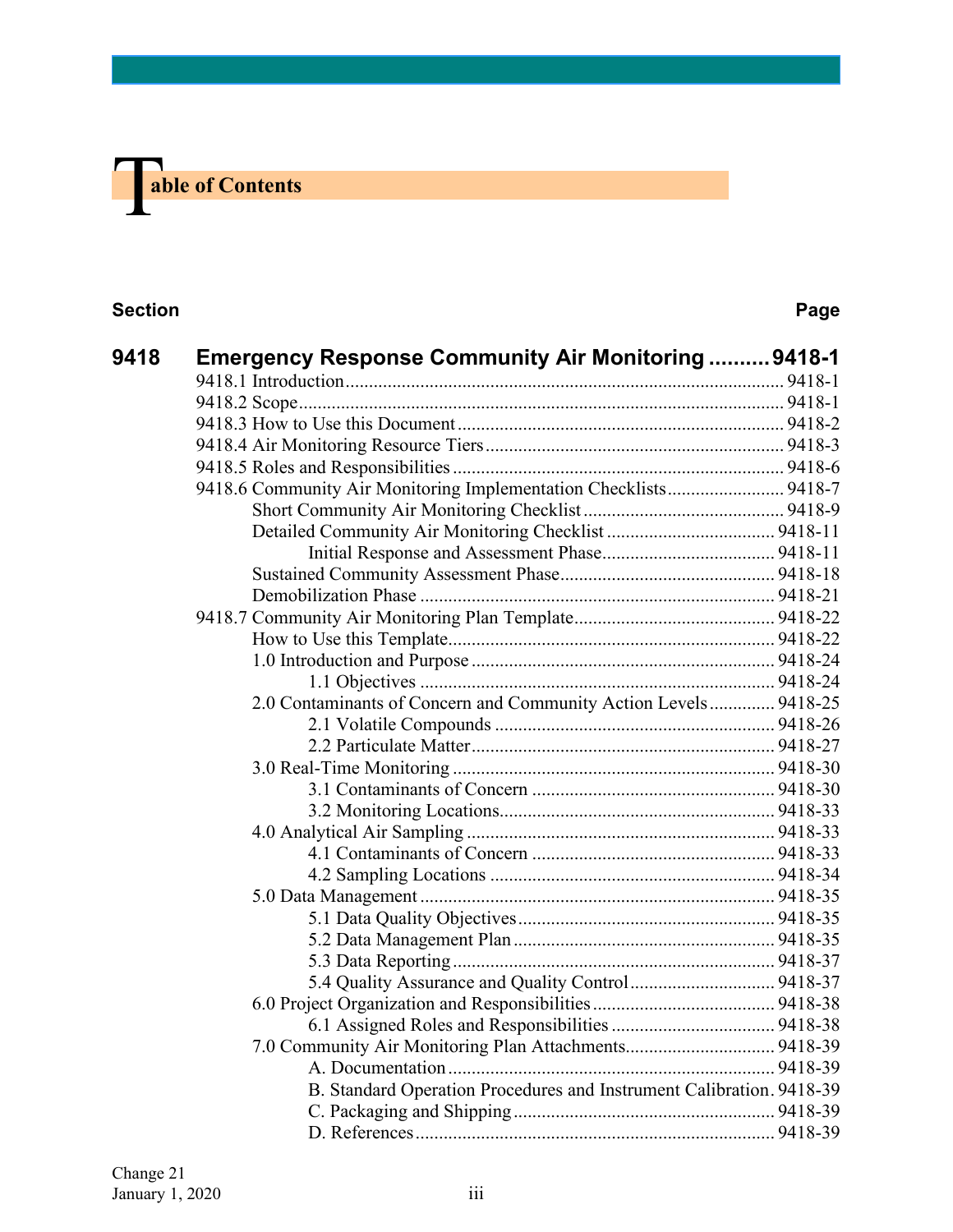## **Section Page**

| Attachment B: Contaminants of Concern and Recommended Action Levels 9418-42 |  |
|-----------------------------------------------------------------------------|--|
| <b>Chemical Constituent Recommendations Regarding Community</b>             |  |
|                                                                             |  |
| Particulate Matter Recommendations Regarding Community Action               |  |
|                                                                             |  |
| Attachment C: Community Air Monitoring Field Team Checklist 9418-50         |  |
| Attachment D: Community Air Monitoring Data Management Checklist 9418-52    |  |
|                                                                             |  |
|                                                                             |  |
|                                                                             |  |
|                                                                             |  |
|                                                                             |  |
|                                                                             |  |
|                                                                             |  |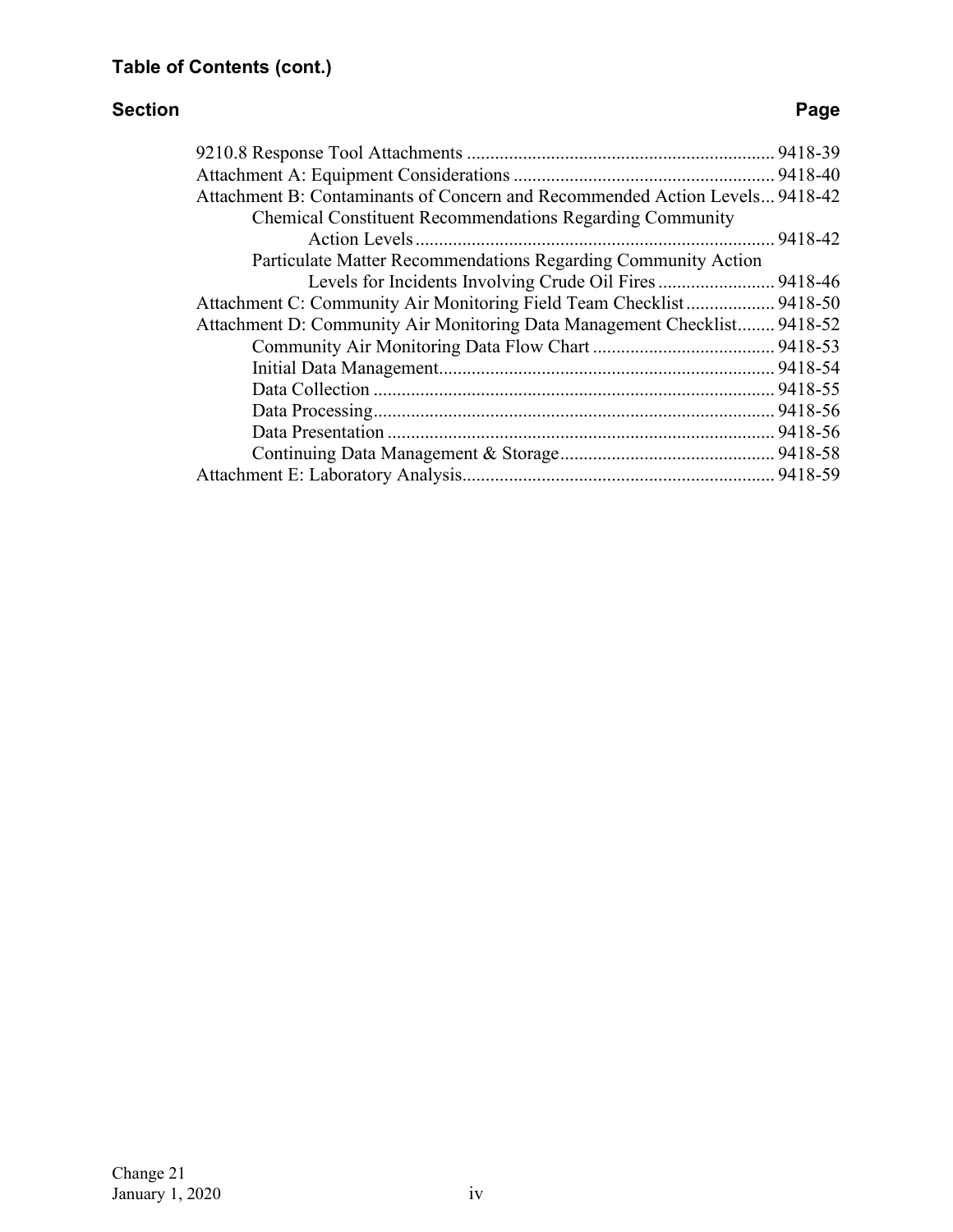## <span id="page-3-2"></span><span id="page-3-1"></span><span id="page-3-0"></span>**9418.1 Introduction**

Airborne contaminants, at an incident, can present a potential threat to both site workers and surrounding communities. In particular, high consequence areas (HCAs; e.g., densely populated) or sensitive groups (i.e., people with heart and lung diseases/conditions, older adults and children, hospital patients, etc.) who are at greater risk from the presence of vapors or particles in the air can be adversely impacted by such threats. As such, identification and quantification of these contaminants through air monitoring and sampling is an essential component of protecting human health. Reliable measurements of airborne contaminants are useful for:

- Characterizing airborne threats,
- Delineating areas where protection or evacuation is needed,
- Assessing the potential health effects of exposure, and
- Determining the need for additional monitoring.

Air monitoring in the communities surrounding an incident should be considered when:

- Chemicals, airborne contaminants, and/or smoke are anticipated to impact communities;
- Volatile chemicals have been or may be released; and
- Sensitive populations are in close proximity to a release site or airborne contaminants are at a level that impacts healthy populations.

The purpose of community air monitoring (CAM) during emergencies is to both identify and quantify the airborne contaminant and use these results as a baseline to determine the optimum level of protection needed for the surrounding community.

## <span id="page-3-3"></span>**9418.2 Scope**

This document is intended to be used as a tool to assist emergency responders in establishing a CAM program during an emergency response.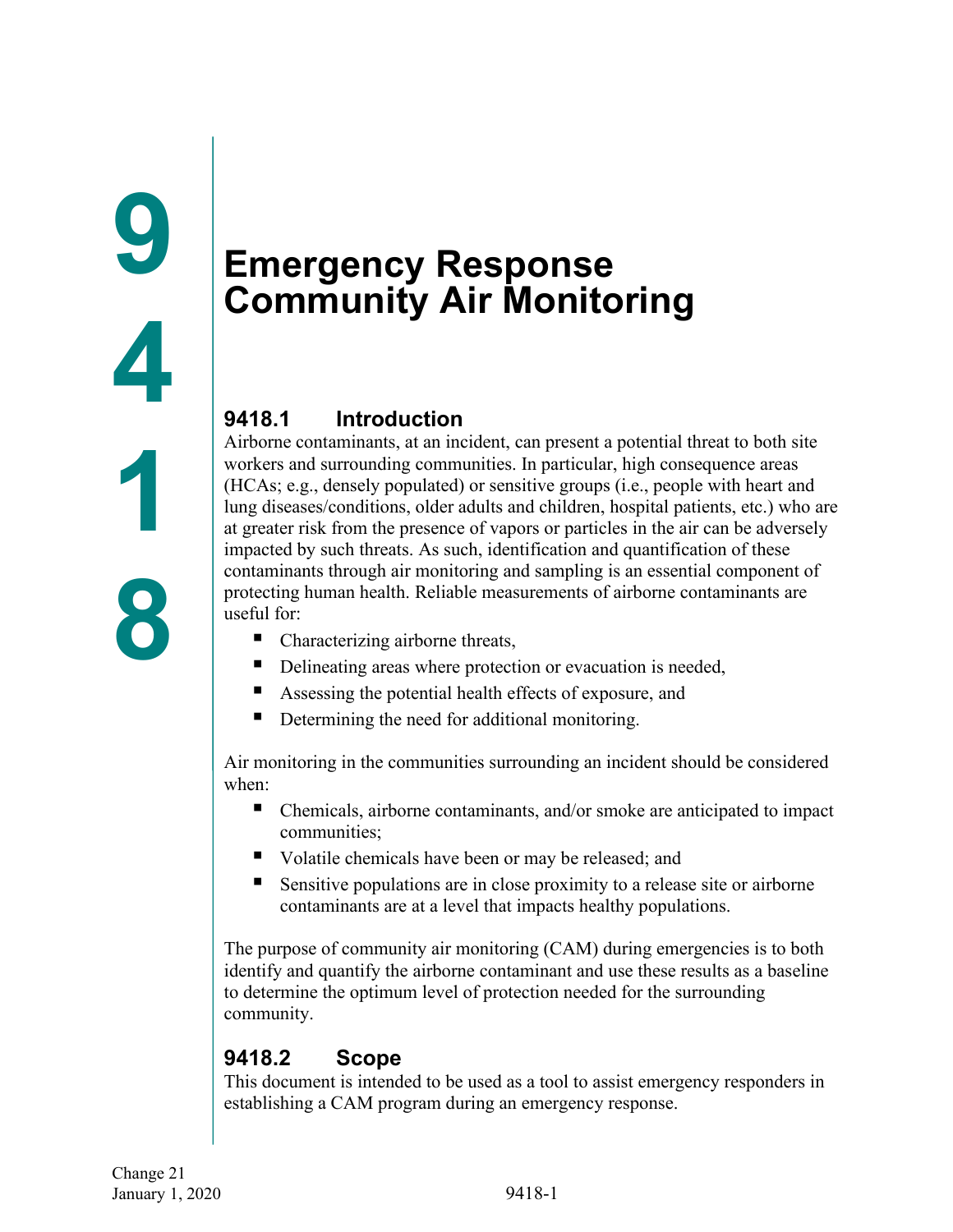It is designed to be applicable to incidents involving a pollutant, chemical, or oil spill site that has or will likely release airborne contaminants that may affect the surrounding community. This may include scenarios where the contaminants are burning, not burning, and/or releasing combustion byproducts.

The intended audience is response personnel who are responsible for establishing and leading CAM activities.

While some elements of this document may be applicable during planned in-situ burning situations, for specific in-situ burning guidance, responders should also refer to Sections 4617 through 4619 and 9407 of the Northwest Area Contingency Plan (NWACP).

Other considerations when using this document:

- Air monitoring activities during a response may overlap between site worker health and safety and community protection; however, this document is focused solely on CAM. Health and safety of site workers is covered by the site safety plan for the incident (as required by 29 Code of Federal Regulations 1910.120) and in Sections 2230 and 9203 of the NWACP.
- This document does not address odor investigations or indoor air quality assessments.
- This document does not address public communications of air monitoring results outside of the Incident Command System (ICS) structure.
- This document is not intended to provide complete training on establishing a CAM program. Personnel engaged in air monitoring should be fully trained and qualified to use the equipment and approaches described herein.

The information provided within this document is not intended to be policy or to be prescriptive and may be modified as appropriate. The document is designed to be generic and generalized, and it is expected that response managers will modify as appropriate to the conditions of each incident.

## <span id="page-4-0"></span>**9418.3 How to Use this Document**

This document is organized into variety of response tools and supplemental informational attachments. The tools can be used independently or in conjunction with each other to establish a CAM program during an emergency. A brief description of the tools is included below.

## **Community Air Monitoring Resource Tiers**

Suggested equipment, personnel, and data deliverables are organized into response tiers. This tool is intended to aid response organizations to rapidly determine and mobilize air-monitoring resources for the early phases of incidents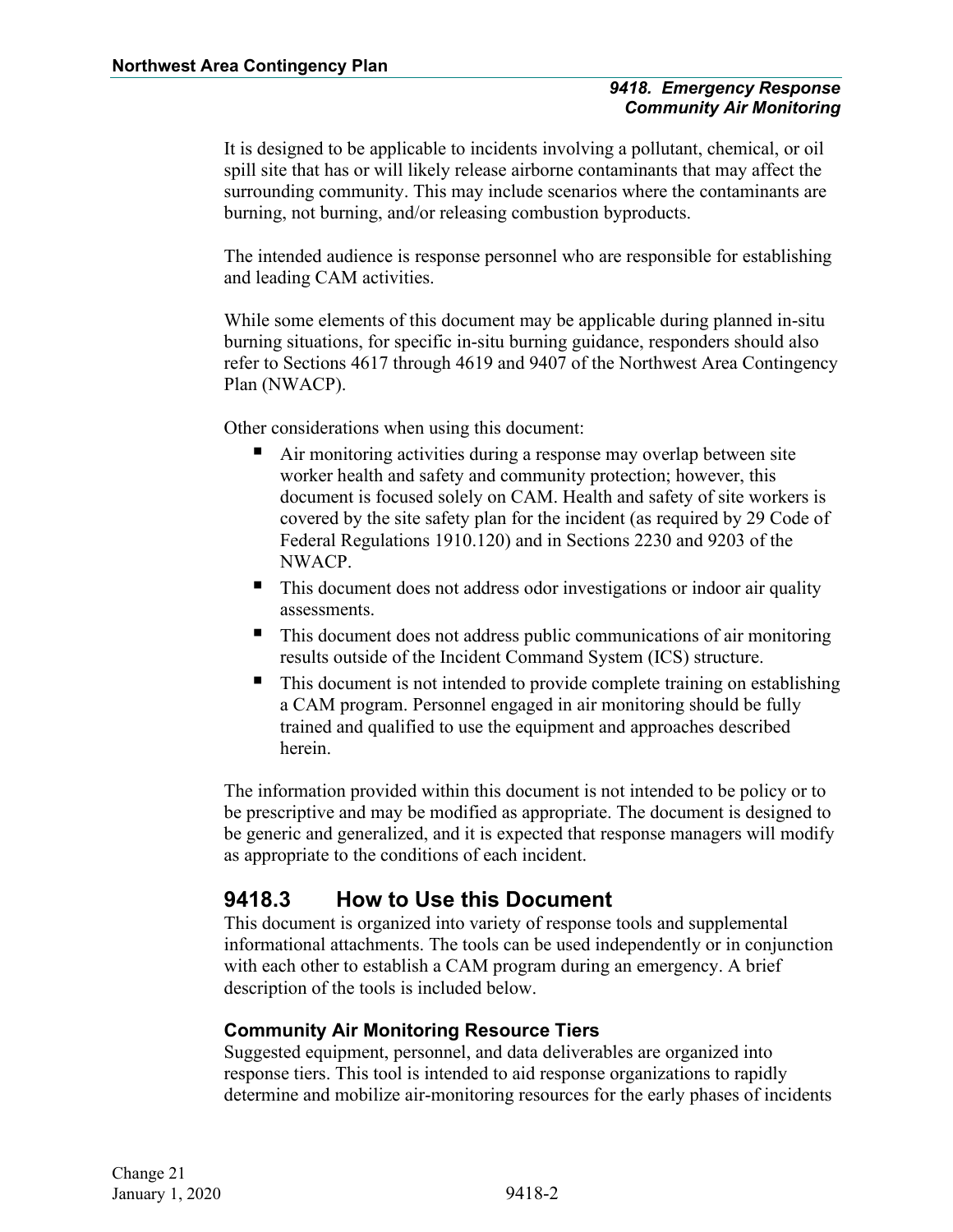of varying scope and scale. This tool can be used to communicate needs and expectations as the ICS structure forms.

## **Community Air Monitoring Organization Chart, Information Flow, Roles, and Responsibilities**

This figure presents a suggested organization chart that places the CAM group within the Environmental Unit (EU) of the Planning Section with pathways of communication and action level exceedance reporting. Roles and responsibilities within the emergency CAM group are also briefly described.

## **Community Air Monitoring Implementation Checklists**

This section contains two checklists, one short and one detailed, both capturing the major milestones of CAM during an emergency response. Both checklists are loosely arranged in chronological order and further organized into three operational phases: Initial Response and Assessment, Sustained Community Assessment, and Demobilization. The short checklist only communicates major milestones, while the detailed checklist includes specific actions, expectations, and best practices.

## **Community Air Monitoring Plan Template**

A Community Air Monitoring Plan (CAMP) should be completed as soon as possible during an emergency response, to document and plan ongoing air monitoring. Plan components and suggested formats and content are presented in this template. A CAMP will serve as official documentation of CAM activities and as a functional tool to implement CAM actions.

## **Response Tool Attachments**

Informational attachments are included to detail technical components of implementing a CAM program. Content within these sections are referred to throughout the document and may be used to complete the CAM Checklist or CAMP. The attachments include:

- A. Equipment Considerations
- B. Contaminants of Concern and Recommended Action Levels
- C. Community Air Monitoring Field Team Checklist
- D. Community Air Monitoring Data Management Checklist
- E. Laboratory Analysis

## <span id="page-5-0"></span>**9418.4 Air Monitoring Resource Tiers**

Suggested equipment, personnel, and data deliverables are organized into response tiers (see Table 9418-1). This tool is intended to aid response organizations to rapidly determine and mobilize air-monitoring resources for the early phases of incidents of variable scope and scale. This tool can be used to communicate needs and expectations as the ICS structure forms.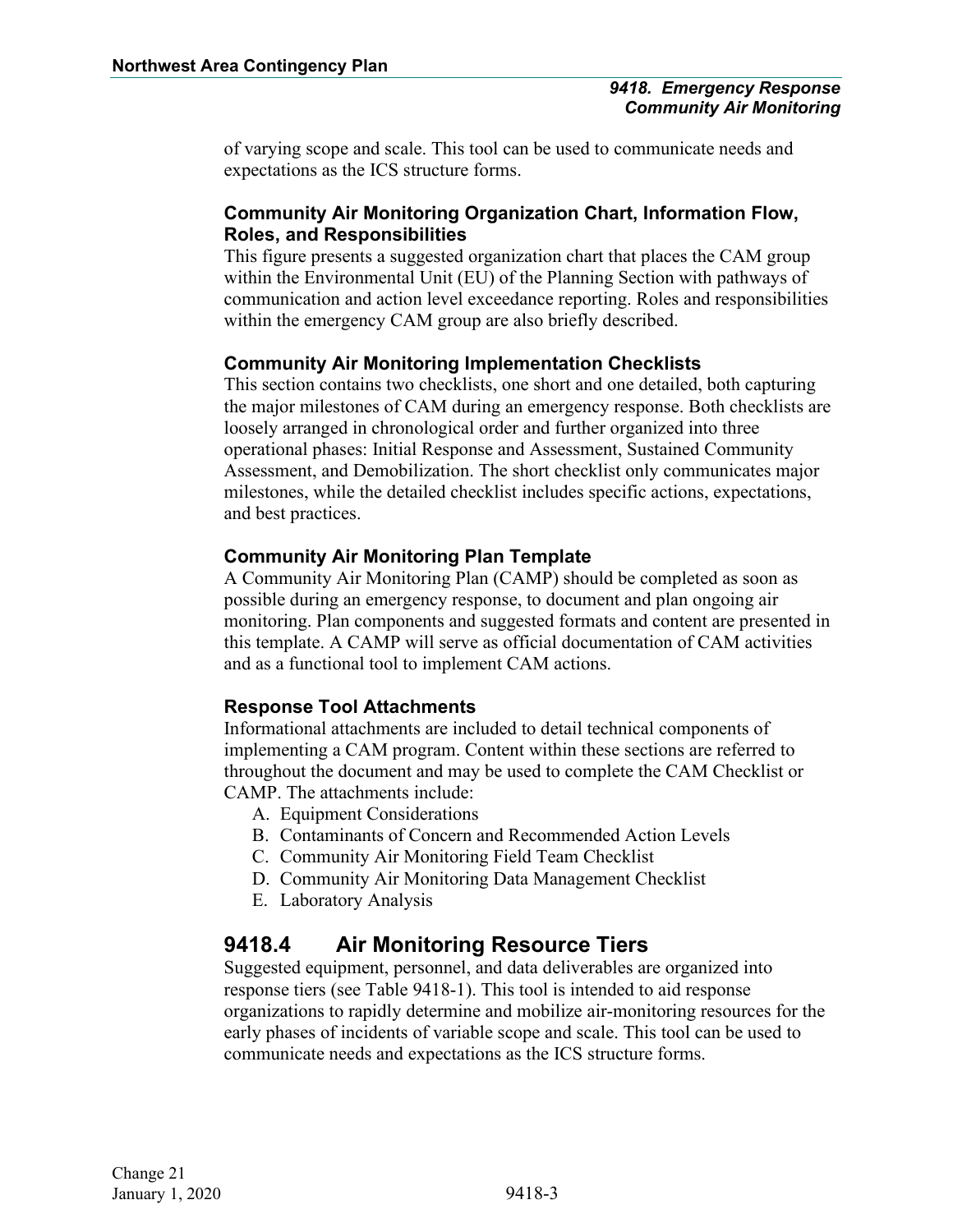## **Table 9418-1 Air Monitoring Resource Tiers**

|                                             | <b>Tier</b>                                                                                                                                                                                                                             |                                                                                                                                                                           |                                                                                                                                                                                                                              |                                                                                                                                                                             |  |  |
|---------------------------------------------|-----------------------------------------------------------------------------------------------------------------------------------------------------------------------------------------------------------------------------------------|---------------------------------------------------------------------------------------------------------------------------------------------------------------------------|------------------------------------------------------------------------------------------------------------------------------------------------------------------------------------------------------------------------------|-----------------------------------------------------------------------------------------------------------------------------------------------------------------------------|--|--|
|                                             |                                                                                                                                                                                                                                         | $\overline{2}$                                                                                                                                                            | 3                                                                                                                                                                                                                            |                                                                                                                                                                             |  |  |
| <b>Potential Roles</b>                      | Field Team Leader<br>Field Data Manager<br>Field Team Member(s)                                                                                                                                                                         | Field Team Leader/CAM<br>Coordinator<br>Field Data Manager<br>Field Team Member(s)                                                                                        | <b>CAM</b> Coordinator<br>Field Team Leader<br>Field/Command Post Data Manager<br>GIS/Telemetry Specialist<br>Field Team Member(s)                                                                                           | <b>CAM</b> Coordinator<br>Field Team Leader<br>Field/Command Post Data Manager<br>GIS Specialist<br><b>Equipment Specialist</b><br>Sample Custodian<br>Field Team Member(s) |  |  |
| Personnel                                   | $\overline{2}$                                                                                                                                                                                                                          | $3 - 4$                                                                                                                                                                   | $5-6$                                                                                                                                                                                                                        | $6+$                                                                                                                                                                        |  |  |
| Will Mobilize Within:                       | Within 2 hours                                                                                                                                                                                                                          | 2-12 hours                                                                                                                                                                | 2-24 hours                                                                                                                                                                                                                   | 2-48 hours                                                                                                                                                                  |  |  |
| Data Collection Method                      | Roaming                                                                                                                                                                                                                                 | Roaming or Fixed                                                                                                                                                          | Roaming and/or Fixed                                                                                                                                                                                                         | Roaming and/or Fixed                                                                                                                                                        |  |  |
| <b>Suggested Instrument</b><br>Capabilities | Roaming Air Monitoring (as<br>needed)<br>PID/FID<br><b>LEL</b><br>٠<br><b>Electrochemical Sensors</b><br>٠<br>Colorimetric Tubes<br>٠<br><b>Particulate Monitors</b><br>$\blacksquare$<br>Specialized instrumentation<br>$\blacksquare$ | Roaming Air Monitoring (see Tier<br>1)<br>Fixed Air Monitoring<br>Telemetry (if available)                                                                                | Roaming Air Monitoring<br><b>Fixed Air Monitoring</b><br>Telemetry                                                                                                                                                           | Roaming Air Monitoring<br><b>Fixed Air Monitoring</b><br>Telemetry                                                                                                          |  |  |
| Air Sampling                                | <b>Grab Samples</b><br>$\blacksquare$                                                                                                                                                                                                   | <b>Grab Samples</b><br>٠<br>Multi-hour Analyte Specific<br>٠<br>Sampling                                                                                                  | <b>Grab Samples</b><br>$\blacksquare$<br>Multi-hour Analyte Specific<br>٠<br>Sampling                                                                                                                                        | <b>Grab Samples</b><br>Multi-hour Analyte Specific<br>Sampling                                                                                                              |  |  |
| Deliverable Examples                        | Site Sketch<br>$\blacksquare$<br>Aerial Map<br>$\blacksquare$<br>Verbal Result Communication<br>$\blacksquare$<br><b>Summary Data</b><br>$\blacksquare$                                                                                 | Tier 1 Deliverables Upgraded+<br><b>Basic Modelling</b><br>$\blacksquare$<br><b>Basic Telemetry</b><br>$\blacksquare$<br><b>Basic Geospatial Viewer</b><br>$\blacksquare$ | Tier 2 Deliverables Upgraded+<br>Limited Monitoring and<br>$\blacksquare$<br><b>Sampling Data Streams</b><br>Integrated in Geospatial Viewer                                                                                 | Tier 3 Deliverables Upgraded +<br>Monitoring/Sampling Data<br>Streams Integrated in<br>Geospatial Viewer                                                                    |  |  |
| Frequency of Updates                        | As Exceedance Occurs<br>$\blacksquare$<br>As Determined by Unified<br>$\blacksquare$<br>Command                                                                                                                                         | As Exceedance Occurs<br>$\blacksquare$<br>As Determined by Unified<br>٠<br>Command<br>Every Operational Period<br>٠<br>Near-Real Time via Telemetry                       | As Exceedance Occurs<br>$\blacksquare$<br>As Determined by Unified<br>٠<br>Command<br>Every Operational Period<br>$\blacksquare$<br>Near-Real Time via Telemetry<br>$\blacksquare$<br>Geospatial Viewer Updates as<br>Needed | As Exceedance Occurs<br>٠<br>Every Operational Period<br>As Determined by Unified<br>Command<br>Near-Real Time via Telemetry<br><b>Ongoing Geospatial Viewer</b><br>Updates |  |  |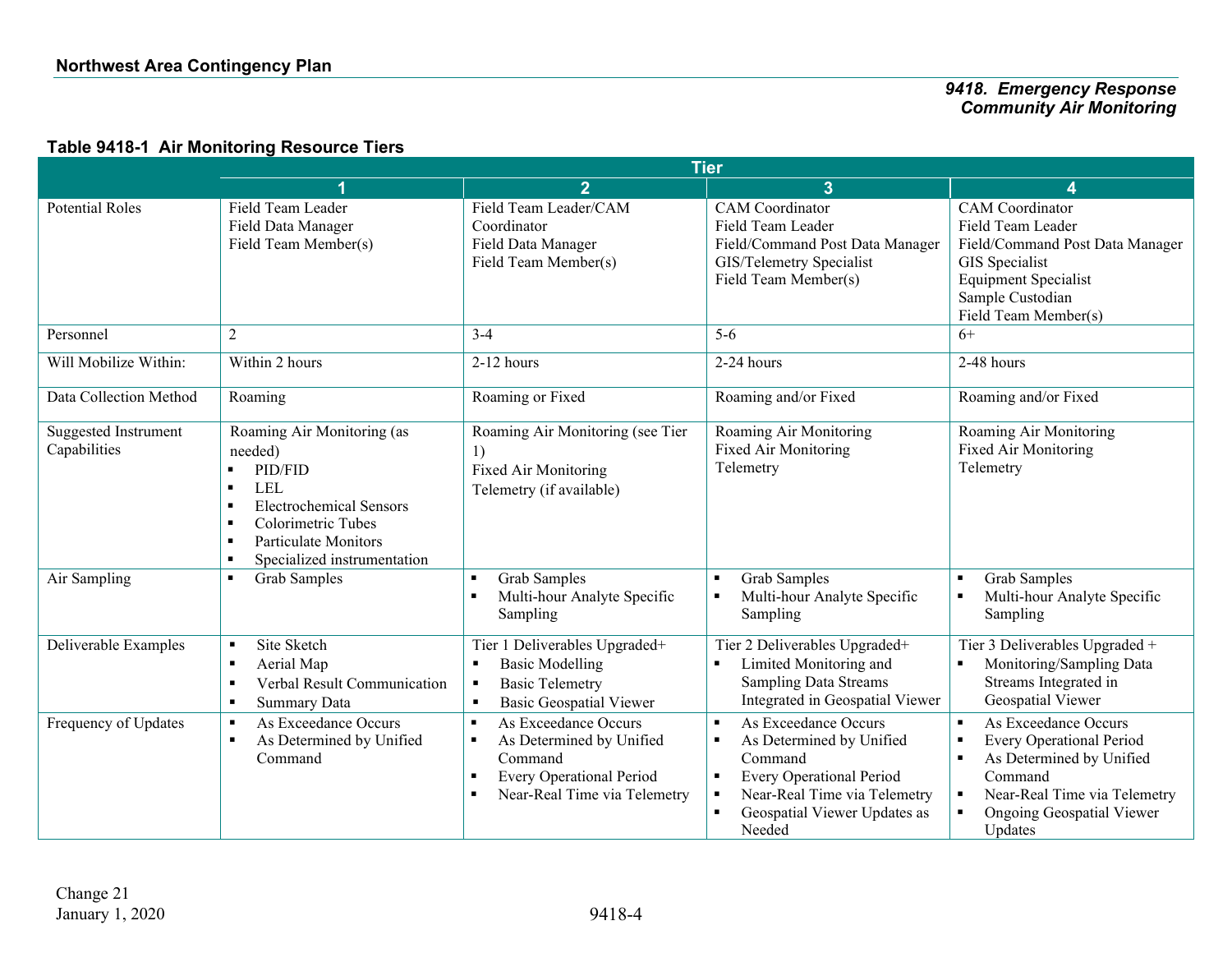#### **Figure 9418-1Community Air Monitoring Organization Chart and Information Flow**

**Example Organization Chart for Community Air Monitoring** Medium to Large Sized Incident



\* The CAM group may be placed in other ICS groups such as Safety or Operations depending on site-specific needs.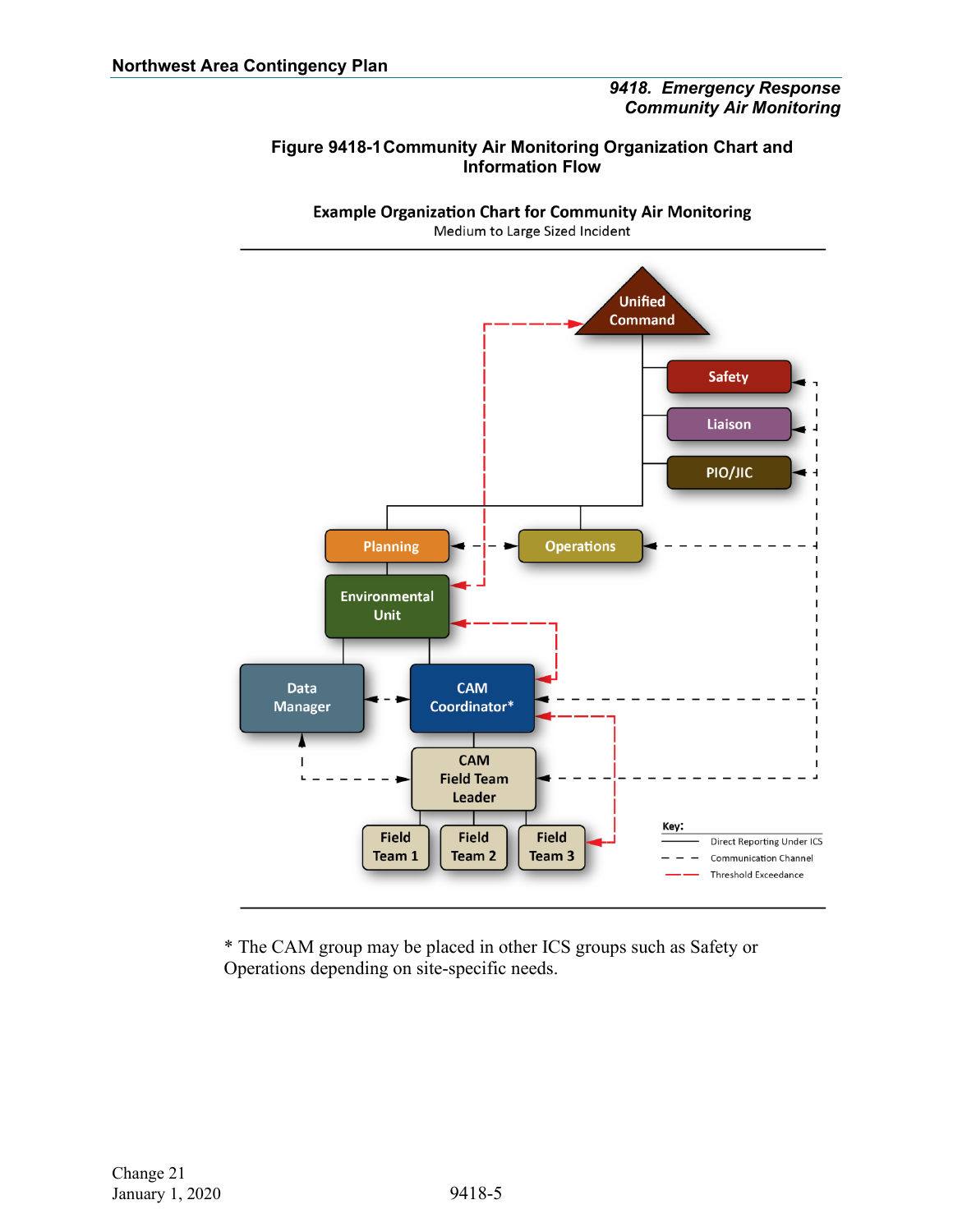## <span id="page-8-0"></span>**9418.5 Roles and Responsibilities Community Air Monitoring Coordinator**

- Develop and coordinate CAM strategies and tactics with the EU and Incident Commander/Unified Command`,
- Establish timeline of operations and communicate monitoring plans with the Environmental Unit Leader (EUL),
- Maintain an ICS 214- Unit Log or other documentation (logbook) of CAM activities,
- Communicate with the Operation Section to ensure team activities are coordinated,
- Identify and recommend Action Levels,
- Determine locations of vulnerable populations with emphasis on populations who may be more sensitive to exposure. (coordinate with Data Manager),
- **Monitor weather conditions, specifically wind speed and direction,** temperature,
- **Ensure background contaminant levels are documented,**
- Determine the amount of CAM teams and frequency of monitoring and reporting,
- Delegate and oversee the Field Team Leader and Data Manager,
- Develop and implement the CAMP, and
- Ensure data is communicated to the appropriate parties.

## **Data Manager**

- Establish and maintain Data Management Plan (DMP),
- Conduct data collection calibration briefings with Field Team(s) before deployments,
- Perform quality assurance/quality control  $(QA/QC)$  on data daily after collection,
- Maintain and manage all data forms,
- **Process data from Field Team(s) after it is collected and present to CAM** Coordinator,
- **Produce and manage deliverables for site operations and Unified** Command.

## **Community Air Monitoring Field Team Leader**

- Responsible for directly implementing CAM Field Operations,
- **Ensure the safety and accountability of CAM field personnel,**
- Direct operations of Field Teams to implement strategies and/or tactics outlined by the CAM Coordinator and the EUL to meet Incident and Data Quality Objectives (DQOs),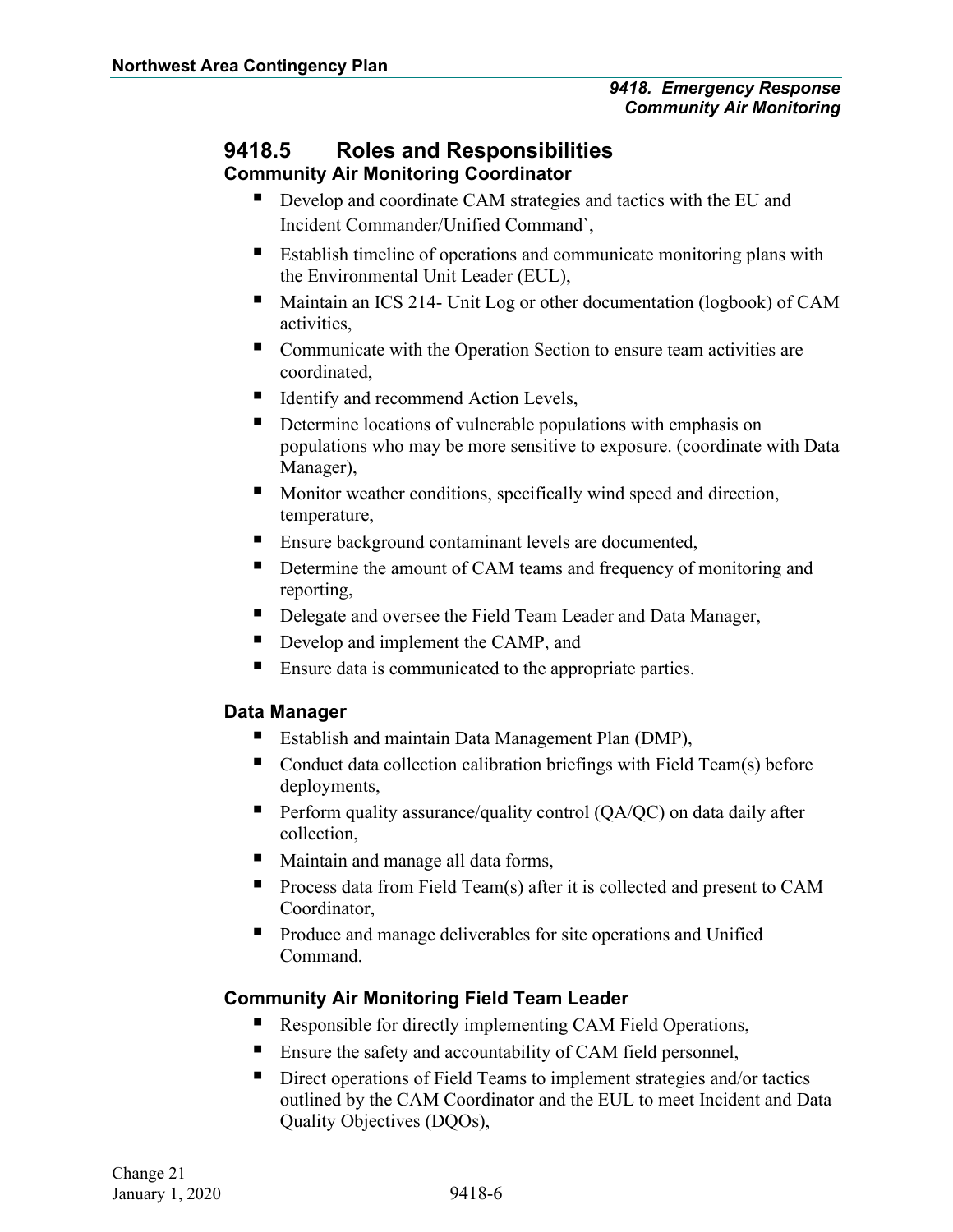- Ensure that the Health and Safety Plan includes considerations for CAM field activities and hold operational meetings and daily Health and Safety Meetings,
- Hold operational meetings and daily Health and Safety Meetings,
- Serve as dispatch for CAM Field Teams,
- Communicate with CAM Coordinator:
	- o Monitor parameters and equipment to be utilized,
	- o Personnel designated for CAM teams and frequency of monitoring, and
	- o Determine communication pathways and frequency.
- Communicate with Data Manager:
	- o Data flow pathways, data recording utility, valid values, and expectations (QA/QC), and document maintenance and management (storage).

## **Field Team**

- **Perform calibration-check and deploy air monitoring equipment;**
- Document monitoring results, time, and locations;
- Collect field samples and conduct air monitoring at areas of interest;
- Communicate readings and field observations back to Field Team Leader and/or CAM Coordinator; and
- **Perform QA/QC** on all data in the field, store in designated location, notify Data Manager of data updates.

## <span id="page-9-0"></span>**9418.6 Community Air Monitoring Implementation Checklists**

The following implementation checklists (short version and detailed version) are designed to aid users in establishing a CAM program during an emergency release. The checklists are divided into three sections to reflect the major phases in implementing a CAM program and include best practices where applicable. Additional detailed information is provided in the Response Tool Attachments.

The three phases of CAM include:

**Initial Response and Assessment –** This phase occurs in the early hours of a response and may take place before a formal ICS is established (generally within the first 24 hours or within the first few operational periods) after the incident is reported. It is composed of immediately deploying a Field Team or teams to conduct an initial rapid assessment and for planning future sustained systematic and/or ad hoc air quality assessments.

**Sustained Community Assessments –** This phase may begin between one and several days into the response, depending on spill-specific conditions. This phase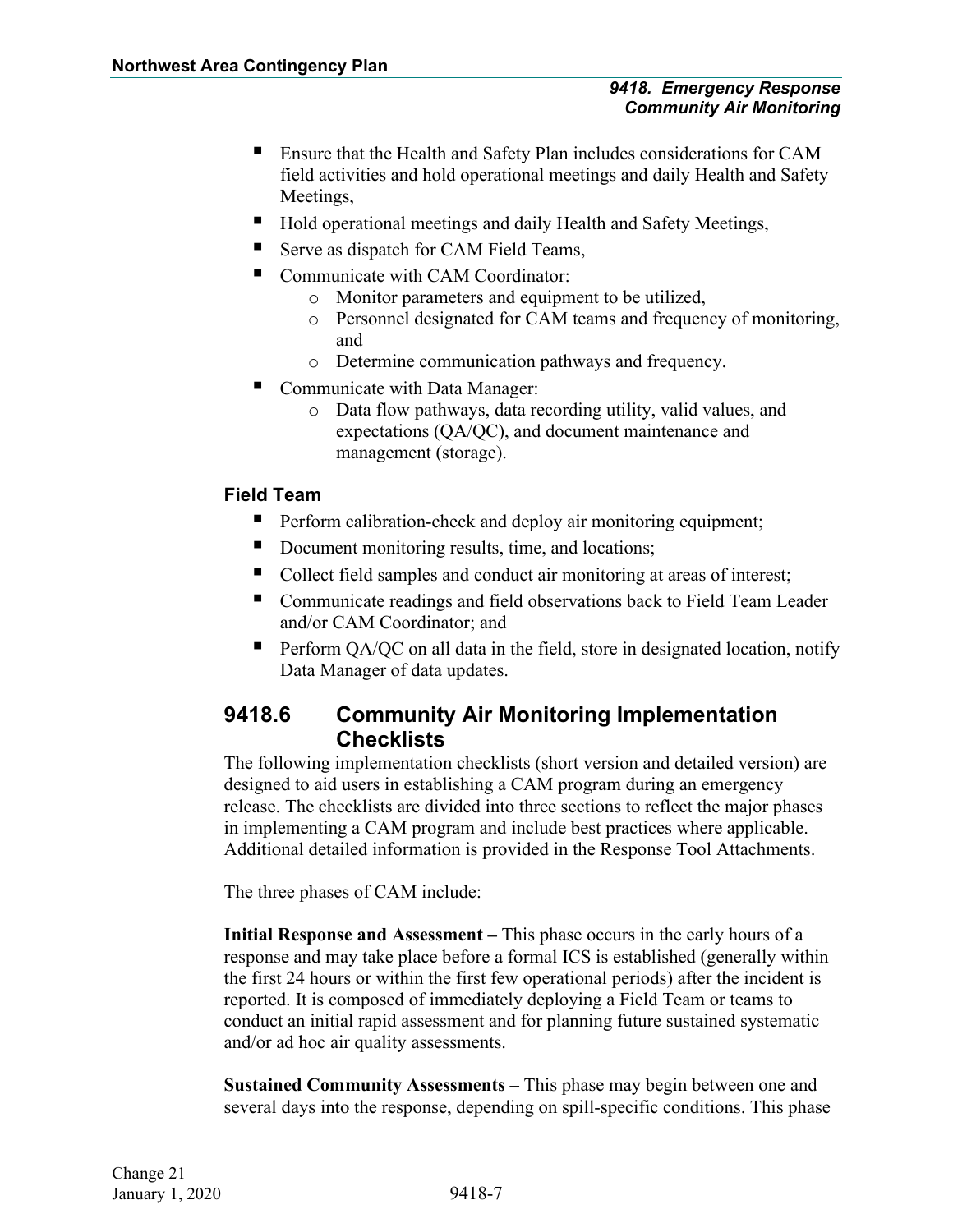involves systematic field assessments as well as targeted, ad hoc assessments at locations that may be impacted by a release.

**Demobilization Phase –** This phase begins as CAM resources begin to demobilize after airborne contaminant threats have been abated or are no longer a sustained concern.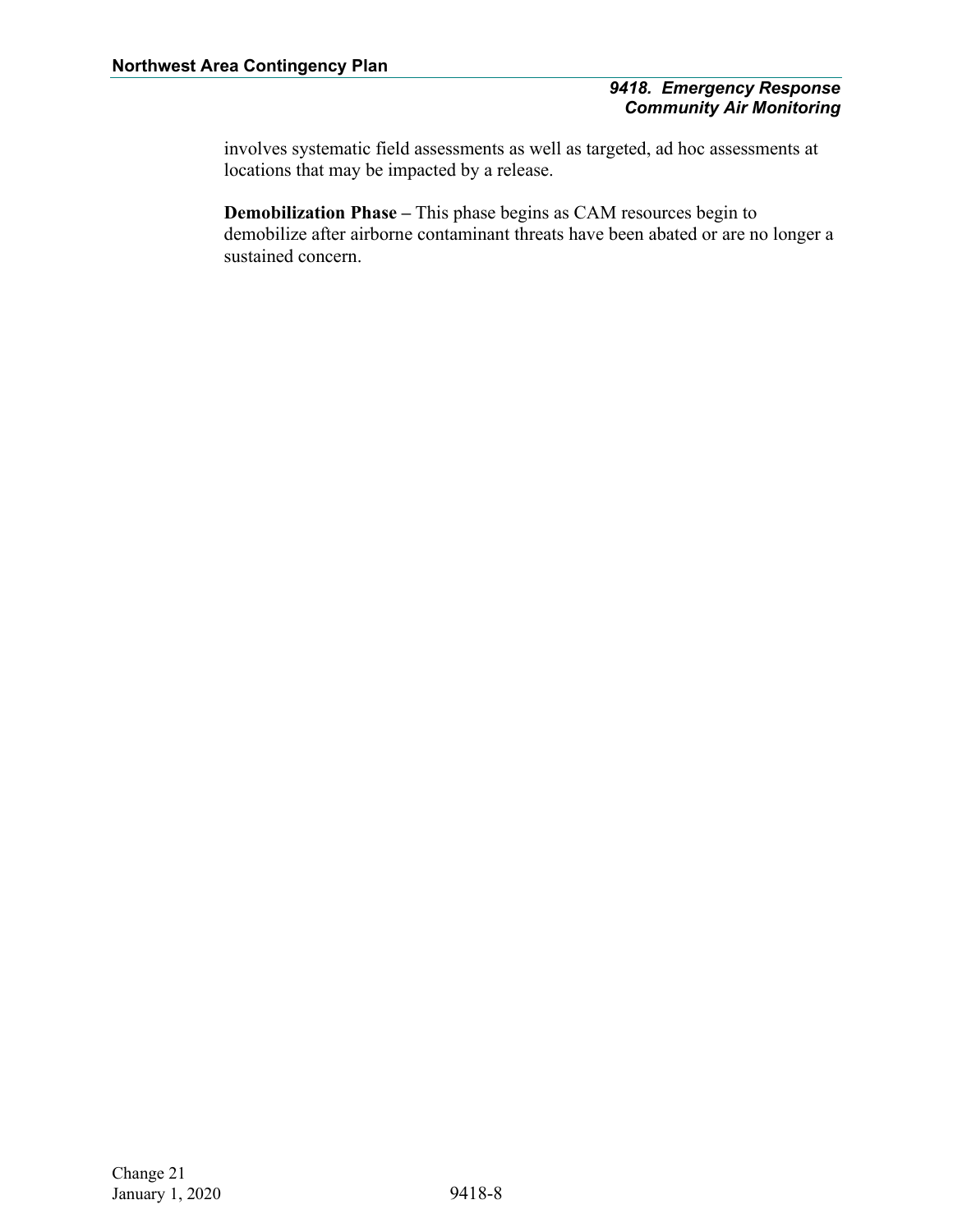## <span id="page-11-0"></span>**Short Community Air Monitoring Checklist**

The following checklist outlines major points of establishing a CAM program during an emergency response, broken into operational phases. This section may be used as a tracking tool; each point is further detailed in the implementation checklists in later sections.

### **Initial Response and Assessment Phase (Days 1 - ~2)**

|        | Conduct/receive initial notification call with the other responding personnel.                   |
|--------|--------------------------------------------------------------------------------------------------|
|        | Establish objectives of the CAMP using the objectives established by Incident                    |
|        | Command/Unified Command as guidance.                                                             |
|        | Mobilize readily available personnel and equipment.                                              |
|        | Prior to or during deployment, collect and assess information about contaminant                  |
|        | properties, weather conditions and forecasts, the locations of HCAs (i.e., vulnerable            |
|        | and/or sensitive populations), and potential dispersion of contaminants. This information        |
|        | will help guide initial Field Team assessments.                                                  |
|        | During the course of CAM activities, responders should continually assess the external           |
|        | variables that affect airborne contaminant behavior and data analysis.                           |
|        | Determine the scope and scale of the area(s) to be monitored by initial CAM teams.               |
| $\Box$ | As soon as practicable, deploy experienced rapid response air monitoring CAM Field               |
|        | Team(s) to collect baseline data for airborne contaminants.                                      |
|        | Establish communication and coordination with appropriate ICS group(s) and/or                    |
|        | Air/Public health agencies.                                                                      |
|        | Identify initial CAM action levels for the contaminants of concern.                              |
|        | Establish a process and schedule (i.e., hourly, daily, etc.) for reporting results and Action    |
|        | Level (or other threshold) exceedances.                                                          |
|        | Determine the number of CAM Field Teams and appropriate level of Command Post<br>staff.          |
|        | Submit Resource Request to Logistics for Field Team personnel and equipment.                     |
|        | Establish general expectations, procedures, and accountability for CAM data<br>management tasks. |
|        | Establish a data management system.                                                              |
|        | Develop a field assessment and reporting schedule as appropriate to provide key                  |
|        | assessment information as needed by Incident Command/Unified Command, Safety,                    |
|        | Liaison, Public Information Officer (PIO)/Join Information Center (JIC), or others.              |
|        | Identify incident specific health and safety considerations for CAM operations and               |
|        | communicate them to the Safety Officer.                                                          |
|        | Begin drafting a CAMP.                                                                           |
|        |                                                                                                  |

## **Sustained Community Assessment Phase (Day 3+)**

- At the beginning of each operational period (or as needed), collect and assess critical  $\Box$ information that may affect CAM activities.
	- Determine which locations should be assessed and in what order.
- Ensure that all elements of the CAMP have been completed and or updated as needed.
- Prepare, deploy, and manage CAM Field Teams conducting monitoring assessments. This may be managed by the Field Team Leader or CAM Coordinator.
- $\Box$ Finalize or update the process for summarizing and communicating CAM field data.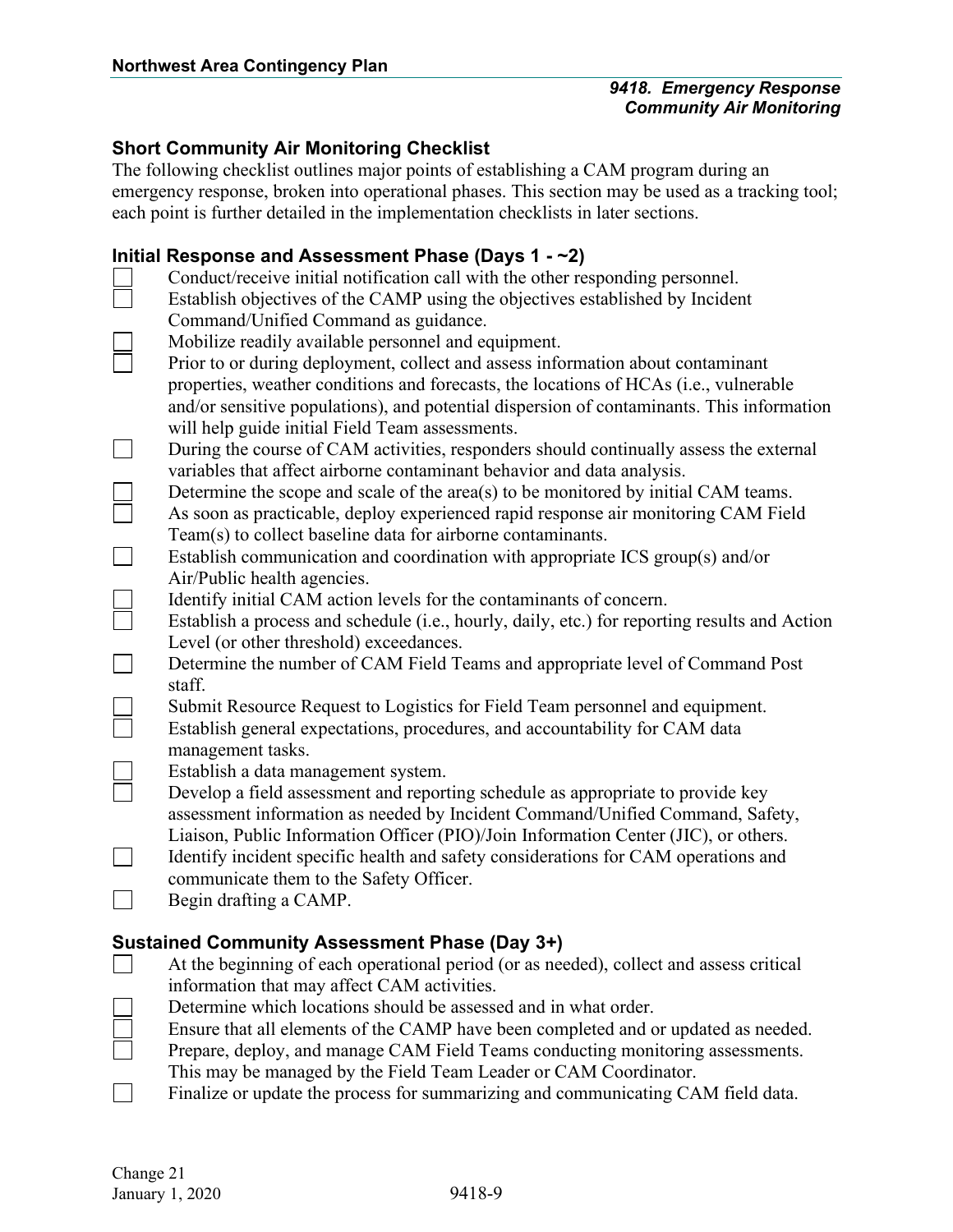- $\Box$ Ensure that assessment data from Field Teams is flowing into the command post and disseminated appropriately.
- $\Box$ Begin developing CAM assessment endpoints.

## **Demobilization Phase (To Be Determined)**

- Ensure all expectations agreed upon initially have been met or communicated.
- Discuss continued CAM results with the EUL and Planning Section Chief, and agree on the forecast plan for CAM survey endpoints.
- $\Box$ Establish a communication protocol with CAM group that notifies the EUL when monitoring has been completed within a given area.
- Establish endpoints for area monitoring clearance.
- Finalize monitoring efforts in all CAM locations based on endpoints.
- Coordinate personnel and equipment demobilization through the Demobilization Unit.
- Ensure that all of the CAM documents and data are collected and archived with the Documentation Unit.
- $\Box$ Identify, evaluate, and report all known gaps, delays, or interruptions of all data deliverables to strengthen future performances in the management and communication of CAM data.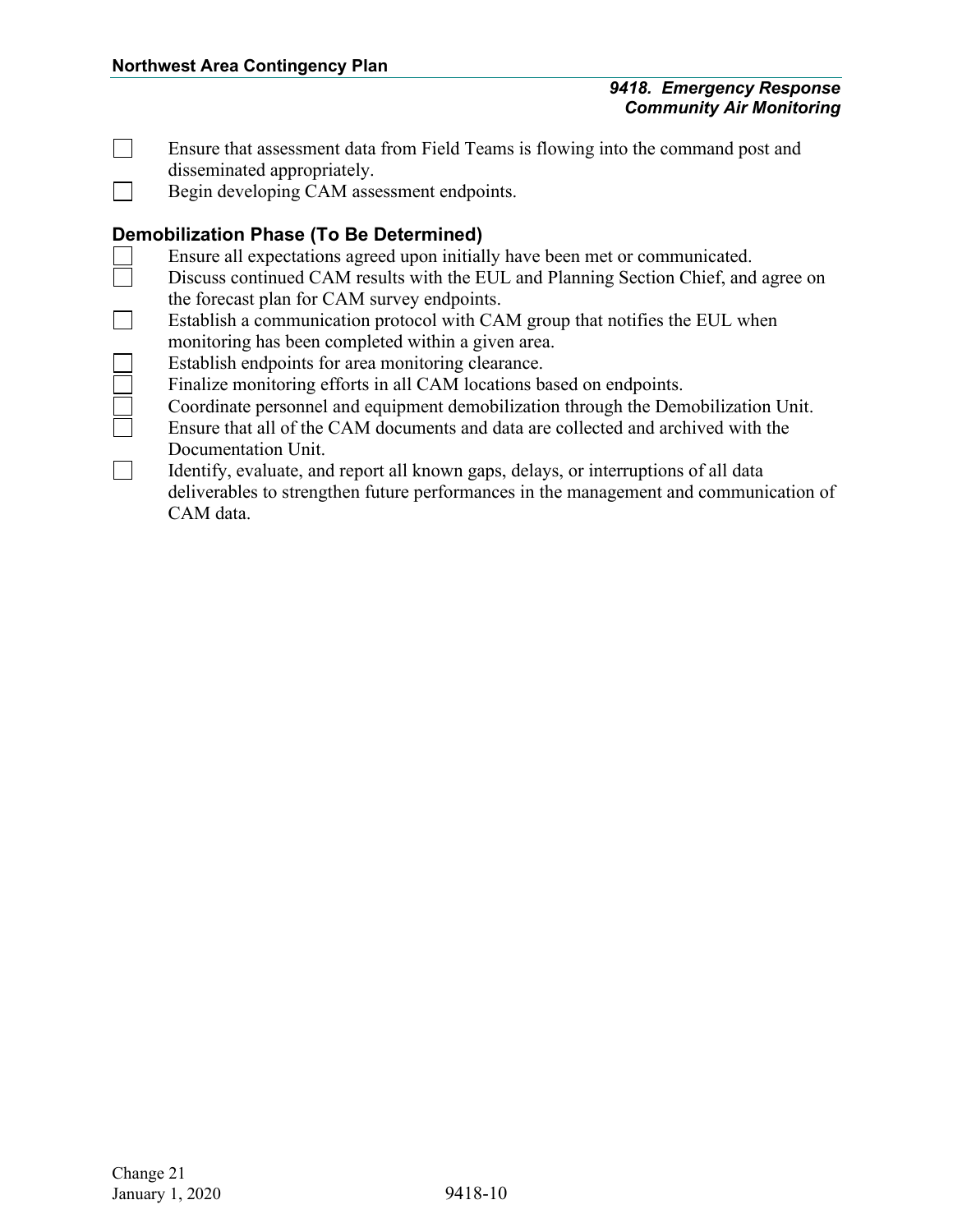## <span id="page-13-0"></span>**Detailed Community Air Monitoring Checklist**

### <span id="page-13-1"></span>**Initial Response and Assessment Phase**

The Initial Response and Assessment phase begins when initial responders first receive notification that a release has occurred. This phase typically lasts approximately 24 hours (or 1–2 operational periods) after the incident is reported and is composed of the initial assessment(s), planning, and preparation for the Sustained Community Assessment phase.

### **Conduct/receive initial notification call with the other responding personnel; discussion points should include the following:**

- Contaminants of concern known or suspected to be airborne at the site
- The size and/or complexity of the incident, including the extent of the release or evacuation area, if known
- Air monitoring resources deployed or deploying to the site
- **Previous air monitoring results and locations**
- What information decision makers initially need (i.e., data quality objectives)
- Site access/logistical issues
- Known or suspected HCAs
- Other staffing or services that may be needed, such as:
	- o Weather forecasting
		- o Data Management
	- o Geographic information system (GIS) support
	- o Plume modelling

**BEST PRACTICE**: Use the Air Monitoring Resource Tier selection tool (Table 9418-1) to determine the appropriate level of initial response resources.

## **Establish objectives of the CAM program using the objectives established by Incident Command/Unified Command as guidance.**

**BEST PRACTICE:** Be clear about the objectives of the CAM program to avoid mission creep avoid assigning CAM teams extra duties beyond the established objectives (e.g., responder health and safety monitoring, odor investigations, non-essential sampling, etc.) unless warranted.

 $\Box$ 

 $\Box$ 

 $\Box$ 

#### **Mobilize readily available personnel and equipment:**

- **Ensure responders are trained in CAM practices/approaches, equipment, and data** collection/management/communication protocols.
- **Ensure requested instrumentation is appropriately configured for CAM processes (data** logging, appropriate detection limits, fully charged, etc.) and is bump tested and/or calibrated. More detail about air monitoring equipment can be found in Attachment A, Equipment Considerations.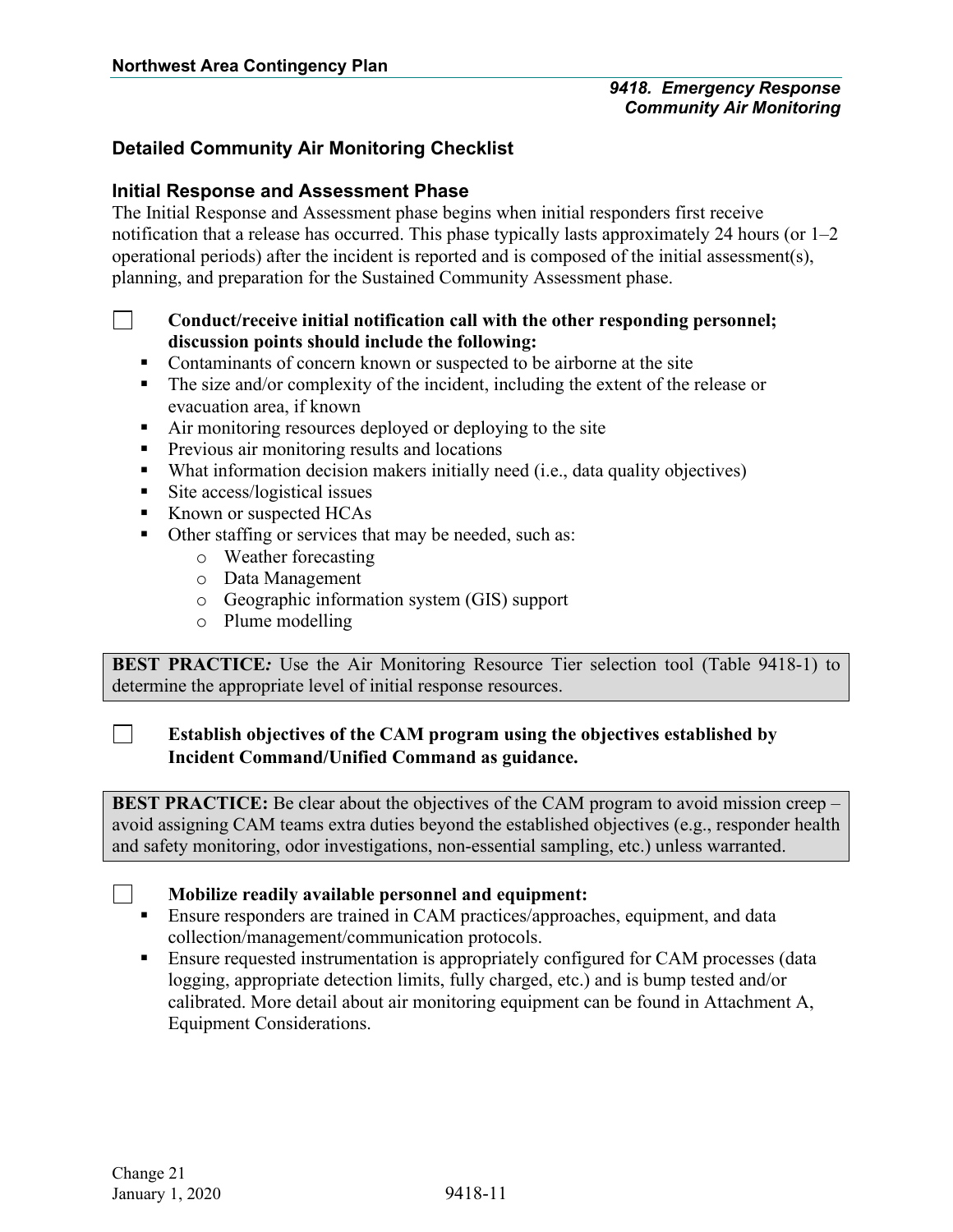**BEST PRACTICE:** One resource for identifying air monitoring resources is the Western Response Resource List (WRRL). The WRRL is an oil spill equipment database that includes air monitoring resources owned and operated by response organizations as well as organizational contact information for requesting air monitoring support. Other sources of air monitoring resources may include local/regional hazardous materials teams, health departments, or wildland firefighting organizations.

- $\Box$ **Prior to or during deployment, collect and assess information about contaminant properties, weather conditions and forecasts, the locations of HCAs (sensitive populations), and potential dispersion of contaminants. This information will help guide initial Field Team assessments.**
	- See Table 9418-2 for more information on collecting and using this information.

| $\frac{1}{2}$ able $\frac{34}{2}$ for Data Needs to implement a Community All Monitoring Figure |                                     |                                           |  |  |  |  |
|-------------------------------------------------------------------------------------------------|-------------------------------------|-------------------------------------------|--|--|--|--|
| <b>Data Need:</b>                                                                               | <b>Accessible Via:</b>              | <b>How to Use Data:</b>                   |  |  |  |  |
| <b>Contaminant Properties</b>                                                                   | On-scene personnel<br>٠             | Helps determine equipment<br>٠            |  |  |  |  |
|                                                                                                 | Responsible party<br>п              | needs/capabilities                        |  |  |  |  |
|                                                                                                 | Web-based searches<br>п             | Indicates contaminant fate and<br>п       |  |  |  |  |
|                                                                                                 | <b>Safety Data Sheets</b><br>п      | behavior                                  |  |  |  |  |
|                                                                                                 |                                     | Advises as to personal hazards and<br>п   |  |  |  |  |
|                                                                                                 |                                     | methods of protection                     |  |  |  |  |
| <b>Weather Conditions/Forecast</b>                                                              | Web-based weather services          | Establish target monitoring areas<br>٠    |  |  |  |  |
|                                                                                                 | will provide initial data           | Indicates possible changes in future<br>٠ |  |  |  |  |
|                                                                                                 | <b>Situation Unit</b>               | monitoring                                |  |  |  |  |
|                                                                                                 | NOAA Spot forecast                  |                                           |  |  |  |  |
| Geospatial Data & Maps                                                                          | Web-based services                  | Develop common operating picture<br>٠     |  |  |  |  |
|                                                                                                 | Geodatabases                        | for CAM activities                        |  |  |  |  |
|                                                                                                 | <b>Situation Unit</b>               |                                           |  |  |  |  |
| High Consequence Areas/                                                                         | Local knowledge                     | Establish target monitoring areas<br>п    |  |  |  |  |
| Sensitive Groups                                                                                | Geodatabases<br>٠                   |                                           |  |  |  |  |
| Dispersion/Weathering Models                                                                    | Basic dispersion models (e.g.,<br>٠ | Establish target monitoring areas<br>٠    |  |  |  |  |
|                                                                                                 | ALOHA)                              |                                           |  |  |  |  |
|                                                                                                 | <b>IMAAC</b>                        |                                           |  |  |  |  |
|                                                                                                 | <b>ADIOS</b>                        |                                           |  |  |  |  |

#### **Table 9418-2 Data Needs to Implement a Community Air Monitoring Plan**

**During the course of CAM activities, responders should continually assess the external variables that affect airborne contaminant behavior and data analysis (see Table 9418-3).**

 $\Box$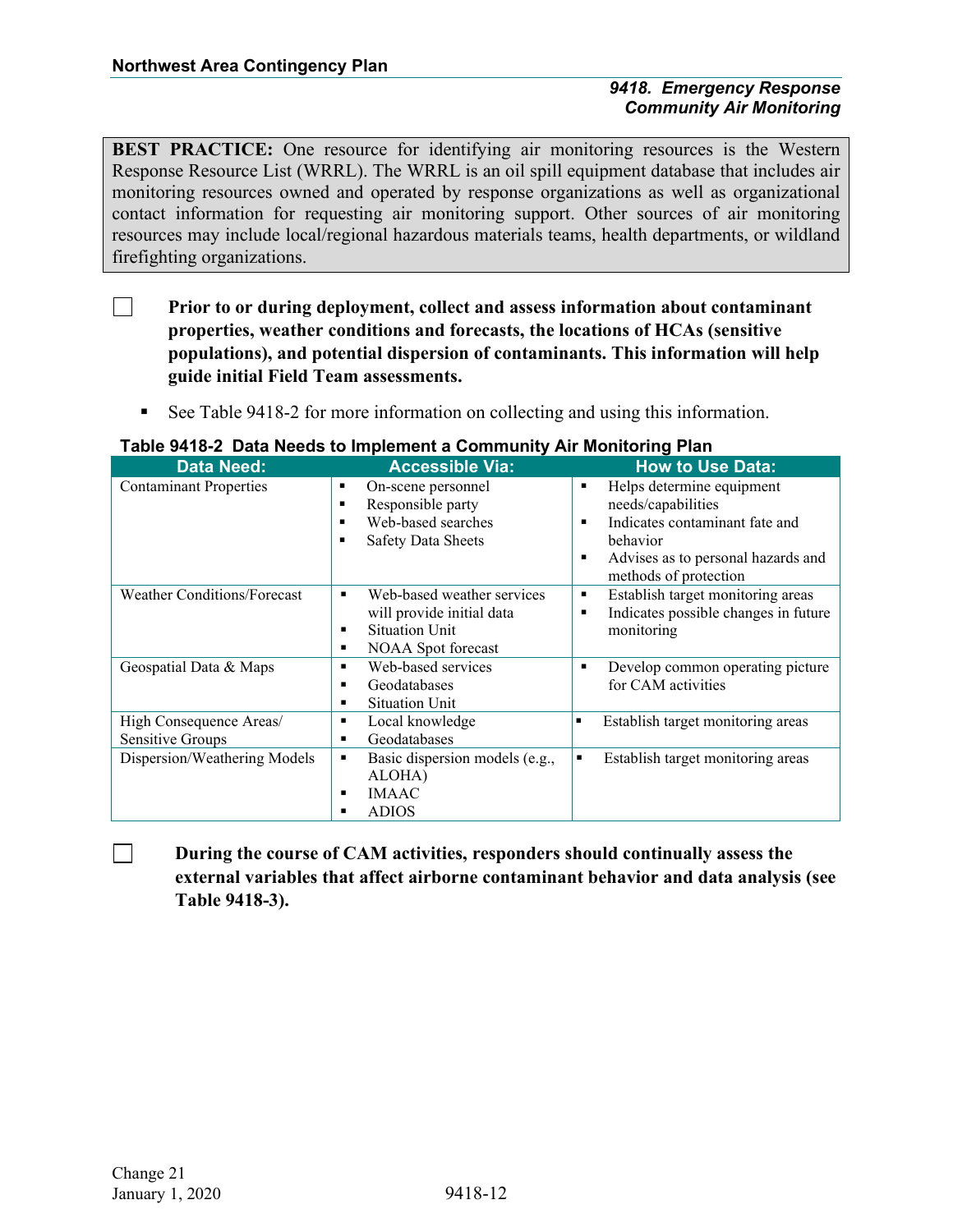| <b>Variable</b>               | <b>Impact</b>                                                                                                                                                                                                                                                                                            |
|-------------------------------|----------------------------------------------------------------------------------------------------------------------------------------------------------------------------------------------------------------------------------------------------------------------------------------------------------|
| Temperature                   | An increase in temperature increases the vapor pressure of most chemicals and can result<br>in increased airborne concentrations near spilled chemicals.                                                                                                                                                 |
| Wind Direction/<br>Speed      | An increase in wind speed can affect vapor concentrations near a freestanding liquid<br>surface as well as dust and particulate-bound contaminants.                                                                                                                                                      |
| Rainfall                      | ■ Water from rainfall can essentially cap or plug vapor emission routes from open or closed<br>containers, saturated soil, or lagoons, thereby reducing airborne emissions of certain<br>substances. Rainfall may also reduce the concentrations of fire smoke particulate matter<br>during fire events. |
| Moisture/Relative<br>Humidity | ■ Dusts, including finely divided hazardous solids, are highly sensitive to moisture content.<br>This moisture content can vary significantly with respect to location and time and can<br>affect the accuracy of many sampling results.                                                                 |
| Vapor Emissions               | The physical displacement of saturated vapors can produce short-term, relatively high<br>vapor concentrations. Continuing evaporation and/or diffusion may produce long-term<br>low vapor concentrations and may involve large areas.                                                                    |
| Work Activities               | Work activities often require the mechanical disturbance of contaminated materials, which<br>may change the concentration and composition of airborne contaminants.                                                                                                                                      |

#### **Table 9418-3 Variables that May Affect Airborne Contaminant Assessment**

**BEST PRACTICE***:* Request a National Oceanic and Atmospheric Administration Spot forecast [\(https://www.weather.gov/spot/\)](https://www.weather.gov/spot/) for localized weather. This data can be used to develop an air release model.

## **Determine the scope and scale of the area(s) to be monitored by initial CAM teams. Determination criteria may include:**

- Safe and permissible access to monitoring locations;
- Established exclusion or evacuation zones; and
- Data previously collected by other responders, including contaminant concentrations and confirmed off site impacts.

**BEST PRACTICE**: Try to identify publicly accessible locations for monitoring to avoid acquiring consent for private property access. If private property access is required, seek consent.

**As soon as practicable, deploy experienced rapid response air monitoring CAM Field Team(s) to collect baseline data for airborne contaminants.**

- The goal is to obtain a general snapshot of the areas that may be impacted. These teams can provide valuable information that will support additional planning activities for the CAM process as well as near-real time information for the Unified Command (e.g., presence/absence of contaminants, adjustments of evacuation zones, etc.). Any assessment conducted by these teams should be broad in scope and scale, with obtaining and communicating rapid results as a goal.
- The initial assessment should include:
	- o Using basic instrumentation to obtain location-based monitoring results;
	- $\circ$  Monitoring downwind of an incident then moving 360 degrees around the site;

П

 $\Box$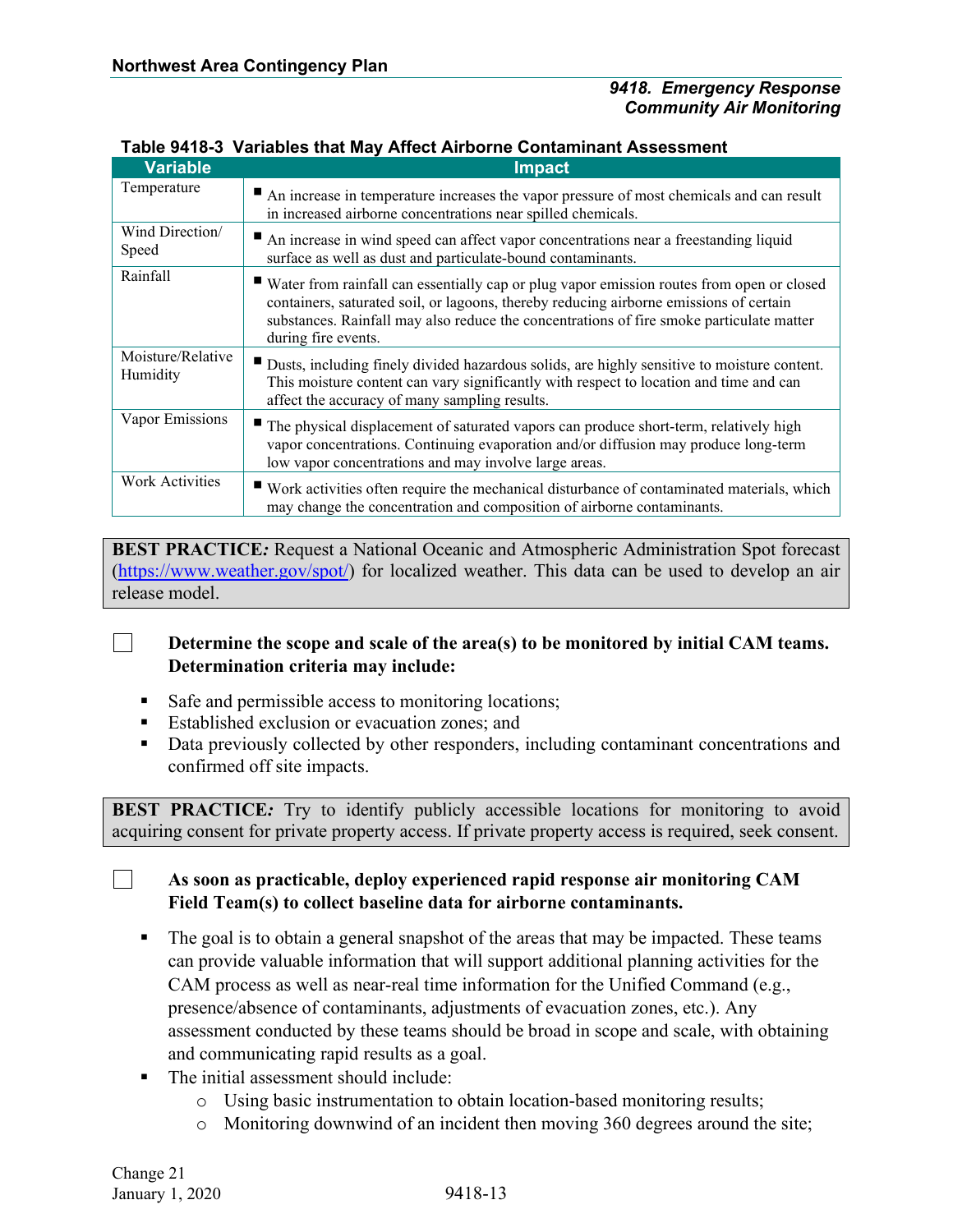- o Identifying and monitoring at locations with sensitive populations downwind of the incident location;
- o Rapid communication of results;
- o Documenting plume direction(s);
- o An assessment of evacuation areas and boundaries of the exclusion zone; and
- o Identification of potential future fixed monitoring locations.

**BEST PRACTICE***:* Field Teams should communicate results (including non-detects) as rapidly as possible to decision makers. This may be achieved by regular phone calls or other field-based communication techniques.

**BEST PRACTICE**: If possible, collect one or more "grab samples" in SUMMA® canisters or similar sampling containers to aid in quantitative characterization of airborne contaminants as the opportunity to capture such samples may rapidly diminish.

### **Establish communication and coordination with appropriate ICS group(s) and/or Air/Public health agencies.**

- **•** Determine the most appropriate point of contact in the ICS for CAM personnel placement during the early stages of the response. Because Safety has an early presence during the formation of the ICS, this may be a suitable location for early phase CAM activities; however, as the ICS grows or as increasing threats to public air resources are identified, placement of the CAM activities under the Planning Section/Environmental Unit are warranted, though CAM could still be managed in the Safety and/or Operations Section depending on site specific circumstances.
- Regardless of CAM placement within the response structure, the Safety Officer should be made aware of Field Team activities.
- Local, Regional and/or State Air Agency and/or Public Health Staff should be contacted early in a response. Coordinate with Liaison to communicate (if these groups are not already present in the response structure).

**BEST PRACTICE**: As defined under Comprehensive Environmental Response, Compensation, and Liability Act and Oil Pollution Act, air is considered a natural resource. As such, monitoring community air quality outside of the site work zones during a chemical or oil release is best managed under the Environmental Unit.

Because the Safety group is often established before the EU, this group may be suitable for initial CAM activities.

 $\sim$  1

## **Identify initial CAM action levels for the contaminants of concern.**

- Until Incident Command/Unified Command can approve an incident specific action level, one or more of the levels below may be used**.**
- See Attachment B, Contaminants of Concern and Recommended Action Levels, for more info on selecting action levels.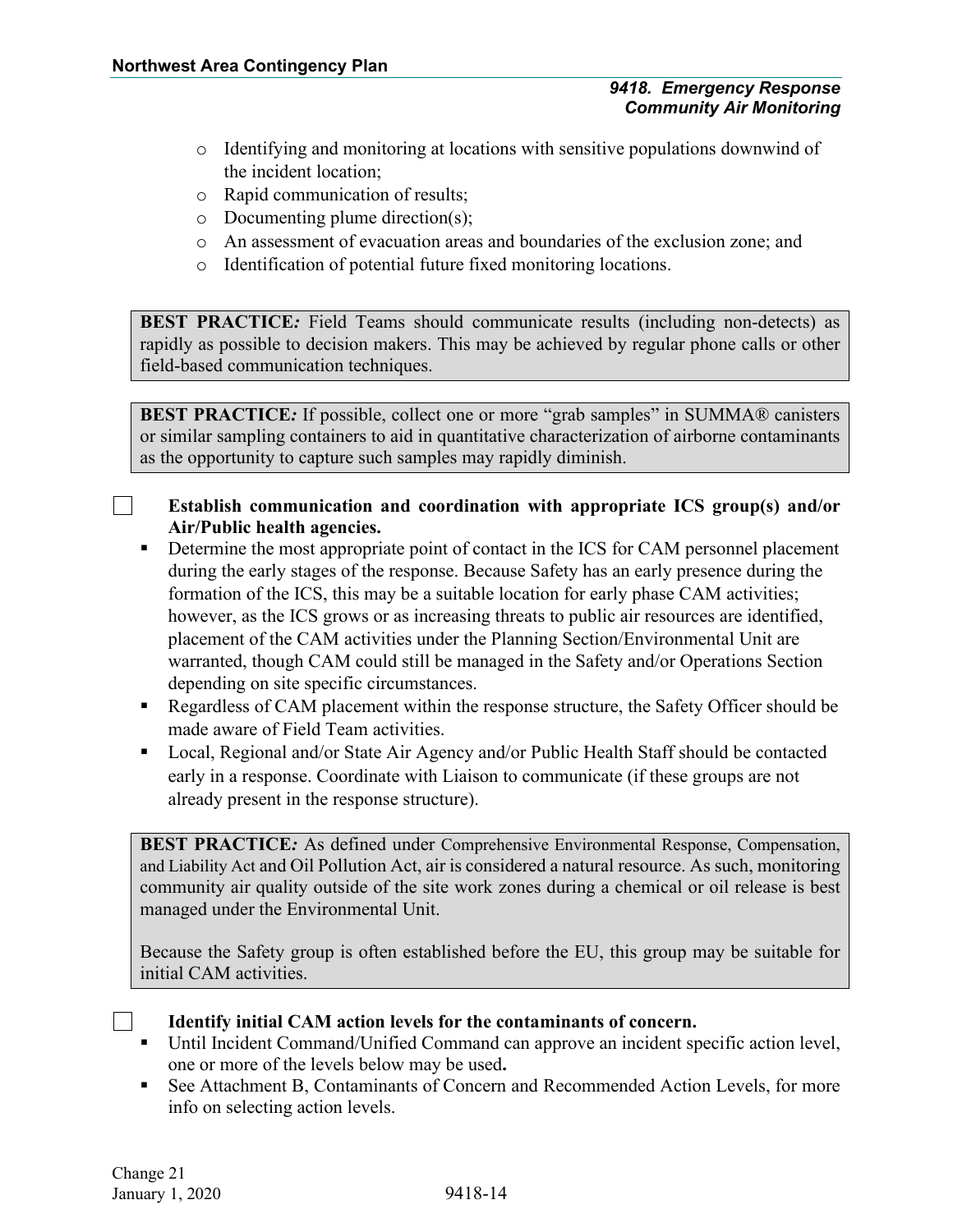*Please note that with the exception of PM 10 and PM 2.5 standards for In-Situ Burn situations, none of the action levels below have been approved nor endorsed by the Northwest Area Committee/Region 10 Regional Response Team.*

## **Recommendations for chemicals**:

- **Protective Action Criteria (PACs) are established from chemical-specific available** resources in the following order:
	- o Acute Exposure Guideline Level (AEGL) values published by the United States Environmental Protection Agency (EPA)
	- o Emergency Response Planning Guideline (ERPG) values produced by the American Industrial Hygiene Association (AIHA)
	- o Temporary Emergency Exposure Limit (TEEL) values developed by the United States Department of Energy Subcommittee on Consequence Assessment and Protective Actions (SCAPA)
- PACs/TEELs: [https://sp.eota.energy.gov/](https://sp.eota.energy.gov/SitePages/EDMS.aspx)
- AEGLs: <https://www.epa.gov/aegl>
- ERPGs: [https://www.aiha.org/get](https://www.aiha.org/get-involved/AIHAGuidelineFoundation/EmergencyResponsePlanningGuidelines/Pages/default.aspx)[involved/AIHAGuidelineFoundation/EmergencyResponsePlanningGuidelines/Pages/defa](https://www.aiha.org/get-involved/AIHAGuidelineFoundation/EmergencyResponsePlanningGuidelines/Pages/default.aspx) [ult.aspx](https://www.aiha.org/get-involved/AIHAGuidelineFoundation/EmergencyResponsePlanningGuidelines/Pages/default.aspx)
- **Recommendations for particulates**:
- National Ambient Air Quality Standards (NAAQS) for particulates as reflected in Wildfire Smoke A Guide for Public Health Officials (2016): [https://www3.epa.gov/airnow/wildfire\\_may2016.pdf](https://www3.epa.gov/airnow/wildfire_may2016.pdf)
- **NWACP In-Situ Burn Criteria (Section 9407)**

## **Establish a process and schedule (hourly, daily, etc.) for reporting results and Action Level (or other threshold) exceedances.**

- In the event of a sustained action level exceedance or other threshold exceedance, establish a process for rapid notification to the appropriate ICS groups. These groups may include:
	- o Incident Command/Unified Command
	- o Liaison Officer/PIO
	- o Safety
	- o Operations
	- o CAM Coordinator
	- o Situation Unit
- **Exceedance notifications should be communicated from field responders to the CAM** Coordinator, who then notifies the EUL, who then notifies Incident Command/Unified Command.
- Exceedance reports should include location, instrument readings, field conditions, and proximity to at risk populations.

 $\Box$ 

 $\Box$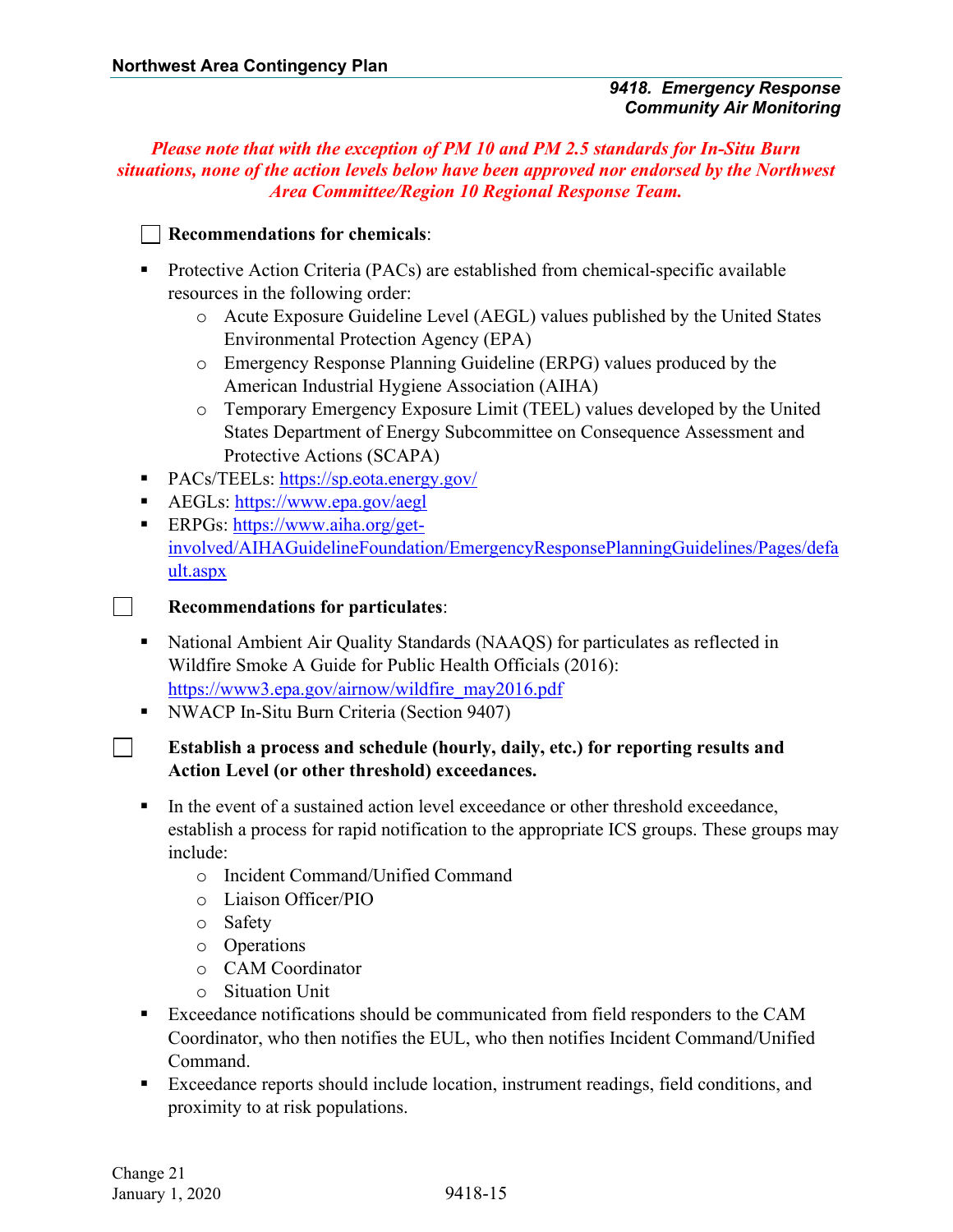$\Box$ 

- **BEST PRACTICE***:* Once established, send a general message and ensure Unified Command is made aware of the process, locations, and results.
- **BEST PRACTICE**: Even if Field Teams are not detecting contaminants, it is still prudent to communicate non-detects.

## **Determine the number of CAM Field Teams and appropriate level of Command Post staff.**

- **Determine the initial positions that need to be filled (CAM Coordinator, Field Team** Leader, Data Manager, Field Teams, other CAM support staff, etc.) and by whom. The exact number of roles and individuals to fill those roles can vary widely from incident to incident and as conditions change.
- All personnel must meet or exceed incident specific health and safety requirements for fieldwork and training as defined by the Safety Officer. Individual employers may require training that exceeds the incident specific standards.
- CAM personnel should have:
	- o Safety training that meets or exceeds applicable regulations under 29 Code of Federal Regulations 1910 (e.g., 40-hour Hazardous Waste Operations and Emergency Response training with current refresher and possibly enrolled in medical monitoring program) and the incident specific safety plan
	- o Basic ICS training
	- o Basic air monitoring training

## **Submit Resource Request to Logistics for Field Team personnel and equipment.**

## **Establish general expectations, procedures, and accountability for CAM data management tasks.**

Depending on the scale of the response, these responsibilities may be handled by the Field Team Leader, CAM Coordinator, or a delegated Data Manager.

## **Establish a data management system.**

- Consider appointing a CAM Data Manager and refer to Attachment D, Community Air Monitoring Data Management Checklist, to accomplish this task.
- Determine which types of data need to be collected for the response. Examples include: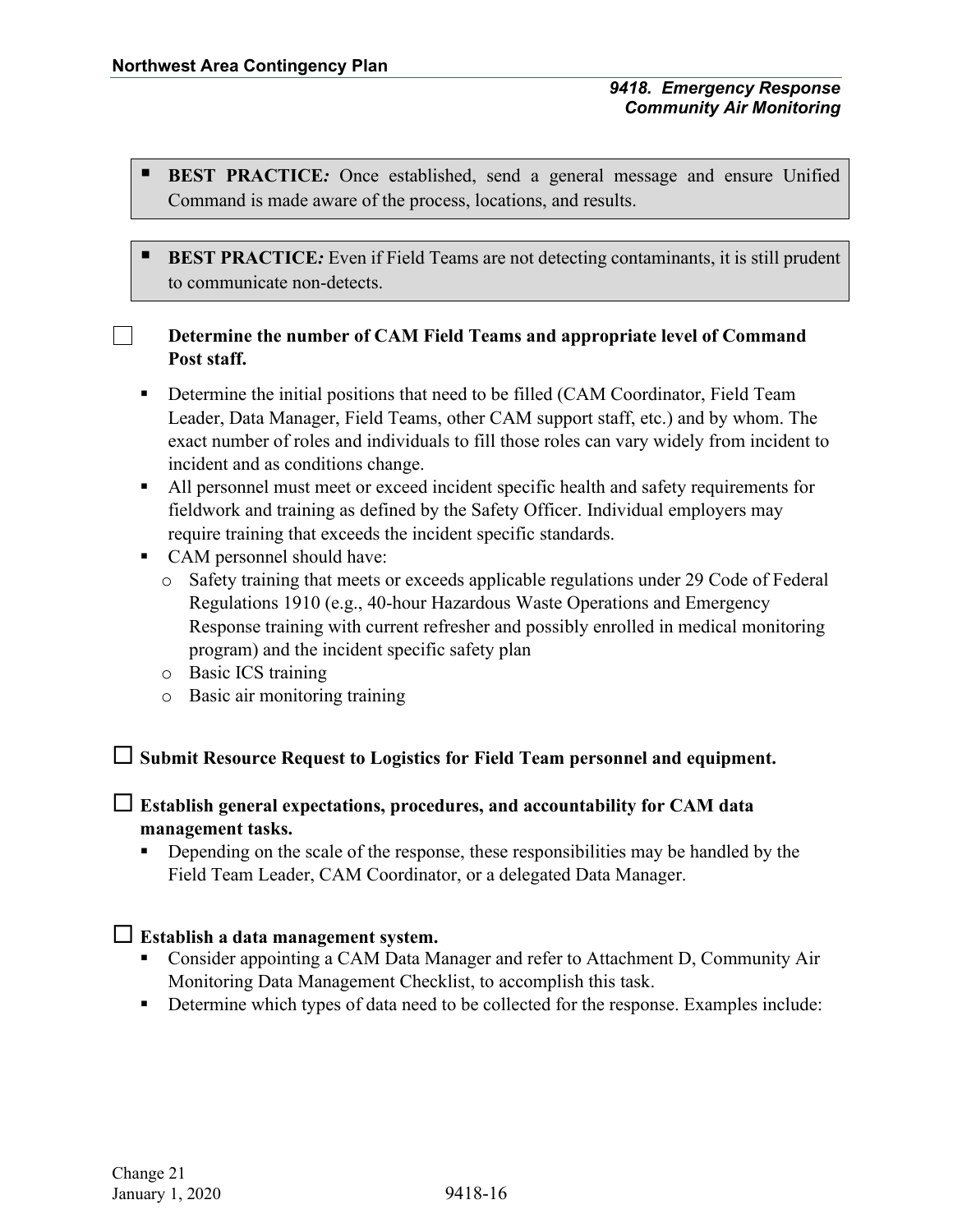- o Contaminant detection units,
- o Geospatial data,
- o Photographs/video,
- o Command post documentation, and
- o Access agreements.
- Select the appropriate field data collection forms.
- Consider creating a common operating picture geospatial tool for CAM assessment area(s).
- **Develop a field assessment and reporting schedule as appropriate to provide key assessment information as needed by Incident Command/Unified Command, Safety, Liaison, PIO/JIC, or others.**
	- This schedule should NOT be utilized for situations when action levels or other threshold exceedances are occurring. A separate system for rapid exceedance communication should be created separate of the operational period based reporting cycle.
	- The intent of this schedule is to ensure CAM activities are captured in the IAP and/or on ICS 204 Work Assignment and ICS 215 Operation Planning Worksheet forms.
- **BEST PRACTICE:** Begin to align field operations and tactics into overarching incident response goals. Organize individual actions and strategies in ICS 234 Work Analysis Matrix form to clarify and communicate CAM goals.

 **Identify incident specific health and safety considerations for CAM operations and communicate them to the Safety Officer.**

**Begin drafting a CAMP.**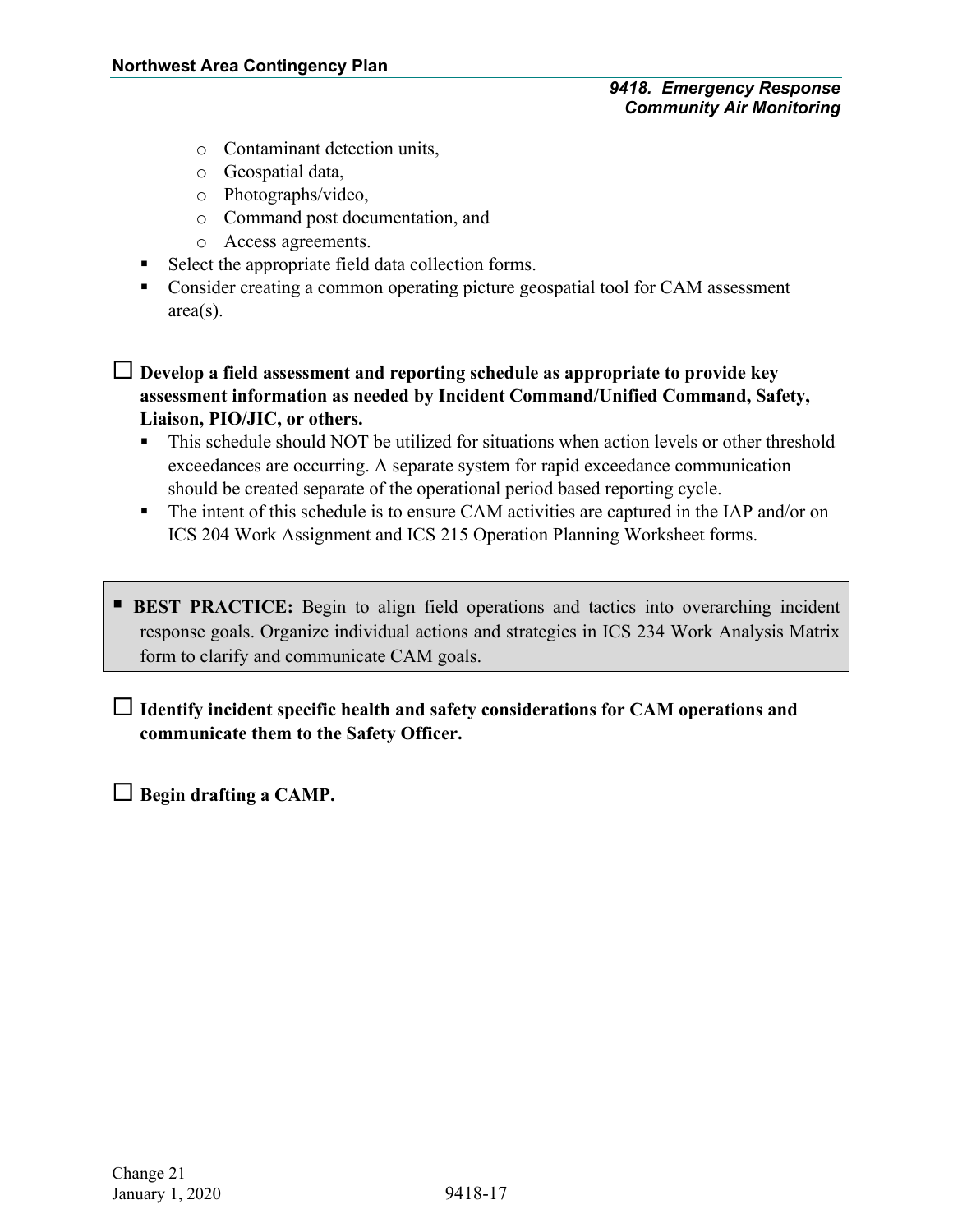## <span id="page-20-0"></span>**Sustained Community Assessment Phase**

The Sustained Community Assessment Phase may begin between one and several days into the response, depending on incident-specific conditions. This phase may involve recurring assessments at fixed locations, roving data collection, ad hoc assessments, data analysis, and planning for future operational periods.

 **At the beginning of each operational period (or as needed), collect and assess critical information that may affect CAM activities. These may include:**

- Weather forecasts
- Applicable dispersion models or trajectories
- Contaminant weathering
- **•** Determining from the EUL and/or Planning Section Chief (PSC) any relevant/new information or shift in objectives or priorities from Incident Command/Unified Command which might affect CAM program.
- Operations Section tasks that may allow airborne contaminants to escape (e.g., excavation, tank transfers)

## **Determine which locations should be assessed and in what order.**

 This may involve assessing any previous collected air monitoring data, reviewing the latest information on weather, applicable models, or field reports.

## **Ensure that all elements of the CAMP have been completed and or updated as needed.**

 **Prepare, deploy, and manage CAM Field Teams conducting monitoring assessments. This may be managed by the Field Team Leader or CAM Coordinator.** 

- Assemble CAM teams to meet CAM field objectives and ensure that all teams have the necessary equipment and direction.
- **Ensure that team assignments are made daily or as appropriate. Be sure the assignments** are reflected in ICS 204 Work Assignment forms and passed on to the teams.
- **Ensure teams understand the action levels, thresholds, and reporting processes.**
- Identify and ensure Field Team safety and logistical needs (e.g., Equipment, Transportation, Personal protective equipment, Communication options, Food/Water, etc.) are met daily.
- Report on relevant weather data to Field Teams.
- Conduct CAM tailgate safety meeting at the beginning of shifts (as appropriate):
	- o Review any special considerations that may exist for each team, such as site access (e.g., determine if legal access agreements been signed; is there a need for specialized transportation; are there special safety considerations, communications, limitations, etc.)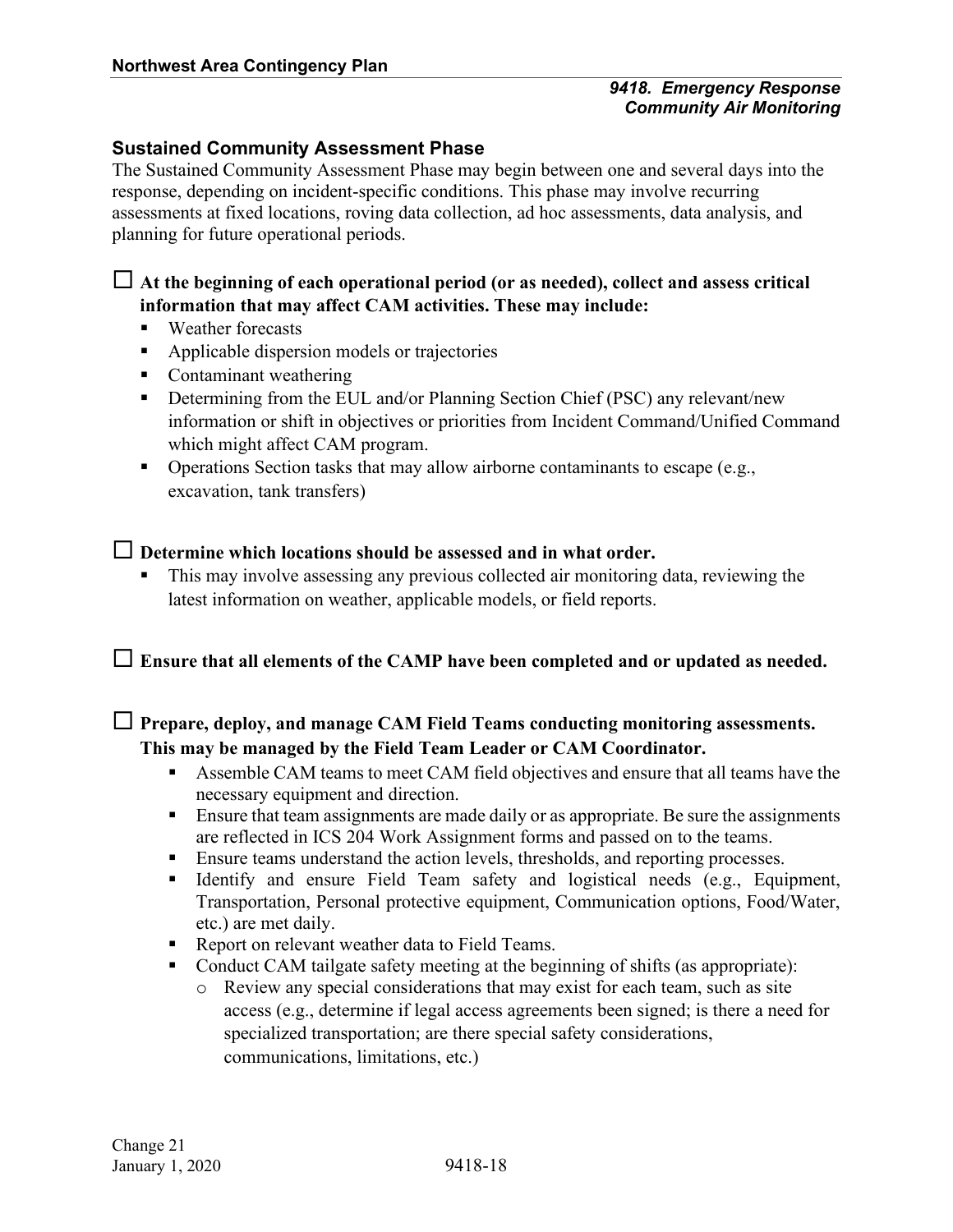## **BEST PRACTICE:** Conduct calibration training with CAM Field Team members on a periodic basis before sending teams into the field. Ensure that teams use proper terminology and apply guidelines uniformly.

- o Conduct debriefings with CAM team members (or a designated team member) and other CAM associated members of the EU at the end of shifts. Debriefings may include the following topics:
	- Work completed during the shift.
	- Signatures on the data forms document consensus.
	- **Ensure that documentation and equipment for CAM teams (equipment, maps,** photography equipment, gear, communications, etc.) are adequate and all set to the same recording units prior to next deployment.
	- Solicit observations from the Field Team regarding any trends in data
	- Discuss assignments for the next operational period.
	- Ensure that data is being collected and recorded appropriately.

## **Finalize or update the process for summarizing and communicating CAM field data and for meeting the following needs:**

- Incident Command/Unified Command Updates
	- o As needed or requested by Incident Command/Unified Command (e.g., threshold exceedances warranting immediate notification)
- **Liaison/Public Information Updates** 
	- o Provide CAM data and updates to ICS Liaisons and PIO as directed by Planning Section Chief and Incident Command/Unified Command
	- o Provide interpretation to facilitate presentation of results by PIO as requested
- Situation Unit updates:
	- o Monitoring Locations
	- o Results
- **Pre-Tactics and Tactics Meeting:** 
	- o Coordinate with the EUL, PSC, and Operations Section (OPS) to ensure that field observations are available for Tactics meeting if that information may influence where response resources are deployed.
	- o The EUL and/or CAM Coordinator will coordinate with PSC and OPS during Tactics Meeting; provide key CAM information to OPS/PSC to help develop ICS 204 Work Assignment forms (e.g., monitoring locations, safety constraints, etc.).
- Planning Meeting
	- o ICS 204 Work Assignments for CAM team deployments are produced.
	- o The EUL typically attends; the CAM Coordinator may be asked to attend.

## **Ensure that assessment data from the Field Teams is flowing into the command post and disseminated appropriately.**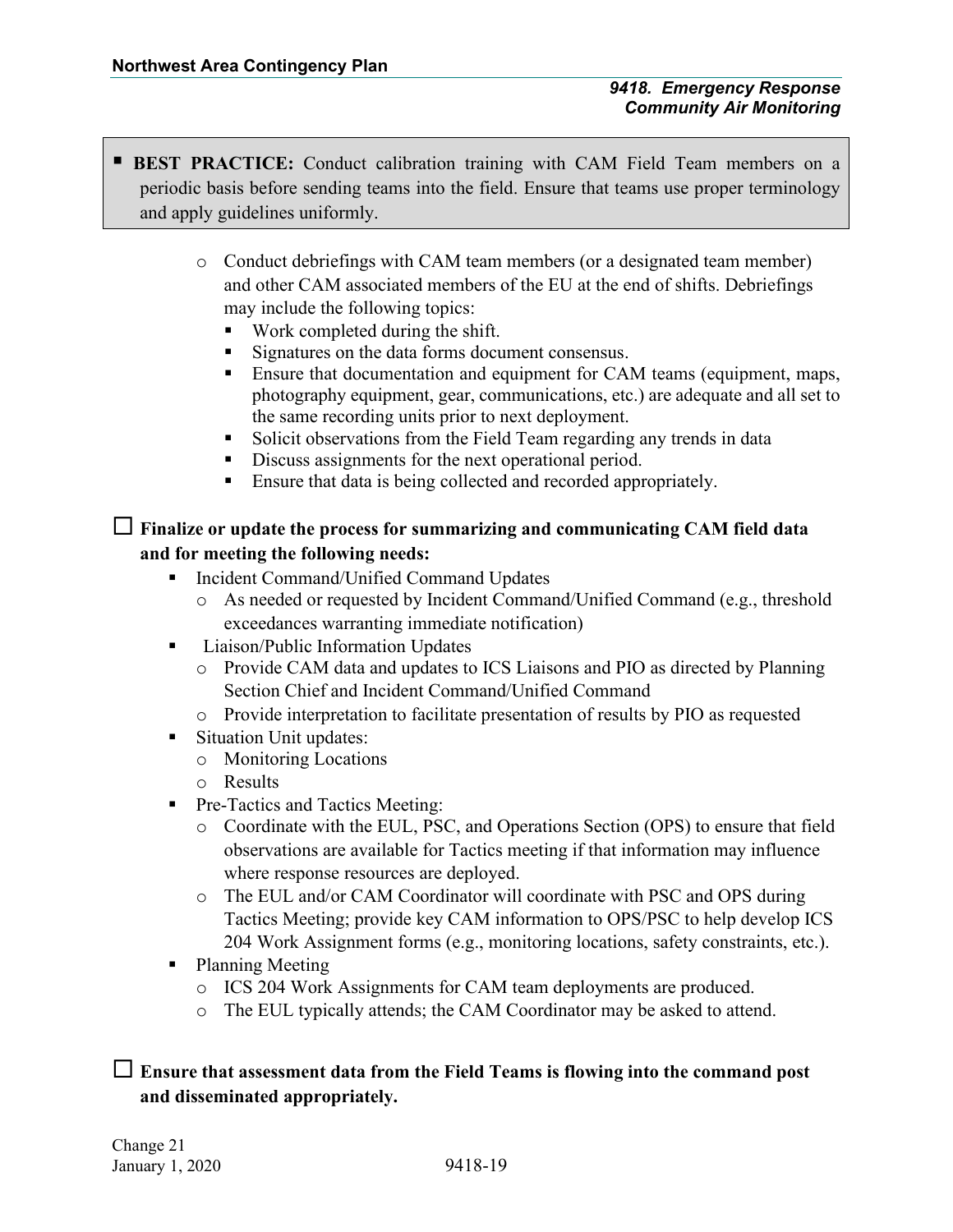## **Begin developing CAM survey endpoints.**

- Coordinate with Incident Command/Unified Command and EUL criteria for determining an end to community hazards.
- Discuss need for continuing air monitoring for flare-ups/secondary releases.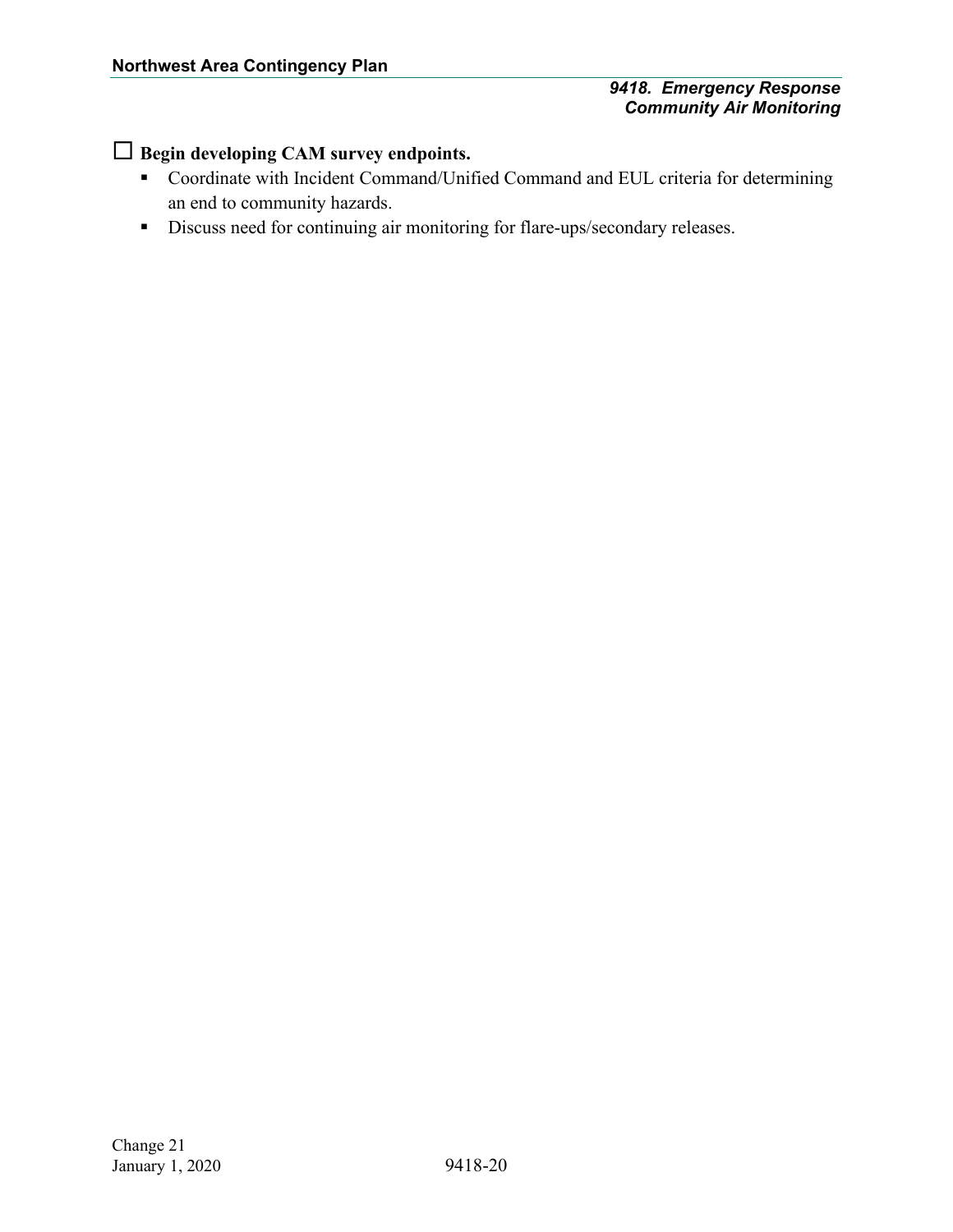#### <span id="page-23-0"></span>**Demobilization Phase**

The Demobilization Phase begins as CAM resources begin to demobilize after airborne contaminant threats have been abated or are no longer a concern.

- **Ensure all expectations agreed upon initially have been met or communicated.**
- **Discuss CAM results with the EUL and/or Planning Section Chief and agree on a forecast plan for CAM survey endpoints.**
- **Establish a communication protocol with OPS that notifies the EUL when cleanup work has been completed within a given area.**

#### **Establish endpoints for area monitoring clearance:**

- Coordinate endpoint metrics with the EUL and Incident Command/Unified Command
- Establish clear parameters and metrics for Field Teams to assess area clearance

## **Finalize monitoring efforts in all CAM locations based on endpoints**

## **Coordinate personnel and equipment demobilization through the Demobilization Unit. Prior to demobilization:**

- Track all personnel and equipment leaving site, and reporting to CAM Coordinator/CAM Field Team Leader.
- Create demobilization checklists for all personnel demobilizing from the site.
- Ensure data is retrieved and processed from all instrumentation used during CAM efforts.
- Copy or collect all logbooks and field notes taken during the response.
- Maintain contact information for personnel leaving the site.

## **Ensure that all of the CAM documents and data are collected and archived with the Documentation Unit.**

 **Identify, evaluate, and report all known gaps, delays, or interruptions of all data deliverables to strengthen future performances in the management and communication of CAM data.**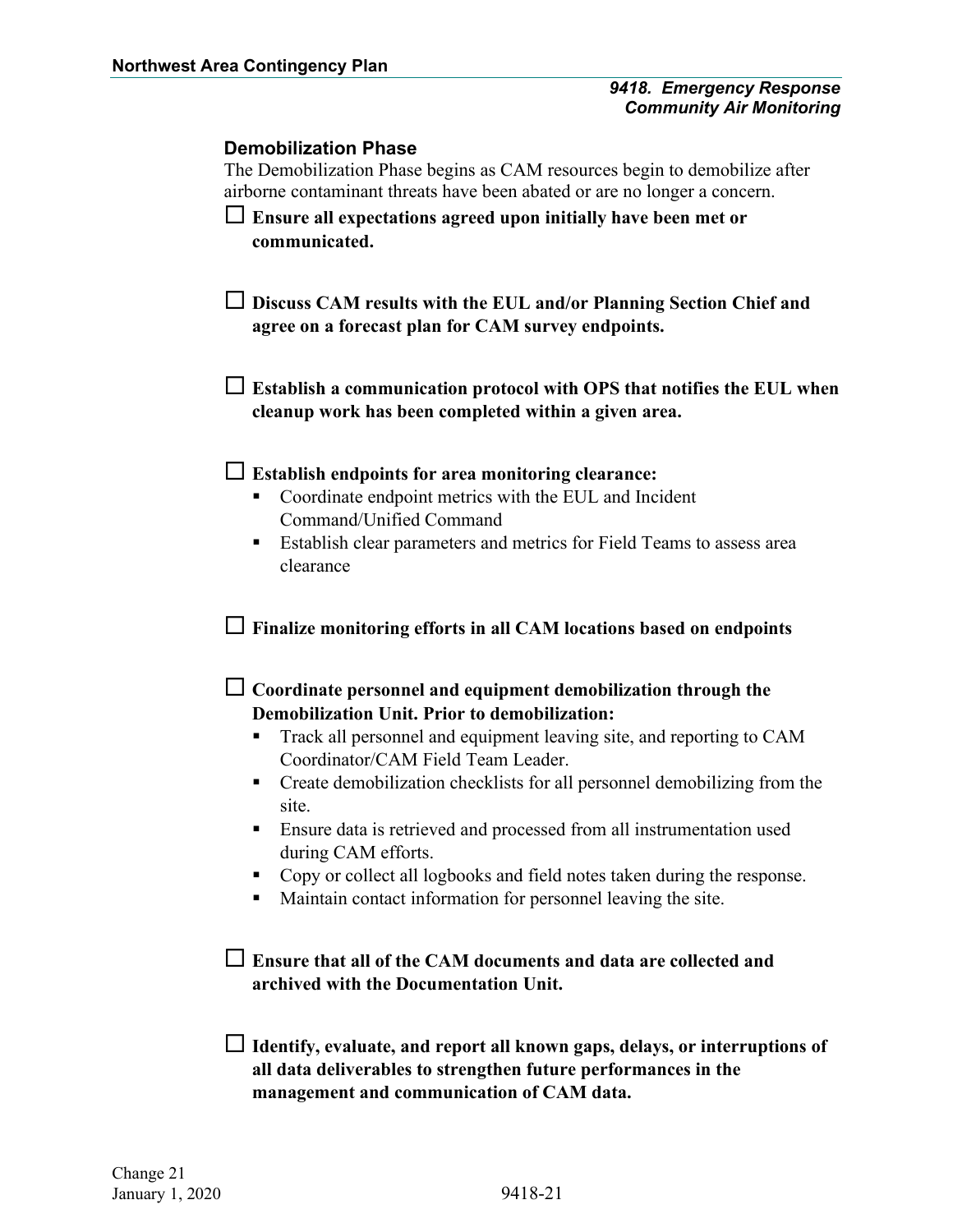## <span id="page-24-1"></span><span id="page-24-0"></span>**9418.7 Community Air Monitoring Plan Template How to Use this Template**

- $\Box$ *The major headings of this document are suggested for the completion of a Community Air Monitoring Plan (CAMP). A CAMP is not required to follow the formats suggested in the following sections, but should contain commensurate content and detail. CAMP templates may be customized to fill individual organization capabilities and requirements.*
- $\Box$ *Instructions, suggestions, and pre-populated information are printed in italics in the following sections. Delete and replace these instructions following completion. Rewrite suggested text to fit incident- and organization-specific needs.*
- $\Box$ *To facilitate rapid planning, many tables are prepopulated with examples or common information that may be relevant to an emergency release scenario. To finish tables, delete irrelevant examples, add further information as dictated by response scenario.*
- $\Box$ *Values presented in these tables should be verified and adjusted to meet the expectations and capabilities of response organizations, receiving analytical laboratories, and local response agencies.*
- $\Box$ *Prepare this document according to the standards and practices presented in the Emergency Response Community Air Monitoring Program Document. Reference checklist sections and attachments for supporting detail and information to create this document.*
- $\Box$ *After completion, review the template as a whole with all parties involved. Evaluate clarity and address potential gaps.*
- $\Box$ *Retain this document for continuing emergency operations. Information assembled here may be used to create additional site documents and Incident Command System (ICS) planning forms.*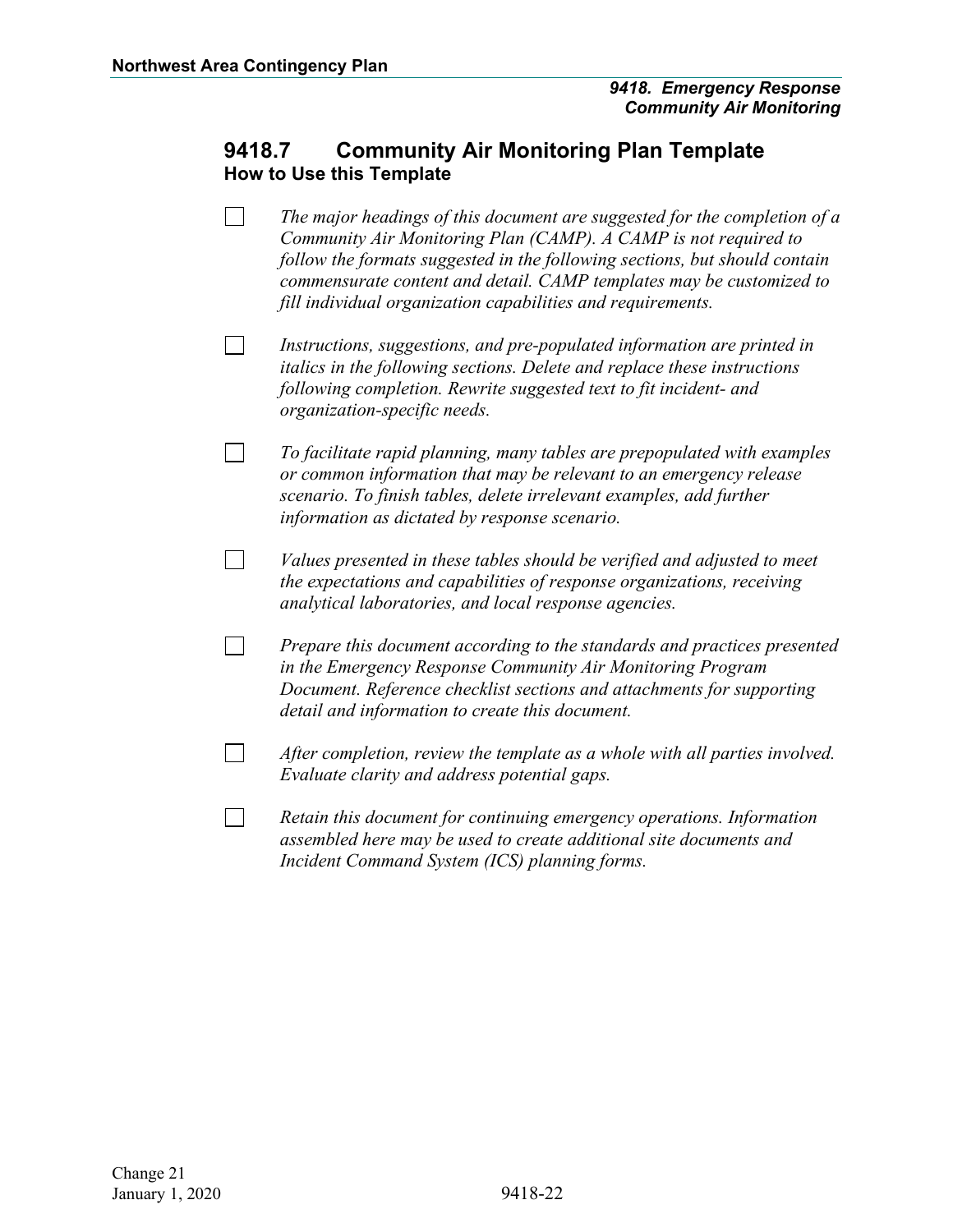# **TEMPLATE** EMERGENCY RESPONSE COMMUNITY AIR MONITORING PLAN

*(Insert Incident Name)*

**This incident-specific monitoring and sampling plan is approved by:**

| <b>TITLE</b> | Date |
|--------------|------|
| <b>TITLE</b> | Date |
| <b>TITLE</b> | Date |

cc: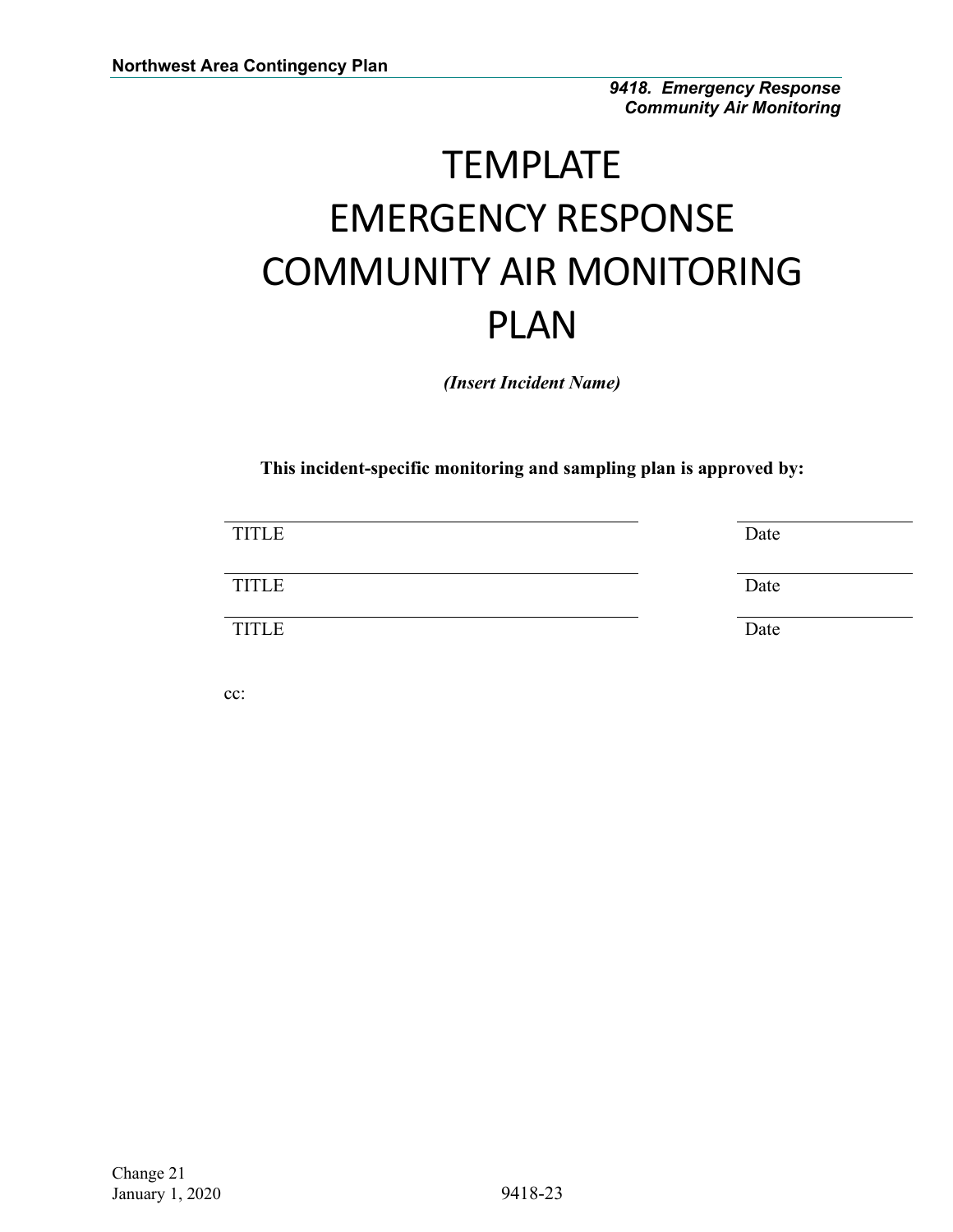## <span id="page-26-0"></span>**1.0 Introduction and Purpose**

This emergency response Community Air Monitoring Plan (CAMP) is intended to be used during oil spills, pollutant, or chemical releases where monitoring and/or sampling of atmospheric conditions to protect nearby communities and the public may be required. This plan is designed to consider oil or other hazardous substances that are both burning and not burning.

Data gathered during the implementation of this plan will be used to assess the potential for community exposures. All fieldwork and data collection will be conducted in accordance with approved work plans and standard operating procedures (SOPs).

The use of this monitoring plan will involve forethought and planning that should help direct the monitoring, sampling, and analytical work. It is meant to be used in emergency responses where monitoring and sampling teams (hereafter referred to as Field Teams) may not have the opportunity to write a more thorough monitoring and sampling plan.

Field Teams should always reference standard quality procedures, SOPs, and standard methods for sampling and analytical guidance.

The development of this plan will improve the documentation, communication, planning, and overall quality associated with the monitoring/sampling and analysis by:

- Encouraging Field Teams to consider their goals and objectives before the generation of environmental data,
- Documenting predetermined information in a standardized format,
- Increasing the communication between sampling personnel and decision makers, and
- Detailing expectations and objectives before samples are collected.

## <span id="page-26-1"></span>**1.1 Objectives**

*The brief statement about community air monitoring (CAM) Objectives is a short narrative about what Field Teams should accomplish. These objectives should be based on Incident Commander/Unified Command (Incident Command/Unified Command) objectives.* 

#### *Example objectives of the CAM program may include:*

- *Characterize contaminants and/or determine contamination levels within*   $\Box$ *the exclusion zone.*
- $\Box$ *Determine the extent and concentrations of contaminants outside of the exclusion zone.*
- $\Box$ *Determine if the exclusion zone is appropriately defined.*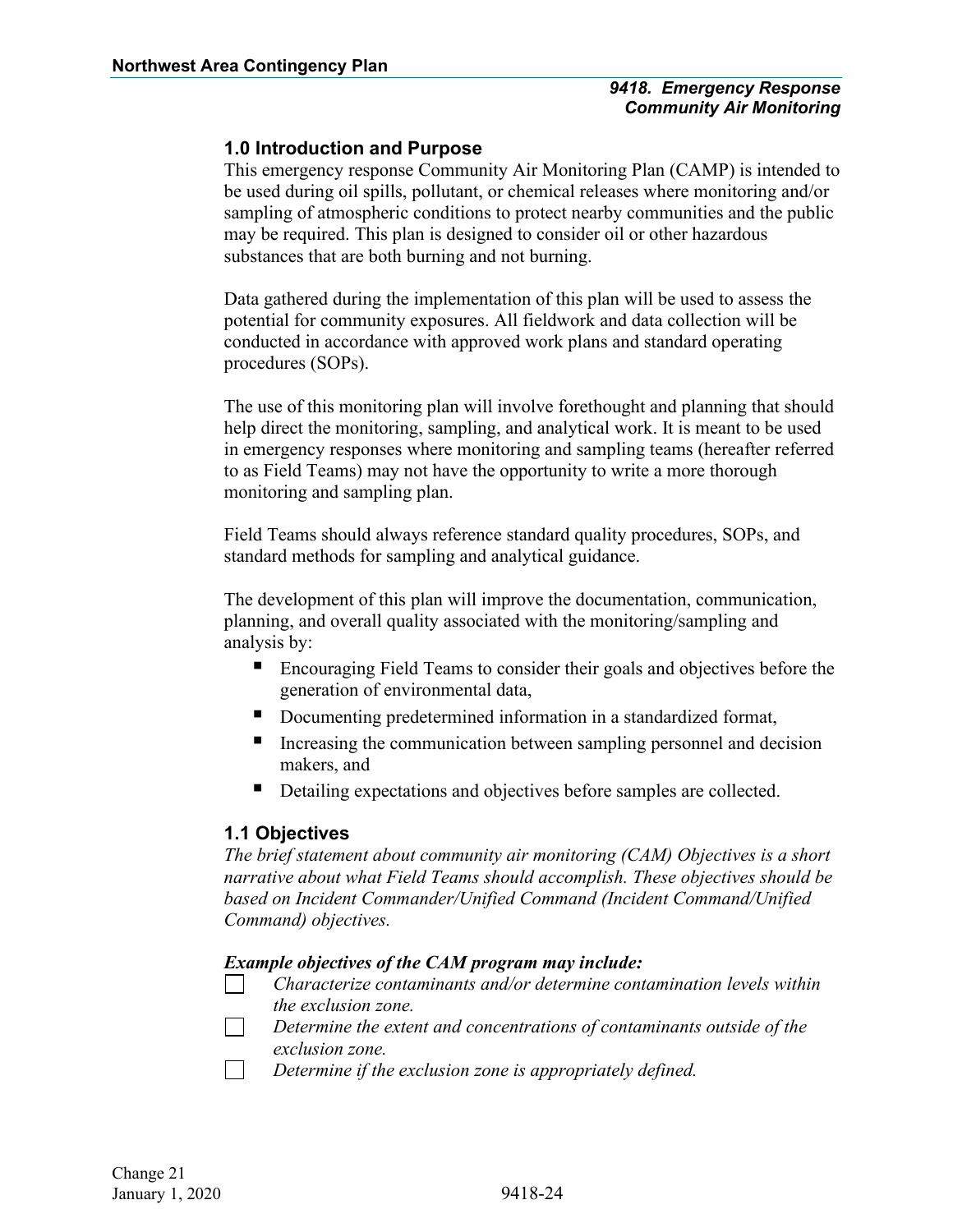#### *Example data quality objectives:*

*Data that are generated will be used:*

- *To compare with site-specific action levels or risk-based action levels to*   $\perp$ *determine if any acute health threat exists.*
- *To compare to an established background level or with collected background sample(s).*
- *To assist with determining the area of impact due to a hazardous material release.*
- $\overline{\phantom{a}}$ *To assist with an off-site acute exposure assessment.*

## <span id="page-27-0"></span>**2.0 Contaminants of Concern and Community Action Levels**

*Provide an overview of the contaminants and action levels. List compounds in narrative or tabular format that may pose a threat to health and the environment relevant to incident release. This section should strive to be exhaustive and include contaminants that may not be detected by Health and Safety air monitoring equipment. Divide vapor phase and particulate airborne contaminants into separate sections.*

*For contaminants without established action levels, complex mixtures, or unknown constituents and composition, provide a narrative description and working action level with justification. Example contaminant narratives follow:*

#### *Bakken Crude Oil*

*Contaminants of concern include Bakken crude oil as well as breakdown byproducts. Bakken Crude Oil commonly contains a high fraction of volatile light hydrocarbons, including benzene, toluene, ethylbenzene, and xylenes. Because no real-time monitoring instrument can specifically detect crude oil vapors, total volatile organic compounds will be used as monitoring criteria. Because no Protective Action Criteria (PACs) levels exist for crude oil vapors, 10% of the PAC value for gasoline will be used as the volatile organic compound (VOC) Action Level. Additional monitoring for explosive atmospheres and oxygen levels will also take place. Chemical-specific monitoring may also take place as necessary (e.g., benzene, carbon monoxide, etc.).*

*Burning crude oil may release dangerous levels of volatile and semi-volatile organic compounds, carbon monoxide, hydrogen sulfide, sulfur dioxide, and particulate matter. Community action levels for Carbon monoxide, hydrogen sulfide, sulfur dioxide are listed Table 2.1.*

#### *Alaska North Slope Crude Oil*

*Contaminants of concern include Alaska North Slope (ANS) crude oil as well as breakdown byproducts. Because no real-time monitoring instrument can specifically detect crude oil vapors, total volatile organic compounds will be used as monitoring criteria. Because no PACs levels exist for crude oil vapors, 10% of the PAC value for gasoline will be used as the VOC Action Level. Additional monitoring for explosive atmospheres and oxygen levels will also take place.*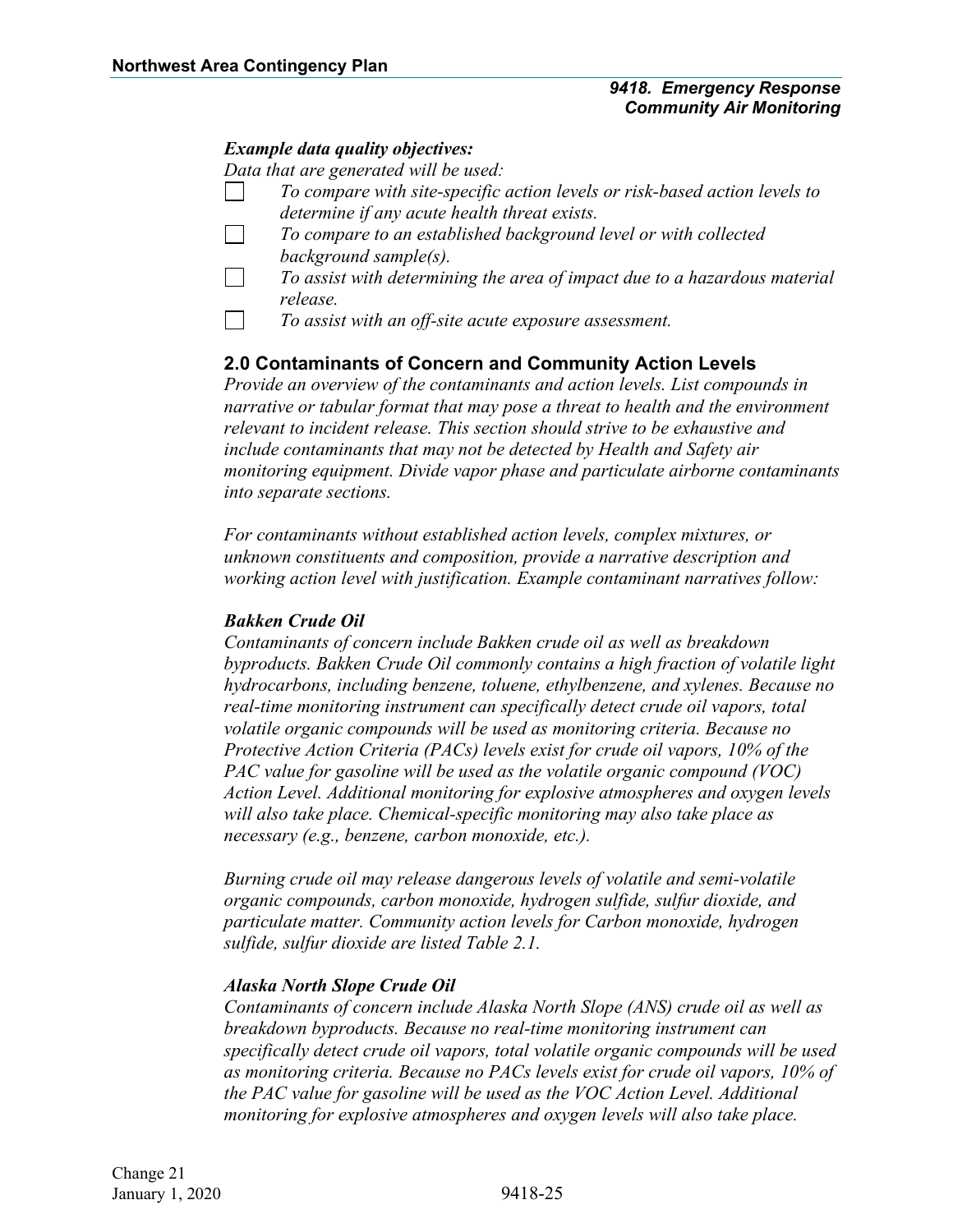*Chemical specific monitoring may also take place as necessary (e.g., benzene, carbon monoxide, etc.).*

*Burning crude oil may releases dangerous levels of volatile and semi-volatile organic compounds, carbon monoxide, hydrogen sulfide, sulfur dioxide, and particulate matter. Community action levels for Carbon monoxide, hydrogen sulfide, sulfur dioxide are listed Table 2.1.*

## <span id="page-28-0"></span>**2.1 Volatile Compounds**

*Compile a list of potential vapor hazards associated with a release scenario. Include chemicals that may not be detectable with on hand instrumentation but may pose a public health hazard. List site community action levels with contaminants and cite source or provide justification.*

*When compound specific detection is unavailable, 20 parts per million of total volatile organic compounds detected by photoionization detector/flame ionization detector or similar may be used as a surrogate action level*

*Tables 2.1 and 2.2 list volatile crude oil constituents and commonly transported volatile compounds likely to be encountered in a release scenario.* 

| <b>Chemical</b>  | <b>CASRN</b>   | <b>PAC-1</b>            | <b>PAC-2</b>            | <b>PAC-3</b>                |
|------------------|----------------|-------------------------|-------------------------|-----------------------------|
| Benzene          | $71 - 43 - 2$  | 52 pp $m_A$             | $800$ ppm <sub>A</sub>  | 4,000 pp $m_{A,X}$          |
| Carbon Monoxide  | $630 - 08 - 0$ | 75 ppm                  | 83 ppm <sub>A</sub>     | $330$ ppm <sub>A</sub>      |
| Ethylbenzene     | $100-41-4$     | $33$ ppm <sub>A</sub>   | $1,100$ ppm $_{A,X}$    | $1,800$ ppm <sub>A,X</sub>  |
| Hexane           | $110-54-3$     | 260 ppm                 | $2,900$ ppm $x$         | $8,600$ ppm <sub>A,XX</sub> |
| Hydrogen Sulfide | 7783-06-4      | $0.51$ ppm <sub>A</sub> | $27$ ppm <sub>A</sub>   | $50$ ppm $_A$               |
| Naphthalene      | $91 - 20 - 3$  | 15 ppm                  | 83 ppm                  | $500$ ppm                   |
| Nitrogen Dioxide | 10102-44-0     | $0.5~\text{ppm}_A$      | $12$ ppm <sub>A</sub>   | $20$ ppm <sub>A</sub>       |
| Nitric Oxide     | 10102-43-9     | $0.5$ ppm <sub>A</sub>  | $12$ ppm <sub>A</sub>   | $20$ ppm <sub>A</sub>       |
| Sulfur Dioxide   | 7446-09-5      | $0.2~\text{ppm}_A$      | $0.75$ ppm <sub>A</sub> | 30 ppm <sub>A</sub>         |
| Toluene          | 108-88-3       | $67$ ppm <sub>A</sub>   | 560 pp $m_{A,X}$        | 3,700 $ppm_{A,X}$           |
| Xylene           | 1330-20-7      | 130 pp $m_A$            | 920 pp $m_{A,X}$        | $2,500$ ppm <sub>A,X</sub>  |

#### **Table 2.1: Community Exposure Guidelines for Crude Oil Chemical Constituent Release Emergencies\***

\* DOE SCAPA, 2012

PAC values marked with a subscript "A" correspond to 60-minute AEGL values.

PAC values marked with a subscript "E" correspond to ERPG values.

PAC values marked by x are  $\geq 10\%$  lower explosive limit (LEL) but < 50% LEL.

PAC values marked by xx are >50% LEL

PAC values marked by xxx are  $\geq$ 100% LEL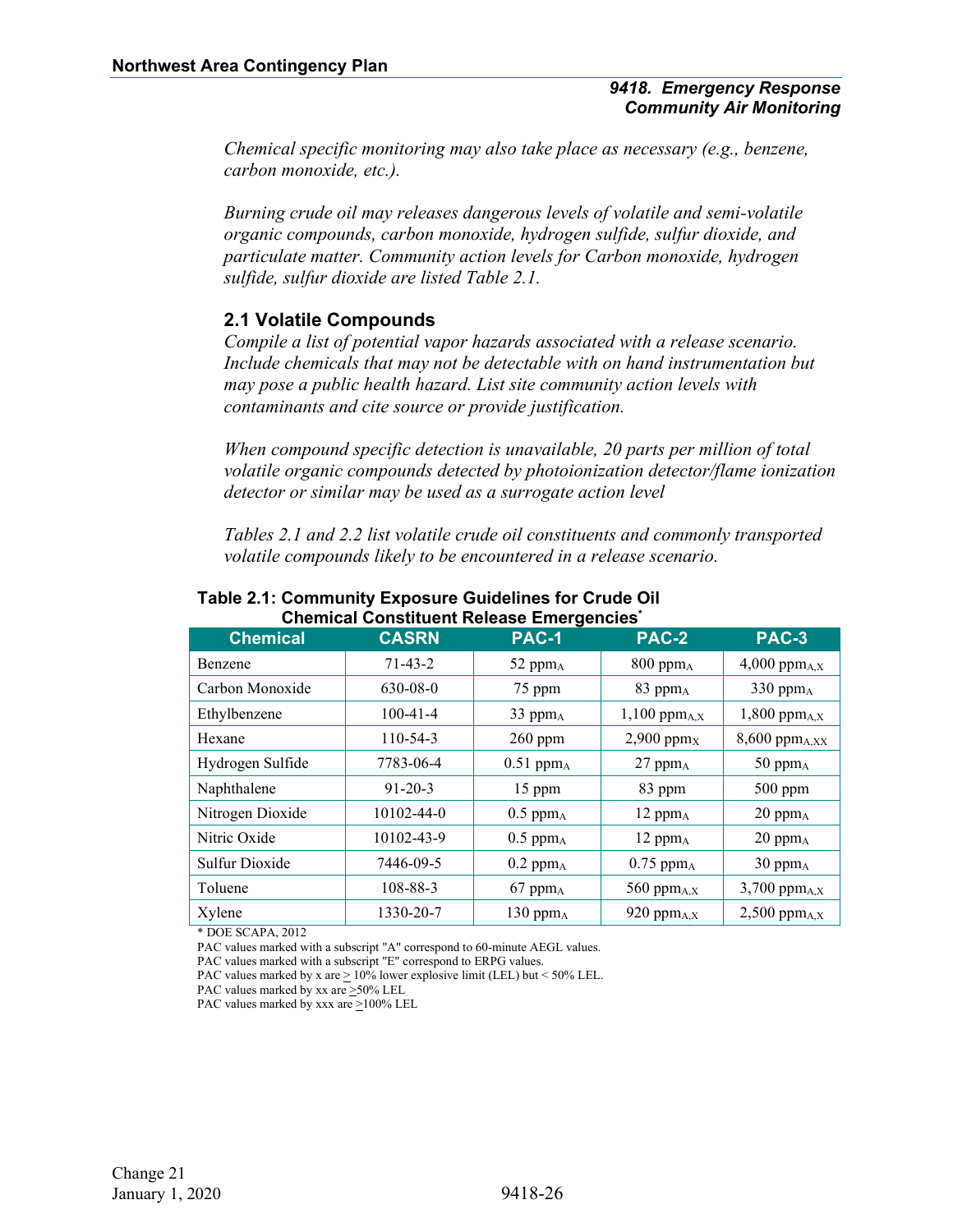|                   |                  | -------                            |                                    |                                   |
|-------------------|------------------|------------------------------------|------------------------------------|-----------------------------------|
| <b>Chemical</b>   | <b>CASRN</b>     | <b>PAC-1</b>                       | <b>PAC-2</b>                       | PAC-3                             |
| Ammonia           | 7664-41-7        | $30$ ppm <sub>A</sub>              | $160$ ppm <sub>A</sub>             | $1,100$ ppm <sub>A</sub>          |
| Hydrochloric Acid | 7647-01-0        | $1.8~\text{ppm}_\text{A}$          | 11 $ppm_A$                         | $100$ ppm <sub>A</sub>            |
| Chlorine          | 7772-60-5        | $0.05$ ppm <sub>A</sub>            | $2.0$ ppm <sub>A</sub>             | $20$ ppm <sub>A</sub>             |
| Propane           | 74-98-6          | $5,500$ ppm $x$                    | $17,000$ ppm $xx$                  | 33,000 ppmxxx                     |
| Sulfuric Acid     | 766-93-9         | $0.20 \text{ mg/m}^3$ <sub>A</sub> | 8.7 mg/m <sup>3</sup> <sub>A</sub> | $160 \text{ mg/m}^3$ <sub>A</sub> |
| Styrene           | $100 - 42 - 5$   | $20$ ppm <sub>A</sub>              | 130 pp $m_A$                       | $1,100$ ppm $x$                   |
| Toluene           | 108-88-3         | $67$ ppm <sub>A</sub>              | 560 pp $m_A$                       | $3,700$ ppm $x$                   |
| Carbon Disulfide  | $75 - 15 - 0$    | $13$ ppm <sub>A</sub>              | $160$ ppm <sub>A</sub>             | $480$ ppm <sub>A</sub>            |
| Formaldehyde      | $50-00-0$        | $0.90$ ppm <sub>A</sub>            | 14 $ppm_A$                         | 56 pp $m_A$                       |
| Nitrogen Dioxide  | $10102 - 44 - 0$ | $0.50$ ppm <sub>A</sub>            | $12$ ppm $_A$                      | $20$ ppm $_A$                     |

#### **Table 2.2 Community Exposure Guidelines for Commonly Transported Hazardous Material Release Emergencies**

PAC values marked with a subscript "A" correspond to 60-minute AEGL values.

PAC values marked with a subscript "E" correspond to ERPG values.

PAC values marked by x are  $\geq 10\%$  lower explosive limit (LEL) but < 50% LEL.

PAC values marked by xx are  $\geq$ 50% LEL

PAC values marked by xxx are  $\geq$ 100%

## <span id="page-29-0"></span>**2.2 Particulate Matter**

Table 2.3 lists the threshold levels for different concentrations and the recommended actions that should be taken to prevent harm to community members. If only particulate matter up to 10 microns in diameter (PM 10) measurements are available during smoky conditions, it can be assumed that the PM 10 is composed primarily of fine particles (particulate matter up to 2.5) microns in diameter [PM 2.5]), and therefore the United State Environmental Protection Agency Air Quality Index and associated cautionary statement and advisories for PM 2.5 may be used.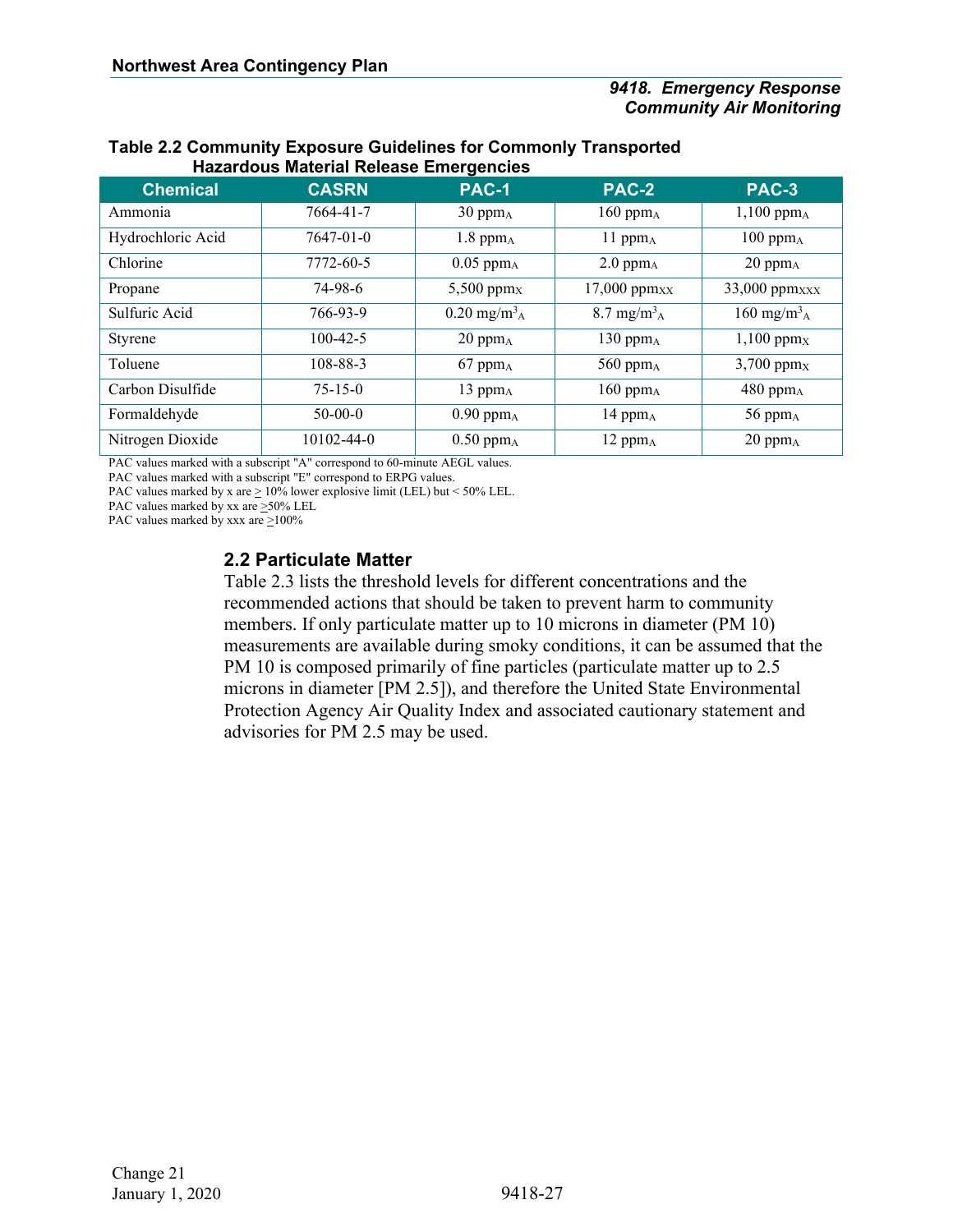| <b>PM 2.5 and</b><br><b>PM 10</b><br>Threshold <sup>1</sup><br><b>Levels</b><br>$(\mu g/m^3)$<br>24 Hr. Avg. 2 | <b>Level of</b><br><b>Health</b><br><b>Concern and</b><br><b>AQI Range</b> | <u>I ANIC 2.0. THE SHOID LEVEIS AND NECOMMENDED NESPONSE ACTIVITY IOFF IN 2.0 AND F IN TO</u><br>Meaning <sup>3</sup>                                                                                                                                                                                                          |                                       | Action(s) <sup>4</sup>                                                                                                                                                                                                                                                                                  |
|----------------------------------------------------------------------------------------------------------------|----------------------------------------------------------------------------|--------------------------------------------------------------------------------------------------------------------------------------------------------------------------------------------------------------------------------------------------------------------------------------------------------------------------------|---------------------------------------|---------------------------------------------------------------------------------------------------------------------------------------------------------------------------------------------------------------------------------------------------------------------------------------------------------|
|                                                                                                                |                                                                            |                                                                                                                                                                                                                                                                                                                                |                                       |                                                                                                                                                                                                                                                                                                         |
| $0.0 - 12.0$                                                                                                   | Good $(0-50)$                                                              | Air quality is considered satisfactory, and air pollution<br>poses little or no risk.                                                                                                                                                                                                                                          |                                       | If smoke event anticipated, implement communication plan.                                                                                                                                                                                                                                               |
| $12.1 - 35.4$                                                                                                  | Moderate<br>$(51-100)$                                                     | Air quality is acceptable; however, for some pollutants<br>there may be a moderate health concern for a very small<br>number of people. For example, people who are<br>unusually sensitive <sup>5</sup> to ozone may experience respiratory<br>symptoms.                                                                       | $\blacksquare$<br>$\blacksquare$      | Prepare for full implementation of School Activity Guidelines<br>(https://www3.epa.gov/airnow/flag/school-chart-2014.pdf)<br>Issue public service announcements (PSAs) advising public<br>about health effects, symptoms and ways to reduce exposure<br>Distribute information about exposure avoidance |
| $35.5 - 55.4$                                                                                                  | Unhealthy for<br><b>Sensitive Groups</b><br>$(101-150)$                    | Although the public is not likely to be affected at this<br>level, people with lung disease, and older adults and<br>children are at a greater risk from exposure to ozone,<br>whereas persons with heart and lung disease, and older<br>adults and children are at greater risk from the presence<br>of particles in the air. | $\blacksquare$<br>$\blacksquare$      | Evaluate implementation of School Activity Guidelines<br>If smoke event projected to be prolonged, evaluate and notify<br>possible sites for cleaner air shelters<br>If smoke event projected to be prolonged, prepare evacuation<br>plans                                                              |
| 55.5-150.4                                                                                                     | Unhealthy<br>$(151 - 200)$                                                 | Everyone may begin to experience some adverse health<br>effects, and members of the sensitive groups <sup>6</sup> may<br>experience effects that are more serious.                                                                                                                                                             | ٠                                     | Full implementation of School Activity Guidelines<br>Consider canceling outdoor events (e.g., concerts and<br>competitive sports), based on public health and travel<br>considerations                                                                                                                  |
| 150.5-250.4                                                                                                    | Very Unhealthy<br>$(201 - 301)$                                            | This would trigger a health alert signifying that everyone<br>may experience more serious health effects.                                                                                                                                                                                                                      |                                       | Schools move all activities indoors or reschedule them to<br>another day.<br>Consider closing some or all schools<br>Cancel outdoor events involving activity (e.g., competitive<br>sports)<br>Consider cancelling outdoor events that do not involve activity<br>(e.g., concerts)                      |
| > 250.5                                                                                                        | Hazardous ( $>$ 300)                                                       | This would trigger a health warning of emergency<br>conditions. The entire population is more likely to be<br>affected.                                                                                                                                                                                                        | ٠<br>$\blacksquare$<br>$\blacksquare$ | Consider closing schools<br>Cancel outdoor events (e.g., concerts and competitive sports)<br>Consider closing workplaces not essential to public health<br>If particulate matter level is projected to remain high for a<br>prolonged time, consider evacuation of at-risk populations                  |

## **Table 2.3: Threshold Levels and Recommended Response Actions for PM 2.5 and PM 10**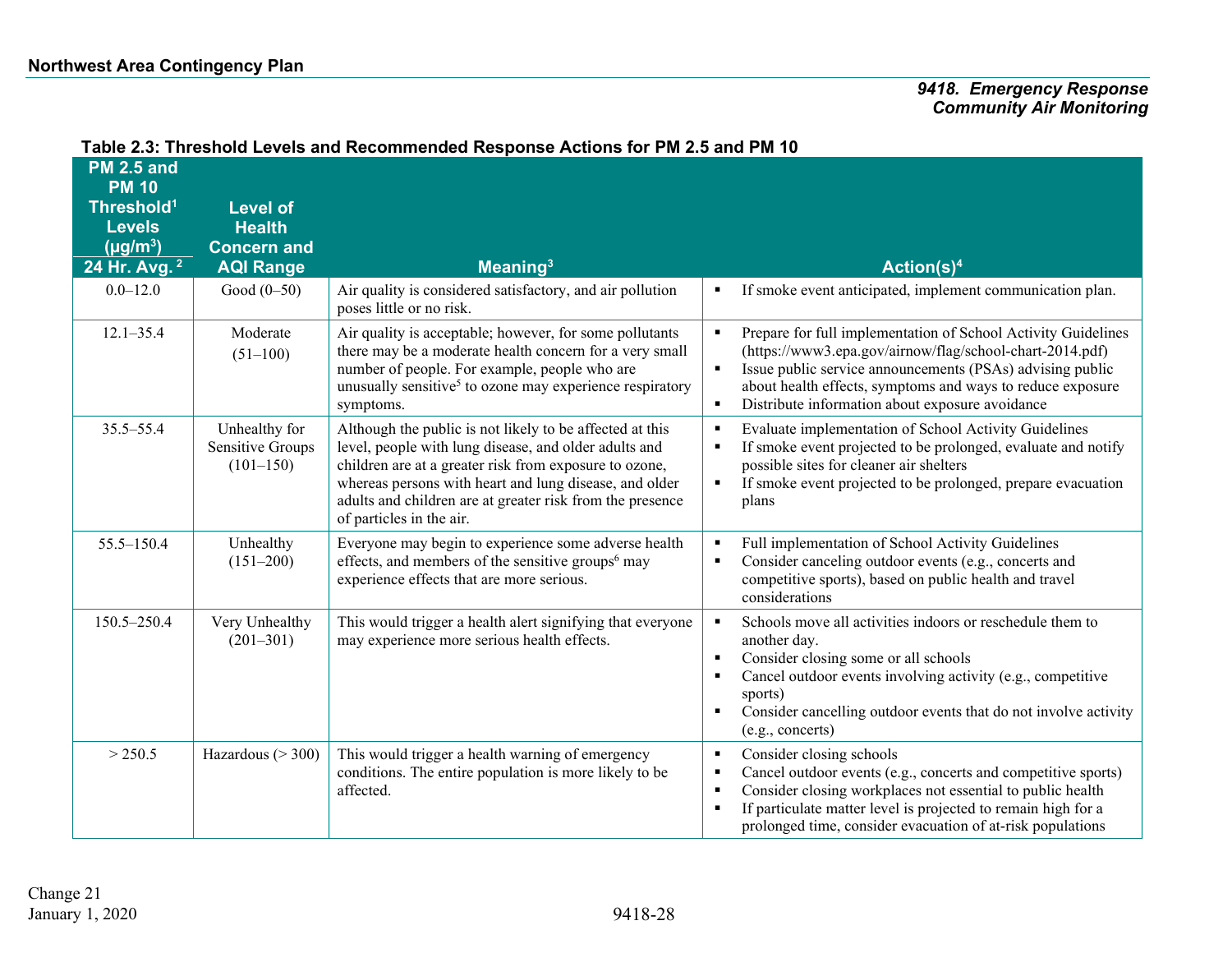#### **Table 2.3: Threshold Levels and Recommended Response Actions for PM 2.5 and PM 10**

<sup>1</sup> Threshold values taken from EPA AQI online calculator found at [http://airnow.gov/index.cfm?action=resources.aqi\\_conc\\_calc.](http://airnow.gov/index.cfm?action=resources.aqi_conc_calc)

<sup>2</sup> 24 Hour PM 2.5 "breakpoints" verified via Federal Register for National Ambient Air Quality Standards (NAAQS) rulemaking[, https://www.gpo.gov/fdsys/pkg/FR-2013-01-15/pdf/2012-30946.pdf.](https://www.gpo.gov/fdsys/pkg/FR-2013-01-15/pdf/2012-30946.pdf)

<sup>3</sup> As defined b[y https://www.airnow.gov/index.cfm?action=aqibasics.aqi.](https://www.airnow.gov/index.cfm?action=aqibasics.aqi)

4 Recommendations from Wildfire Smoke: A Guide for Public Health Officials a[t https://www3.epa.gov/airnow/wildfire\\_may2016.pdf.](https://www3.epa.gov/airnow/wildfire_may2016.pdf)

<sup>5</sup> People who are unusually sensitive to air pollution are a subset of Sensitive Individuals. Unusually sensitive to air pollution can be defined as the very young, the elderly, pregnant women, and the immunocompromised.

<sup>6</sup> Sensitive groups are defined as people with lung disease, and older adults and children who are at a greater risk from exposure to ozone; and persons with heart and lung disease, and older adults and children who are at greater risk from the presence of particles in the air[. http://www.airnow.gov/index.cfm?action=aqibasics.aqi.](http://www.airnow.gov/index.cfm?action=aqibasics.aqi)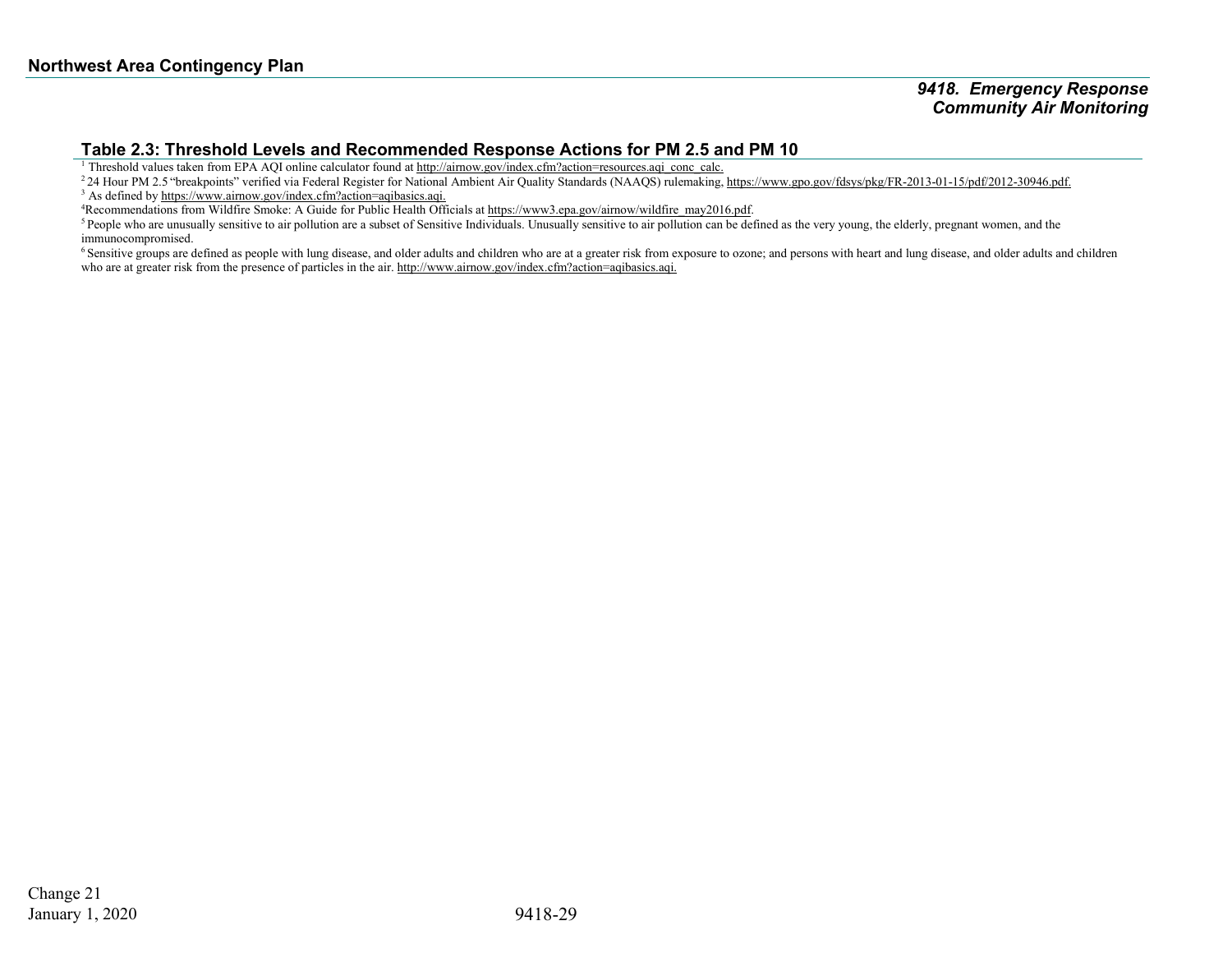## <span id="page-32-0"></span>**3.0 Real-Time Monitoring**

## <span id="page-32-1"></span>**3.1 Contaminants of Concern**

*Outline the procedures, practices, and logistics necessary to collect, interpret, and act on real-time air monitoring information. Match contaminants of concern with available instrumentation and direct read resources along with respective detection limits. Contaminants may be listed in tabular format. Less common contaminants without reference action levels or detection methods should be listed in narrative format, with actions and conclusions justified.*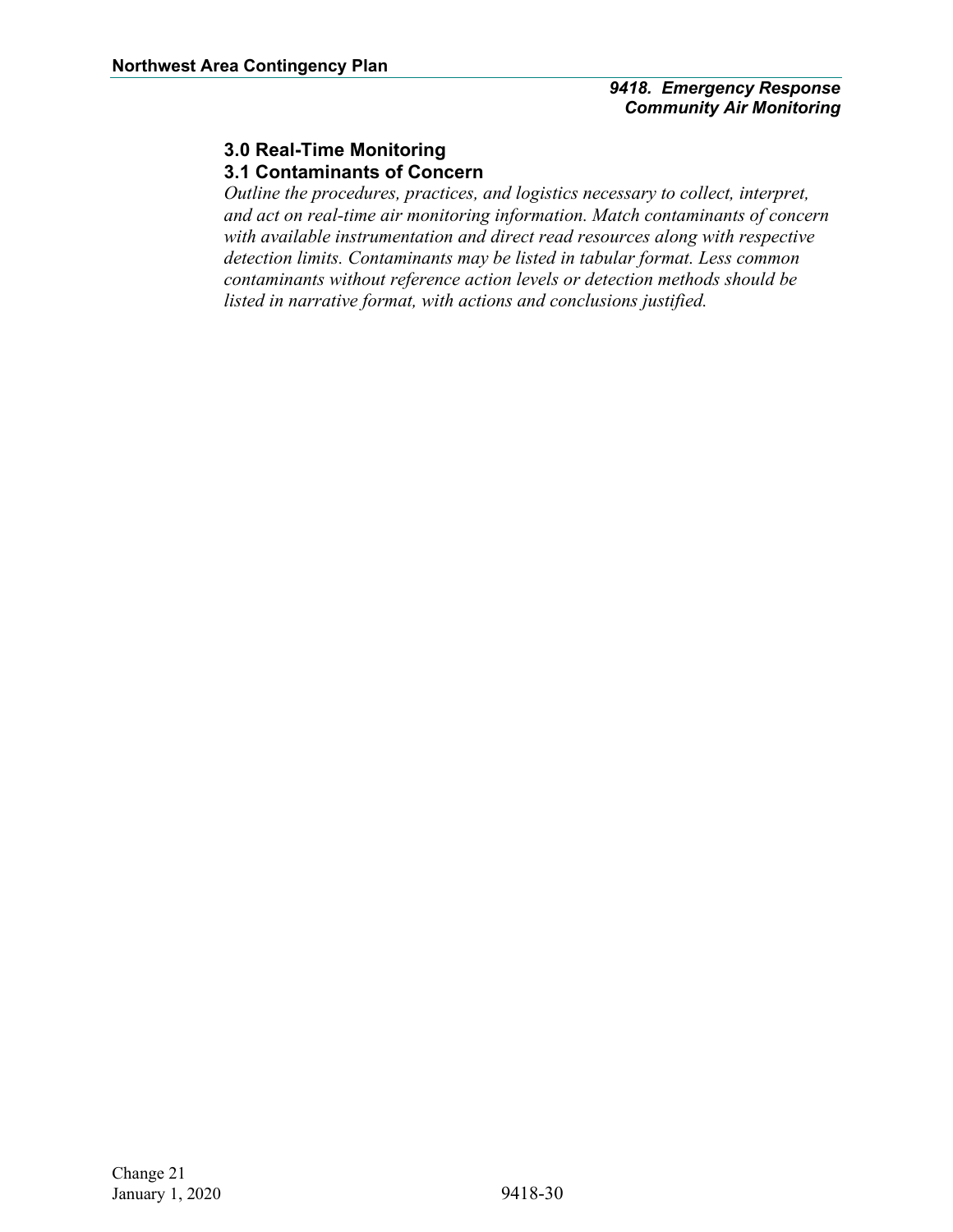|                | <b>Action</b> |                           |                     |                     | <b>Detection</b>            |              |
|----------------|---------------|---------------------------|---------------------|---------------------|-----------------------------|--------------|
| <b>Analyte</b> | <b>Level</b>  | <b>Action Level Basis</b> | <b>Field Action</b> | <b>Instrument</b>   | <b>Limit</b>                | <b>Notes</b> |
| <b>VOCs</b>    | 20 ppm        |                           |                     | MultiRAE Pro        | $0.1$ ppm                   |              |
|                |               |                           |                     | MultiRAE Plus       | 1 ppm                       |              |
|                |               |                           |                     | AreaRAE             | $0.1$ ppm                   |              |
|                |               |                           |                     | UltraRAE 3000       | $0.05$ ppm                  |              |
|                |               |                           |                     | ppbRAE              | $1$ ppb                     |              |
|                |               |                           |                     | MiniRAE 3000        | $0.1$ ppm                   |              |
|                |               |                           |                     | <b>TVA 1000b</b>    | PID: 0.5 ppm,<br>FID: 1 ppm |              |
|                |               |                           |                     | (Other Instruments) |                             |              |
| Oxygen         | $<19.5\%$ ,   |                           |                     | MultiRAE Pro        | 0.1% Volume                 |              |
|                | $>22.0\%$     |                           |                     | MultiRAE Plus       | 0.1% Volume                 |              |
|                |               |                           |                     | AreaRAE             | 0.1% Volume                 |              |
|                |               |                           |                     | (Other Instruments) |                             |              |
| <b>LEL</b>     | 10 % LEL      |                           |                     | MultiRAE Pro        | $1\%$                       |              |
|                |               |                           |                     | MultiRAE Plus       | $1\%$                       |              |
|                |               |                           |                     | AreaRAE             | $1\%$                       |              |
|                |               |                           |                     | (Other Instruments) |                             |              |
| Carbon         | $12.5$ ppm    |                           |                     | MultiRAE Pro        | $0.1$ ppm                   |              |
| Monoxide       |               |                           |                     | AreaRAE             | 1 ppm                       |              |
|                |               |                           |                     | (Other Instruments) |                             |              |
| Chlorine       |               |                           |                     | MultiRAE Pro        | $0.1$ ppm                   |              |
|                |               |                           |                     | MultiRAE Plus       | $0.1$ ppm                   |              |
|                |               |                           |                     | ToxiRAE             | $0.1$ ppm                   |              |
|                |               |                           |                     | (Other Instruments) |                             |              |

## **Table 3.1: Real-Time Air Community Air Monitoring Plan**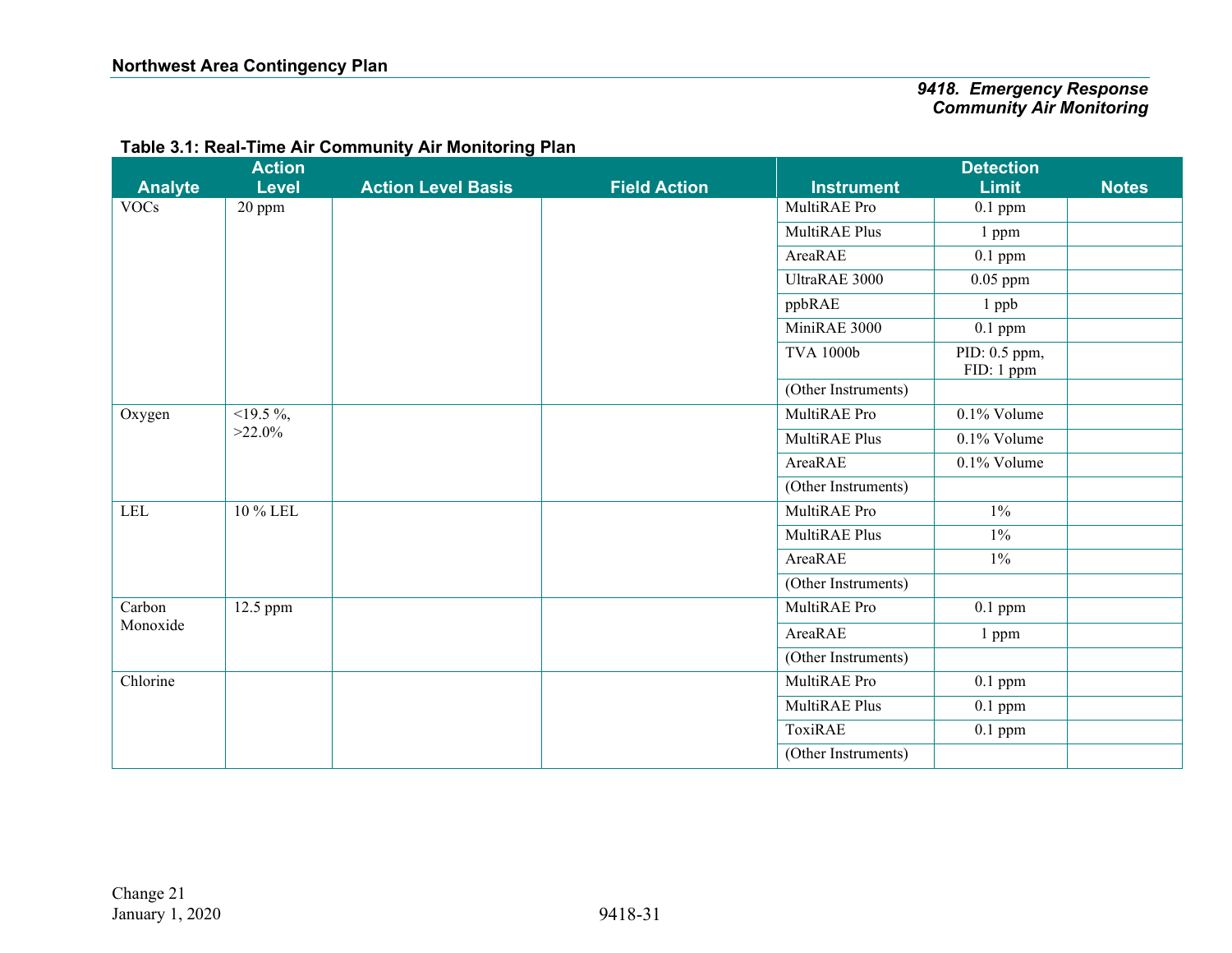|                         | <b>Action</b>                       |                                          |                                                   |                                             | <b>Detection</b>           |              |
|-------------------------|-------------------------------------|------------------------------------------|---------------------------------------------------|---------------------------------------------|----------------------------|--------------|
| <b>Analyte</b>          | <b>Level</b>                        | <b>Action Level Basis</b>                | <b>Field Action</b>                               | <b>Instrument</b>                           | <b>Limit</b>               | <b>Notes</b> |
| Ammonia                 |                                     |                                          |                                                   | MultiRAE Pro                                | 1 ppm                      |              |
|                         |                                     |                                          |                                                   | MultiRAE Plus                               | 1 ppm                      |              |
|                         |                                     |                                          |                                                   | (Other Instruments)                         |                            |              |
| Hydrogen                |                                     |                                          |                                                   | MultiRAE Pro                                | $0.5$ ppm                  |              |
| Cyanide                 |                                     |                                          |                                                   | MultiRAE Plus                               | $1.0$ ppm                  |              |
|                         |                                     |                                          |                                                   | (Other Instruments)                         |                            |              |
| Hydrogen                |                                     |                                          |                                                   | MultiRAE Pro                                | $0.1$ ppm                  |              |
| Sulfide                 |                                     |                                          |                                                   | AreaRAE                                     | 1 ppm                      |              |
|                         |                                     |                                          |                                                   | (Other Instruments)                         |                            |              |
| Phosphine               |                                     |                                          |                                                   | MultiRAE Pro                                | $0.1$ ppm                  |              |
|                         |                                     |                                          |                                                   | (Other Instruments)                         |                            |              |
| Butadiene               |                                     |                                          |                                                   | UltraRAE 3000                               | $0.05$ ppm                 |              |
|                         |                                     |                                          |                                                   | (Other Instruments)                         |                            |              |
| Benzene                 |                                     |                                          |                                                   | UltraRAE 3000                               | $0.05$ ppm                 |              |
|                         |                                     |                                          |                                                   | (Other Instruments)                         |                            |              |
| Particulates,           |                                     |                                          |                                                   | <b>TSI AM510</b>                            | $0.001$ mg/m <sup>3</sup>  |              |
| PM 2.5                  |                                     |                                          |                                                   | <b>DustTrak</b>                             | $0.001$ mg/m <sup>3</sup>  |              |
|                         |                                     |                                          |                                                   | DataRam 4000                                | $0.0001$ mg/m <sup>3</sup> |              |
|                         |                                     |                                          |                                                   | (Other Instruments)                         |                            |              |
| Particulates,           |                                     |                                          |                                                   | <b>TSI AM510</b>                            | $0.001$ mg/m <sup>3</sup>  |              |
| <b>PM 10</b>            |                                     |                                          |                                                   | DustTrak                                    | $0.001$ mg/m <sup>3</sup>  |              |
|                         |                                     |                                          |                                                   | DataRam 4000                                | $0.0001$ mg/m <sup>3</sup> |              |
|                         |                                     |                                          |                                                   | (Other Instruments)                         |                            |              |
| (Analytes as<br>needed) | (Action<br>levels, as<br>available) | (Rational and Source of<br>Action Level) | (Field action and reporting when<br>level exceed) | (Instrumentation or<br>method of detection) | (Limit of<br>detection)    |              |

### **Table 3.1: Real-Time Air Community Air Monitoring Plan**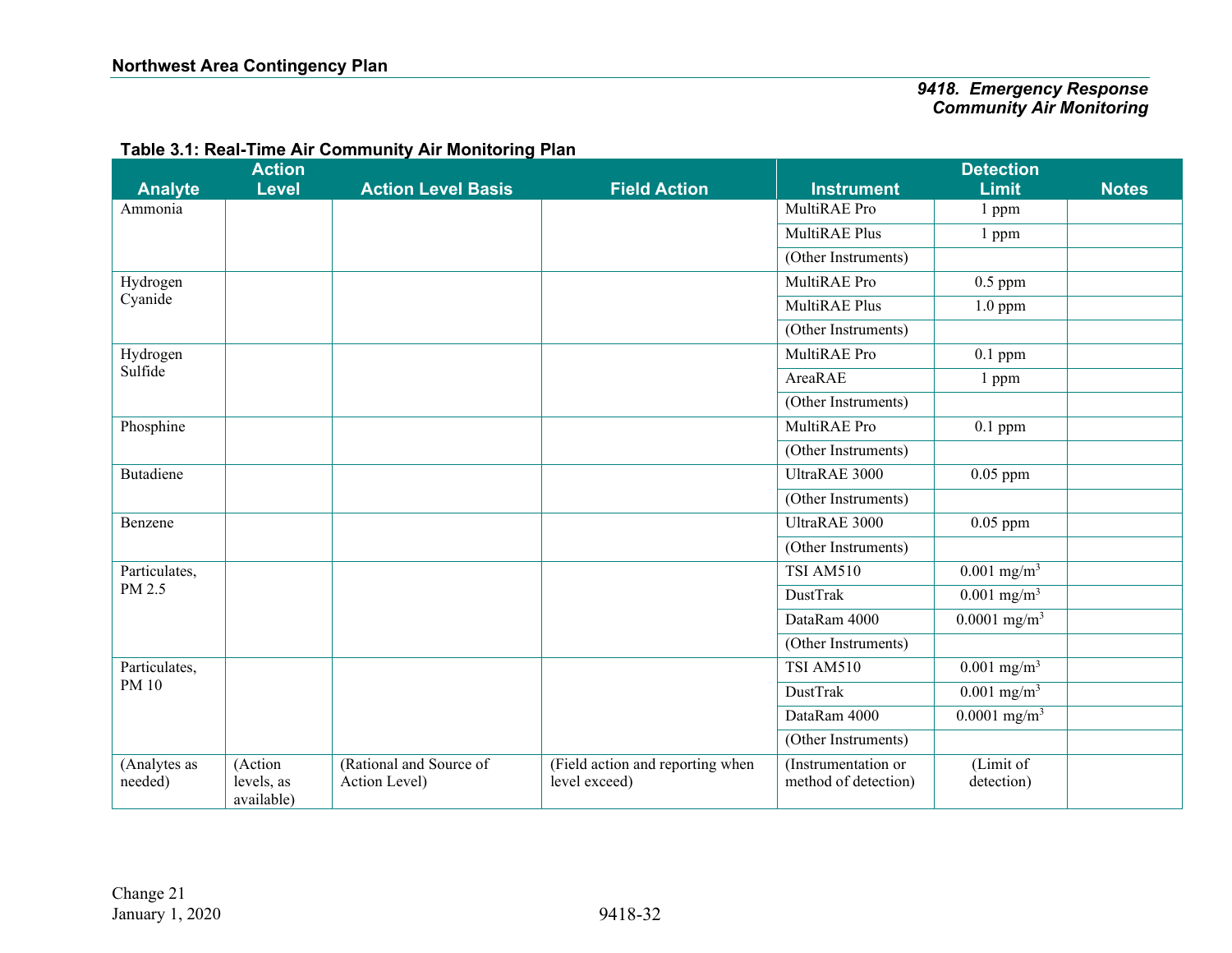## <span id="page-35-0"></span>**3.2 Monitoring Locations**

*Develop strategies and approaches for where real-time monitoring will occur. Where applicable, allocate resources between roving and fixed air monitoring stations. A reference map may be helpful to delineate roving team areas of responsibility and fixed monitoring locations.*

### **3.2.1 Roving**

*Designate geographic areas for CAM Field Teams to assess. Prioritize areas of public exposure and sensitive populations. Consider wind direction and available plume models to gauge the extent of possible release.*

*Establish consistent data acquisition practices and communicate procedures to Field Teams. Include instrument operation and data recording.*

*Consider instrumentation, logistics, and transportation resources as well as personnel composition for each team.* 

*Establish data reporting practices, criteria, and frequency for Field Teams. If an exceedance occurs, CAM personnel should ensure that Unified Command is notified immediately through the CAM Coordinator and Environmental Unit Leader.*

## **3.2.2 Fixed Air Monitoring Stations**

*Designate initial locations for fixed air monitoring stations; establish a systematic naming convention and record addresses and/or lat/long for each station.*

*Example: FS01, Fixed Station 01*

*Consider plume models and sensitive populations in air station placement. Plan data reporting practices and/or telemetry monitoring. Designate procedures for responding to action level exceedances. These locations may differ from sampling locations (Section 4.2); if so, note the difference.*

| <b>Air Monitoring</b><br><b>Station Name</b> | <b>Location</b><br>Address Lat./Long | <b>Detectable</b><br><b>Contaminants</b> | <b>Equipment</b> |
|----------------------------------------------|--------------------------------------|------------------------------------------|------------------|
|                                              |                                      |                                          |                  |
|                                              |                                      |                                          |                  |
|                                              |                                      |                                          |                  |

#### **Table 3.2: Fixed Air Monitoring Station Locations**

#### <span id="page-35-2"></span><span id="page-35-1"></span>**4.0 Analytical Air Sampling 4.1 Contaminants of Concern**

*List all target analytes, reference methods, and air sampling media in tabular format. Table 4.1 presents example laboratory methods and method compliant sample media. Entries to this table may be substituted for equivalent methods and*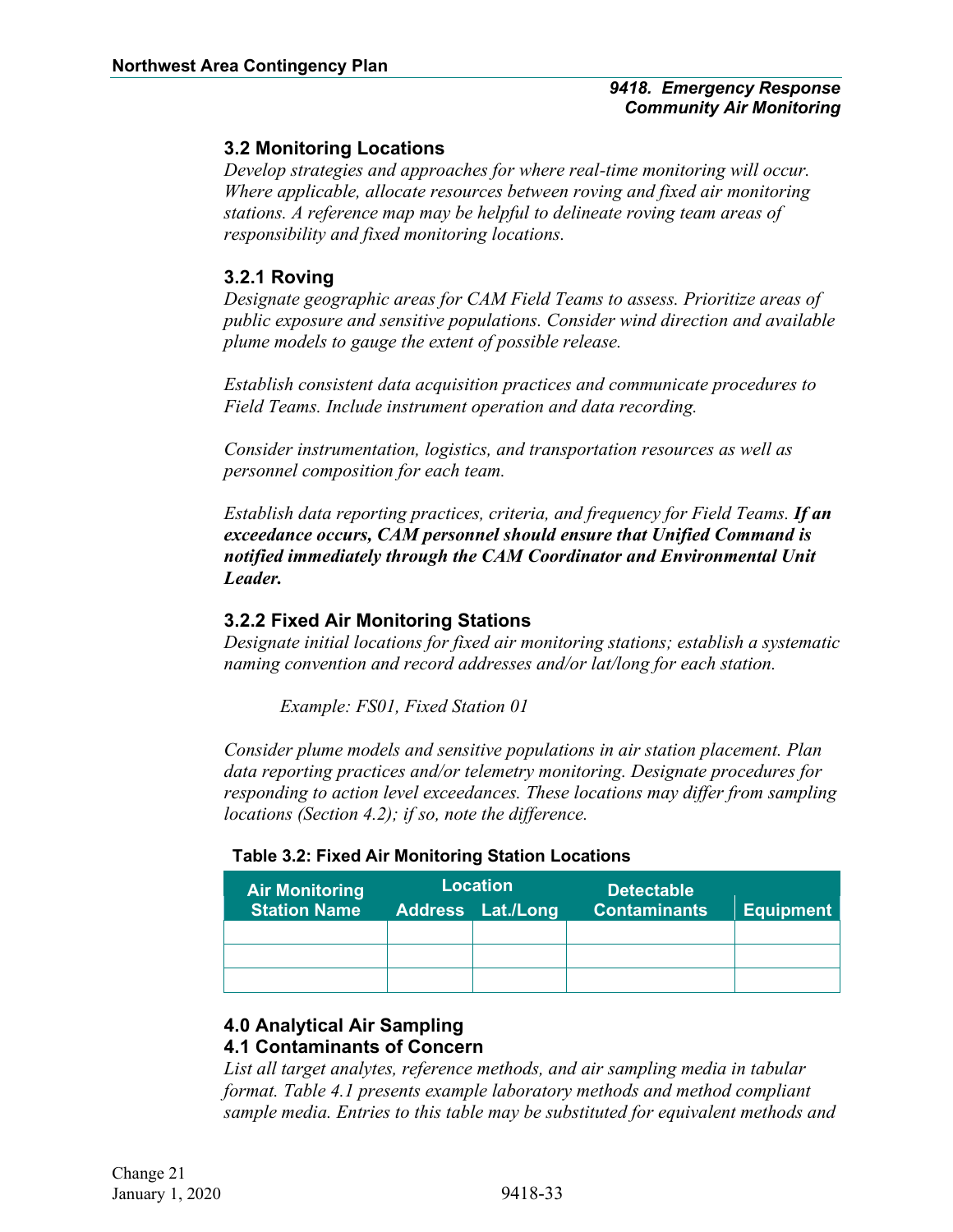*requisite media. Further analytes and methods may be added to this table as needed.*

| Table 4.1: Suggested Air Sampling Methods and Media for Hazardous Substance |  |
|-----------------------------------------------------------------------------|--|
| <b>Releases</b>                                                             |  |

|                    |                       |                          | <b>Sample Media</b>     |
|--------------------|-----------------------|--------------------------|-------------------------|
| <b>Analyte</b>     | <b>Method</b>         | <b>Media Type</b>        | <b>Product Number</b>   |
| Ammonia            | <b>NIOSH 6015</b>     | Sorbent Tube             |                         |
| Asbestos           | <b>NIOSH 7402 TEM</b> | Cassette                 |                         |
|                    | NIOSH 7400 PCM        |                          |                         |
| <b>BTEX/VOCs</b>   | <b>NIOSH 1501</b>     | Sorbent Tube             |                         |
|                    | EPA TO-15             | <b>SUMMA</b> Canister or |                         |
|                    |                       | Tedlar Bag               |                         |
| Chlorine/Bromine   | <b>NIOSH 6011</b>     | Sorbent Tube             |                         |
| Fire Vapors        | EPA TO-15             | <b>SUMMA</b> Canister or |                         |
|                    |                       | Tedlar Bag               |                         |
| Mercury            | <b>NIOSH 6009</b>     | Sorbent Tube             |                         |
| Metals             | <b>NIOSH 7300</b>     | Cassette                 |                         |
| <b>PAHs</b>        | <b>NIOSH 5506</b>     | Sorbent Tube with        |                         |
|                    |                       | Pre Filter               |                         |
| Particulates       | NIOSH 0500 or 0600    | Cassette                 |                         |
| <b>SVOCs</b>       | <b>NIOSH 5506</b>     | Sorbent Tube             |                         |
| (Other Analytes as | (Laboratory Methods)  | (Method Compliant        | (Manufacturer's Product |
| Available)         |                       | Media Type)              | Number)                 |

## <span id="page-36-0"></span>**4.2 Sampling Locations**

*Establish a systematic naming convention for air sampling locations and record addresses and/or lat/long for each station. An effective naming convention will allow more sample locations to be added throughout a response. These locations may differ from monitoring locations (Section 3.2.2); if so, note the difference.*

*Example: AS01, Air Sample 01*

*Indicate the Sampling Location Name and describe the rationale for the each sample location chosen. Select locations that provide adequate upwind and downwind plume characterization and assess air quality for vulnerable populations. Determine how air sampling for vulnerable populations will be prioritized.*

*Include an aerial map or sketch with labeled sample locations.*

| $1800 + 121$                           |  |                                             |                          |           |
|----------------------------------------|--|---------------------------------------------|--------------------------|-----------|
| <b>Sampling Station</b><br><b>Name</b> |  | <b>Location</b><br><b>Address Lat./Long</b> | <b>Target</b><br>Analyte | Equipment |
|                                        |  |                                             |                          |           |
|                                        |  |                                             |                          |           |
|                                        |  |                                             |                          |           |

#### **Table 4.2: Air Sampling Station Locations**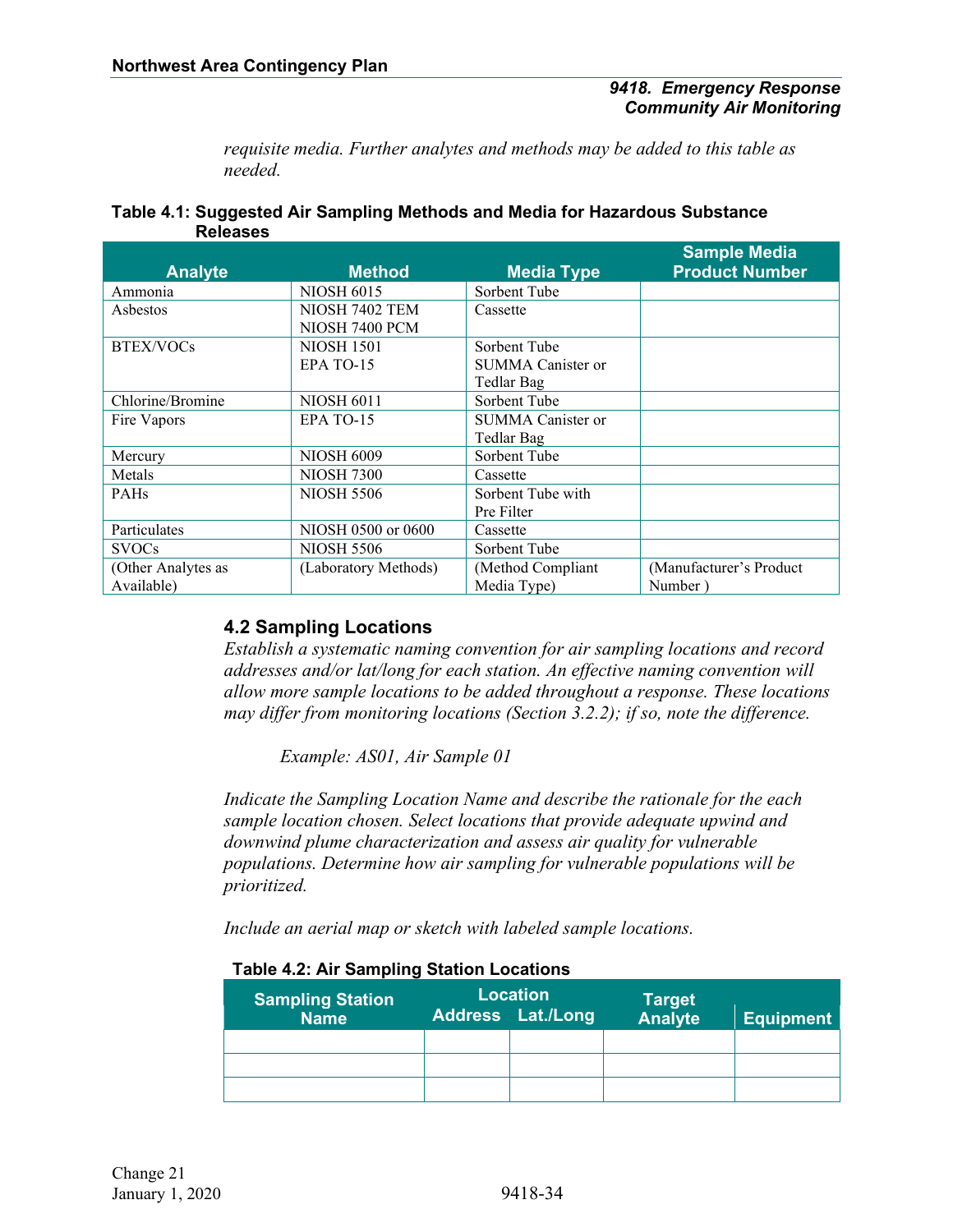#### <span id="page-37-1"></span><span id="page-37-0"></span>**5.0 Data Management 5.1 Data Quality Objectives**

*A well-constructed Data Quality Objective (DQO) consists of the following:*

- *Activity;*
- *Criteria for making a decision (Action Level); and*
- *What your action is going to be after you make the decision.*

*An initial DQO for CAM may be:*

 *Air Monitoring will be performed using roving teams. If a reading exceeds the established action levels, the exceedance will be communicated immediately to Unified Command/Incident Command. If no exceedances are found, monitoring will continue.*

## <span id="page-37-2"></span>**5.2 Data Management Plan**

*Arrange processes into tabular format (see Table 5.1) to ensure consistent data management. Each column represents the practices necessary for retrieving, storing, and processing raw data into usable formats; rows should represent a single data source. Where necessary, specify data management and processing procedures in narrative format.*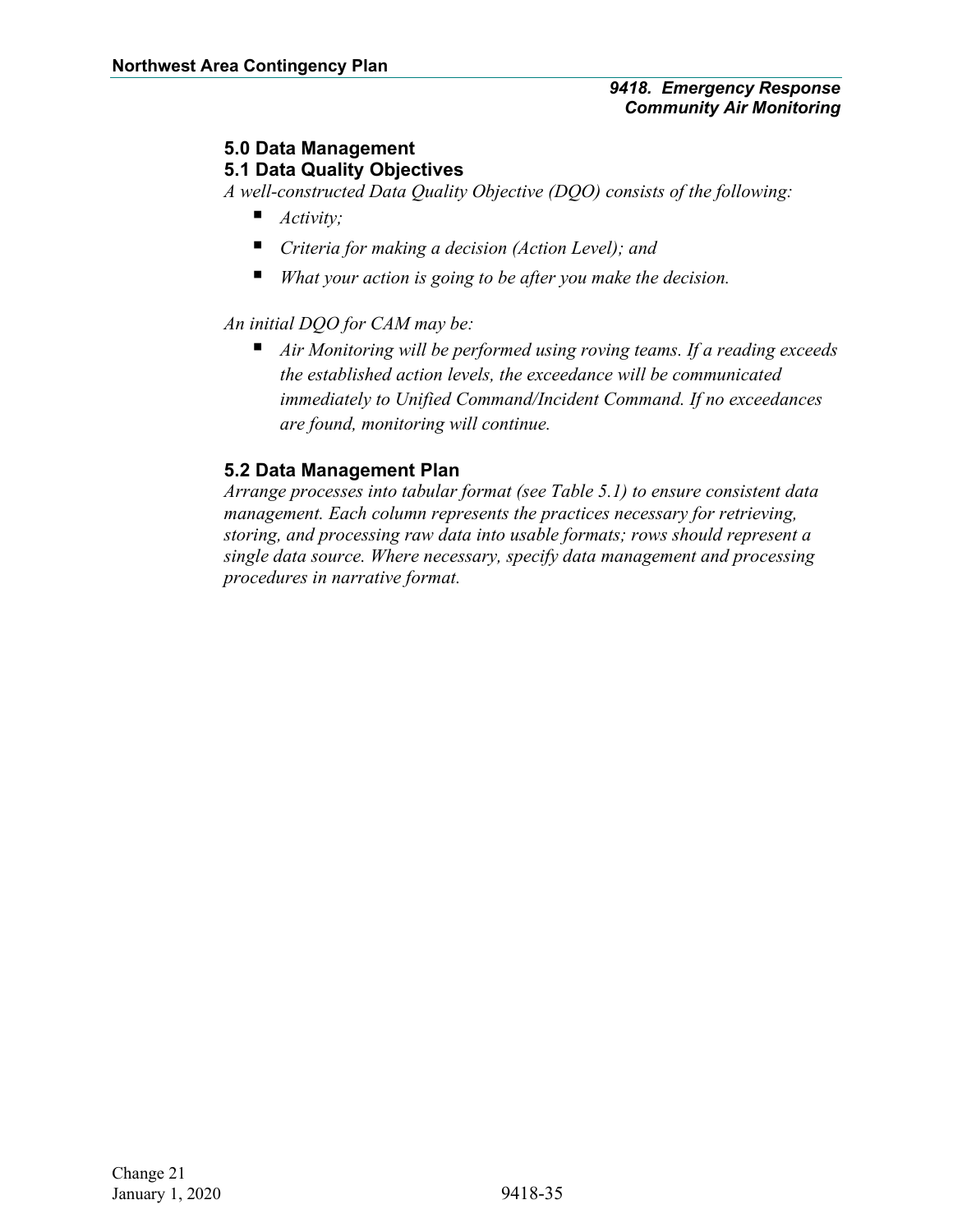## **Table 5.1: Data Sources and Data Management**

| <b>Data Source</b>                     | <b>Required</b><br><b>Information</b>                                     | <b>Processing</b><br><b>Instructions</b>                                      | <b>Processing</b><br><b>Frequency</b>     | <b>Processing</b><br><b>Responsibility</b> | <b>Storage Location</b><br>[digital storage<br>location and/or<br>physical copy] | <b>Final Output</b><br>[file format] |
|----------------------------------------|---------------------------------------------------------------------------|-------------------------------------------------------------------------------|-------------------------------------------|--------------------------------------------|----------------------------------------------------------------------------------|--------------------------------------|
| Site Documents                         | Site Files, Health and<br>Safety Plan, CAMP                               | File hard copies and<br>electronic copies in<br>indicated storage<br>location | Beginning of<br>project, and as<br>needed | <b>CAM</b> Coordinator                     | Digital:<br><b>Hard Copy:</b>                                                    | $doc, pdf$ and<br>other formats      |
| Camera                                 | Date, time, direction,<br>photographer,<br>description                    |                                                                               |                                           | Data Manager                               |                                                                                  |                                      |
| Sample<br>Information                  | Sample No., Date,<br>Time, Sampler,<br>Location                           |                                                                               |                                           | Sample<br>Coordinator                      |                                                                                  |                                      |
| Real Time<br>Monitoring Data           | Background<br>Concentrations<br>Instrument Data with<br>time and location | (Instrument and<br>equipment specific<br>including needed<br>software)        |                                           | Data Manager                               |                                                                                  |                                      |
| (Other Data<br>Sources as<br>Required) |                                                                           |                                                                               |                                           |                                            |                                                                                  |                                      |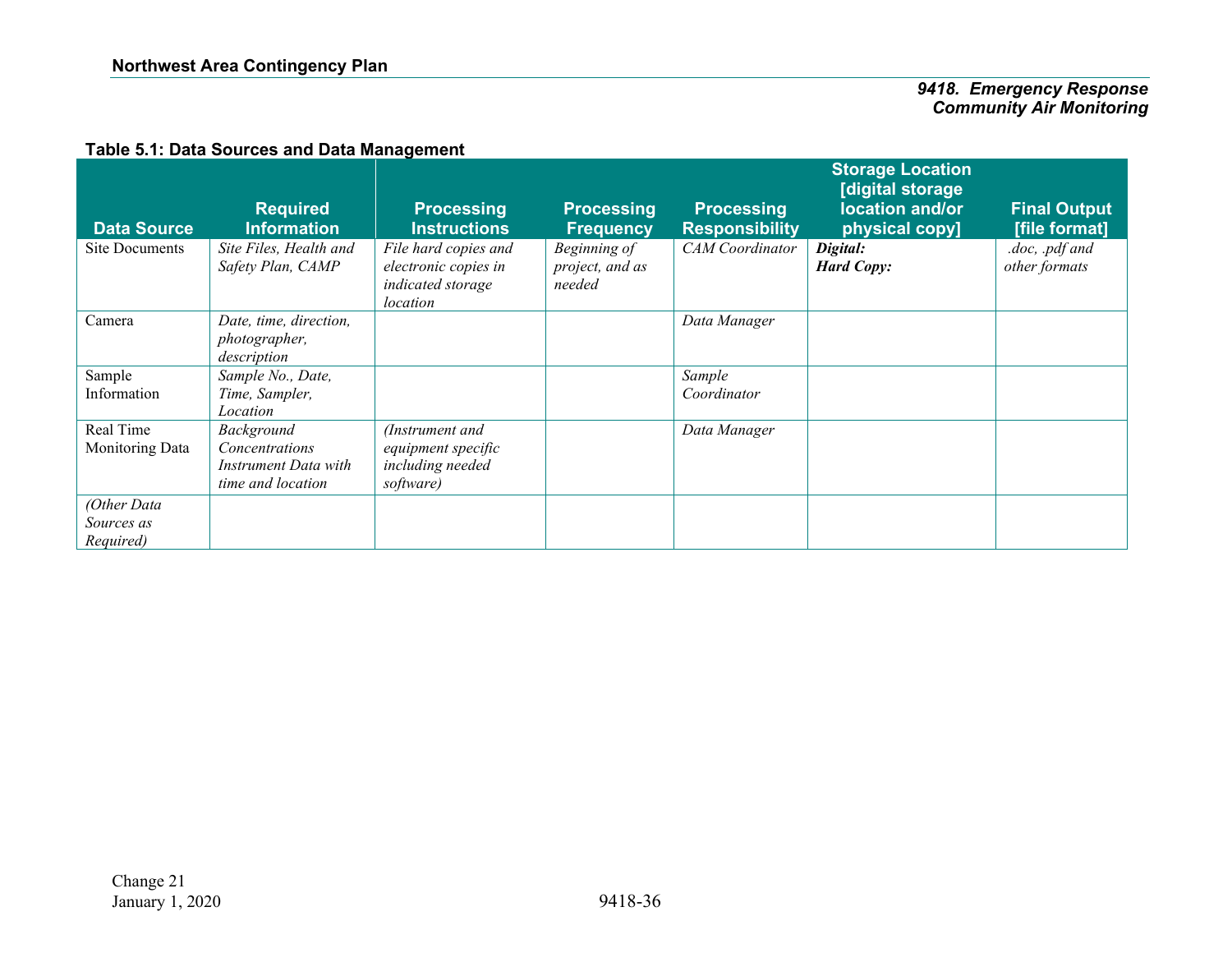## <span id="page-39-0"></span>**5.3 Data Reporting**

List deliverables from data collected in CAM operations in Table 5.2. Required deliverables should be coordinated with Environmental Unit Leader and Incident Command/Unified Command.

| <b>Reporting</b>                       |                                                                                                   | <b>Deliverables</b> |                  |                       |
|----------------------------------------|---------------------------------------------------------------------------------------------------|---------------------|------------------|-----------------------|
| Task                                   | <b>Data Inputs</b>                                                                                | <b>Format</b>       | <b>Frequency</b> | <b>Responsibility</b> |
| Community Air<br>Monitoring<br>Reports | Real-time air<br><i>monitoring results</i><br>w/locations. Air<br>Sampling<br>analytical results, | Tabular, xls        | Daily            | Data Manager          |
| Situational<br>Reports                 | Photos, Field<br>reports, Air<br>Monitoring<br>Results                                            | Document            | Daily            | Data Manager          |
| (Other<br>Deliverables as<br>Needed)   |                                                                                                   |                     |                  |                       |

## **Table 5.2 Data Reporting Requirements and Deliverables**

## <span id="page-39-1"></span>**5.4 Quality Assurance and Quality Control**

Write in narrative format the steps and considerations to establish robust quality assurance for incoming and published data. As appropriate, identify predetermined standards for data verification, analysis, and reporting.

Quality assurance and quality control (QA/QC) may be organized into functional activities as follows with suggested QA/QC Procedures. Adjust this format and suggested content to fit site-specific needs.

## **Real-Time Monitoring**

- Real-time instruments may be calibrated in excess of the manufacturer's recommendations.
	- o At a minimum, calibrate whenever indicated by site conditions or instrument readings.
- Daily instrument checks to verify operations, memory capacity, and data logging functions.
- Co-located sampling for analytical analysis may be conducted, if necessary, to assess accuracy and precision in the field.
- Field Team meetings will be held daily to ensure quality data is correctly collected and applicable.

## **Sampling and Analytical Results**

- Chain–of-custody documents may be completed for each sample.
- **Level IV** data validation may be performed on the first sample group analyzed.
- Level IV data validation may be performed on 10% of all samples.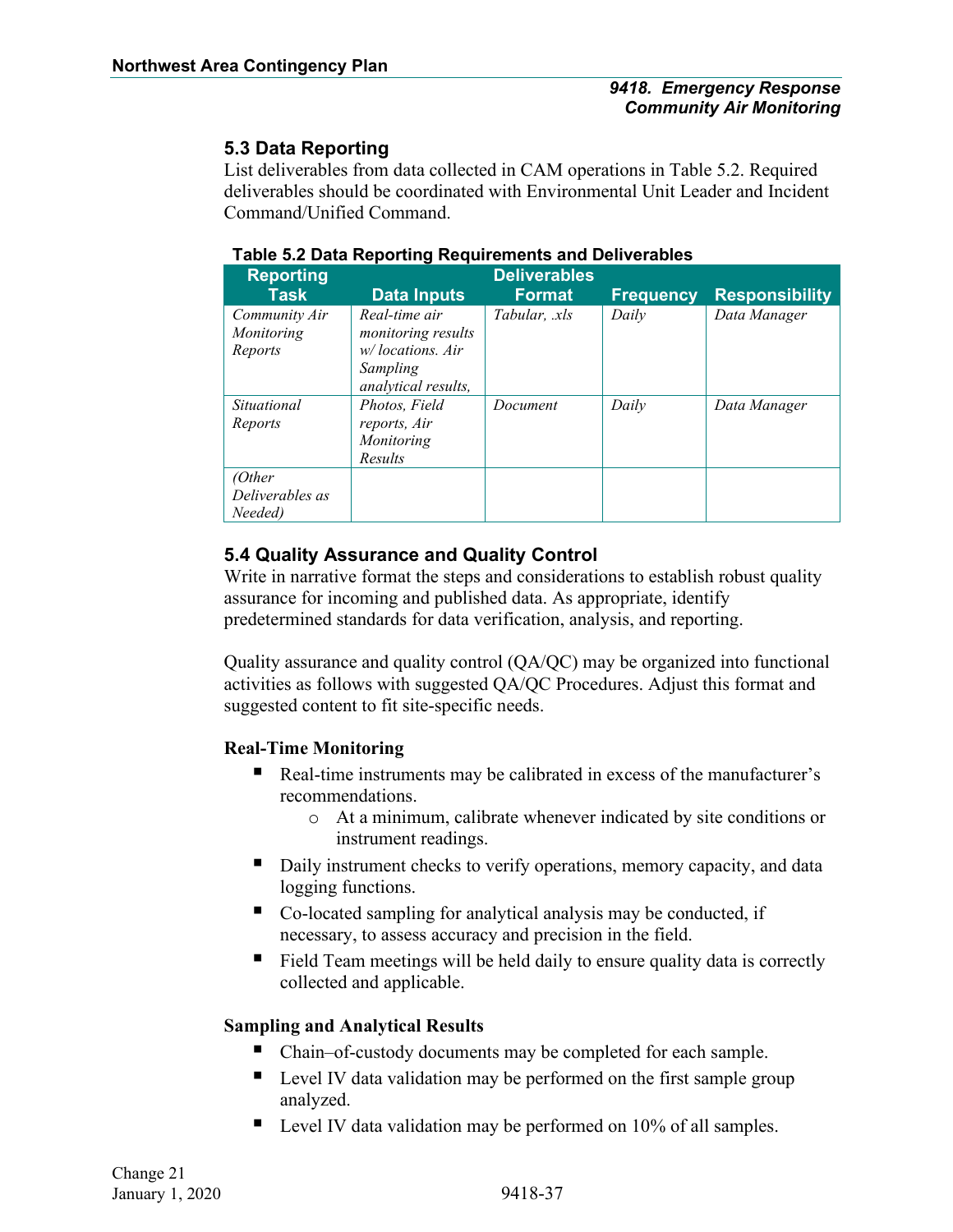## **Data Reporting and Deliverables**

- Daily Data Summaries may be provided for informational purposes using data that have not undergone complete QA/QC.
- Comprehensive reports of real-time and/or analytical data may be generated following QA/QC and may be delivered 60 days following receipt of validated results, if applicable.

## <span id="page-40-0"></span>**6.0 Project Organization and Responsibilities**

Designate personnel to fill CAM Roles and Responsibilities within Organizational structure. Use Table 9418-1: Air Monitoring Resource Tiers in the CAM program to determine the appropriate level of initial response and ongoing resources. Adjust the sample ICS organizational chart accordingly.

## <span id="page-40-1"></span>**6.1 Assigned Roles and Responsibilities**

| <b>CAM Coordinator</b>       |                                                     |                                         |                          |
|------------------------------|-----------------------------------------------------|-----------------------------------------|--------------------------|
| Name:                        | Click here to enter text                            | <b>Primary Contact</b><br><b>Phone:</b> | Click here to enter text |
|                              | <b>Organization:</b> Click here to enter text       | <b>Secondary Contact:</b>               | Click here to enter text |
| Data Manager                 |                                                     |                                         |                          |
| Name:                        | Click here to enter text                            | <b>Primary Contact</b><br><b>Phone:</b> | Click here to enter text |
|                              | <b>Organization:</b> Click here to enter text       | <b>Secondary Contact:</b>               | Click here to enter text |
| <b>CAM Field Team Leader</b> |                                                     |                                         |                          |
| Name:                        | Click here to enter text                            | <b>Primary Contact</b><br><b>Phone:</b> | Click here to enter text |
|                              | <b>Organization:</b> Click here to enter text       | <b>Secondary Contact:</b>               | Click here to enter text |
| <b>Field Team 1 Contact</b>  |                                                     |                                         |                          |
| Name:                        | Click here to enter text                            | <b>Primary Contact</b><br><b>Phone:</b> | Click here to enter text |
|                              | <b>Organization:</b> Click here to enter text       | <b>Secondary Contact:</b>               | Click here to enter text |
|                              | <b>Additional Personnel and Positions as Needed</b> |                                         |                          |
| Name:                        | Click here to enter text                            | <b>Primary Contact</b><br><b>Phone:</b> | Click here to enter text |
|                              | <b>Organization:</b> Click here to enter text       | <b>Secondary Contact:</b>               | Click here to enter text |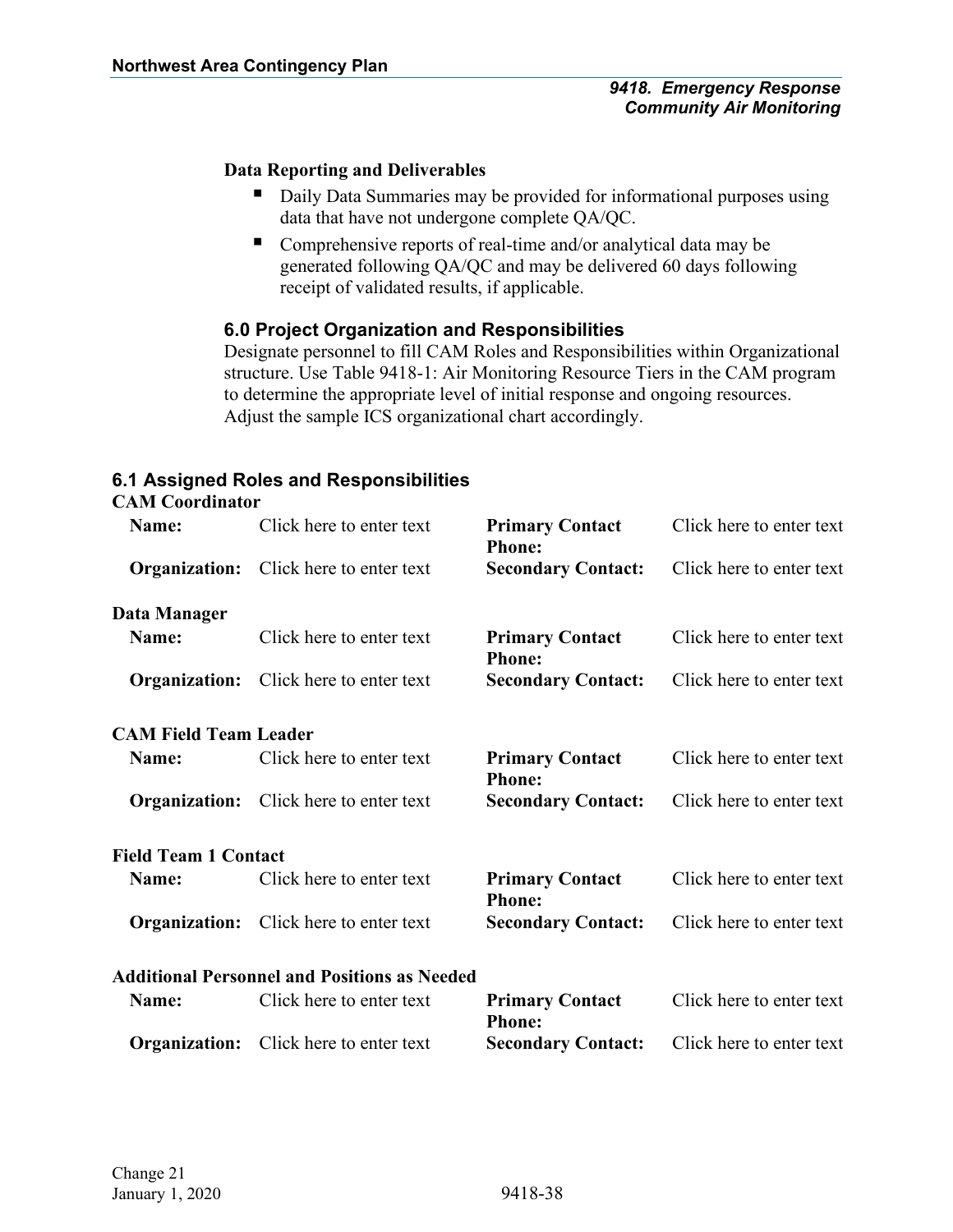## <span id="page-41-0"></span>**7.0 Community Air Monitoring Plan Attachments**

The following attachment list may be populated with organization-specific documents. Where applicable, appropriate procedures, practices, and information may be described here.

## <span id="page-41-1"></span>**A. Documentation**

- A.1 Field Logbooks
- A.2 Sample Labels
- A.3 Custody Seals and Chain-of-Custody Record

## <span id="page-41-2"></span>**B. Standard Operation Procedures and Instrument Calibration**

B.1 Modification or Additions to Applicable Standard Operating Procedures

B.2 Calibration and Maintenance of Monitoring Instruments

## <span id="page-41-3"></span>**C. Packaging and Shipping**

## <span id="page-41-4"></span>**D. References**

## <span id="page-41-5"></span>**9210.8 Response Tool Attachments**

- A. Equipment Considerations
- B. Contaminants of Concern and Recommended Action Levels
- C. Community Air Monitoring Field Team Checklist
- D. Community Air Monitoring Data Management Checklist
- E. Laboratory Analysis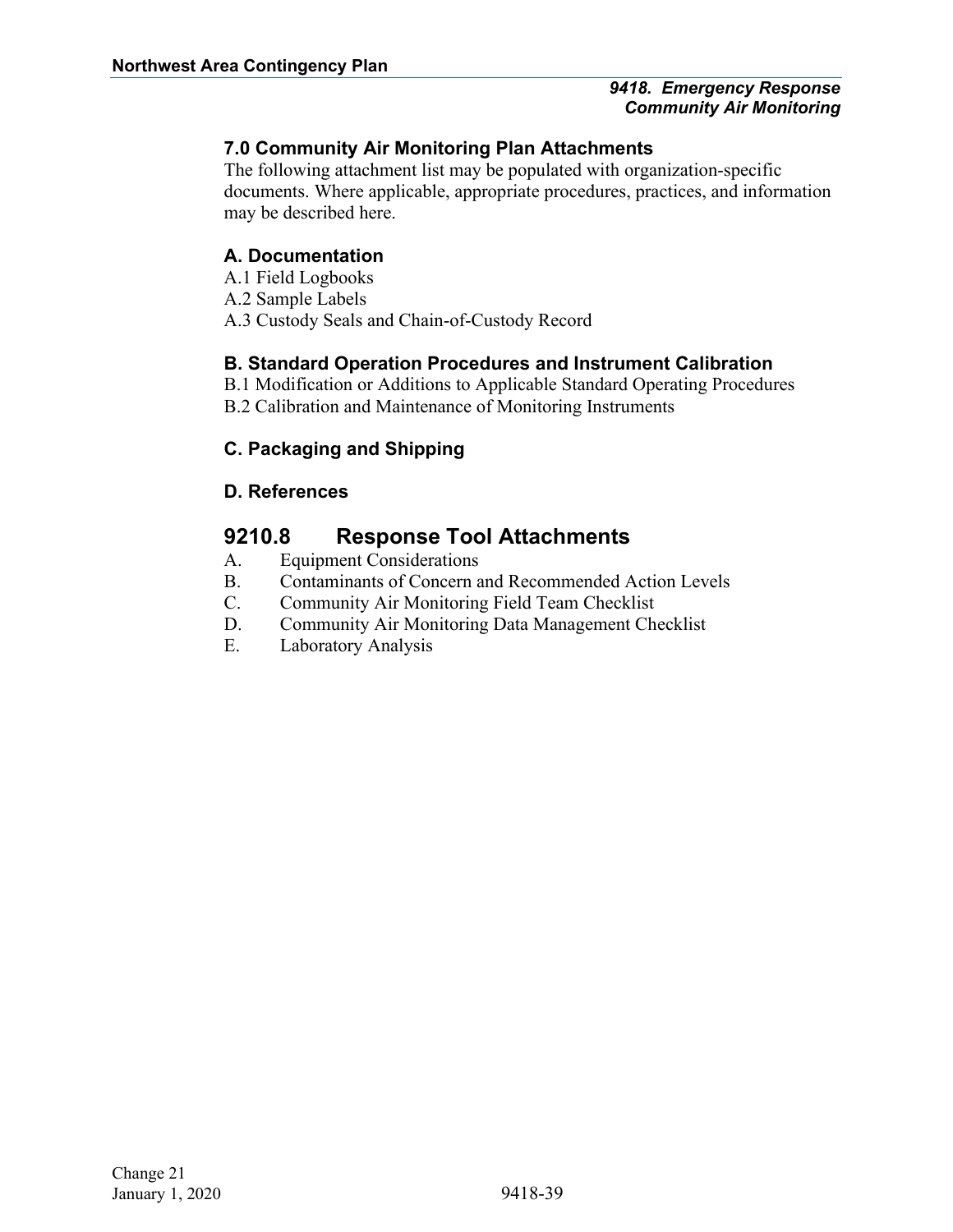## <span id="page-42-0"></span>**Attachment A: Equipment Considerations**

Broadly speaking, responders should use air monitoring equipment that meets the following performance criteria:

- Rugged and portable: The monitor should be suitable for fieldwork, withstand shock, and be easily transportable in a vehicle, small boat, or helicopter.
- Suitability: The instrument should be suitable for the media measured, i.e., smoke particulates, VOCs, etc. and be within the calibration timeframe established by the manufacturer or operating organization.
- Operating duration: Eight hours or more.
- Readout: The instrument should provide real-time, continuous readings, as well as time-weighted average readings where necessary.
- Data logging: The instrument should provide data logging for eight hours or more.
- Reliability: The instrument should be based on tried-and-true technology and operate as specified.
- Sensitivity: The instrument should have a detection limit below the applicable exposure criteria.
- Data download: The instrument should be compatible with readily available computer technology, and provide software for downloading data.

Other qualities of air monitoring equipment may include the capability to broadcast data over a cellular or radio network (telemetry) or the capability to determine time-weighted averages over a specified period.

During an emergency, real-time air monitoring results are essential for rapid decision making. These results are generated from hand-held instrumentation that produce near-instantaneous measurements of a substance in real-time. The term real-time denotes that the instrument is able to generate immediate readings about the present level of hazardous contaminants in the air. Because these readings pertain to current conditions, results do not represent levels of contamination throughout longer periods and cannot represent contamination exposure to receptors including residences and workers over time.

Direct read instruments are designed to alert operators when early signs of contaminant concentrations are present in the local atmosphere. These instruments typically utilize specialized sensors to detect contaminant concentrations down to one part contaminant per billion parts of air. These sensors are specific to contaminant qualitative characteristics rather than identifying each contaminant and cannot narrow down if more than one contaminant is present. Sensors are installed in direct read air monitoring units to detect for unsafe atmospheric conditions. These sensors are specific for flammable or explosive atmospheres,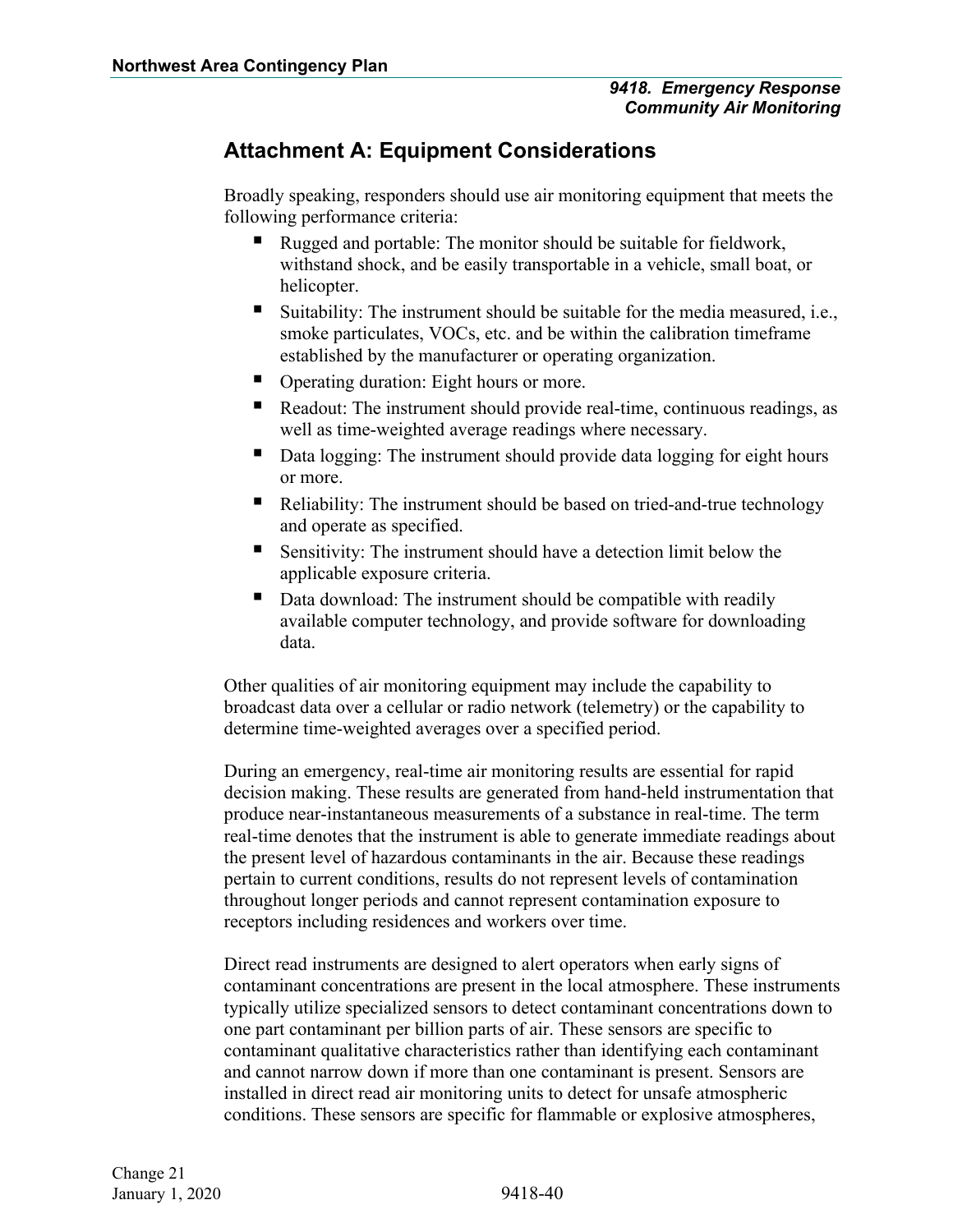oxygen deficiencies, specific gases and vapors, and ionizing radiation. From realtime readings, responders can determine if additional contaminant specific instrumentation is needed and further develop a site-specific air monitoring plan, which may involve air sampling plan for specific analyses.

While direct read instruments are highly valuable in time sensitive decision making, there are limitations in the array of their detection of hazards. For most sensors, detection limits are set to detect and/or measure no lower than 1 parts per million (ppm) and are specific to measuring only specific chemical characteristics. Alternatively, some instruments are designed for targeted sampling for only one detectable substance, which commonly do not have a correction factor for chemical interferences, which may result in false positives.

Air monitoring instruments are designed to be easy to operate but do require necessary calibrations and a qualified user whom is familiar with operational guidelines and limitations for using the instrument in the field. Calibration methods vary but in many cases require additional equipment such as an array of calibration gasses with regulators. Calibration requires following a method with a corresponding order of operations that are specific to each sensor. Likewise is true for the data interpretation and validation of the results the instrument produces, it is necessary to have trained personnel who are knowledgeable of the instrument's operating principles and limitations. Instruments should be calibrated on a schedule designed to meet the requirements for both the instrument manufacturer's instructions and operating organization's standard operating procedures (SOPs). If the instrument is calibrated, a bump test or calibration test can be performed in the field to ensure the unit is holding its calibration. Remember that instrument readings have value for health and safety decisions but limited value when contaminants are unknown. Additionally, when results read "0 ppm," a contaminant may still be present but below the instrument detection level.

Some air monitors can be equipped with telemetry systems capable of transmitting real-time readings to be displayed remotely back at the incident command post and/or stored in an off-site repository (e.g., server or cloud network). This is advantageous for many reasons, but most especially in allowing more than one user to view results instantaneously. Several different types of realtime transmission systems are available for specific types of air monitoring instrumentation. Limitations include instrument specific hardware needed for real-time transmission and possible signal variability and interference.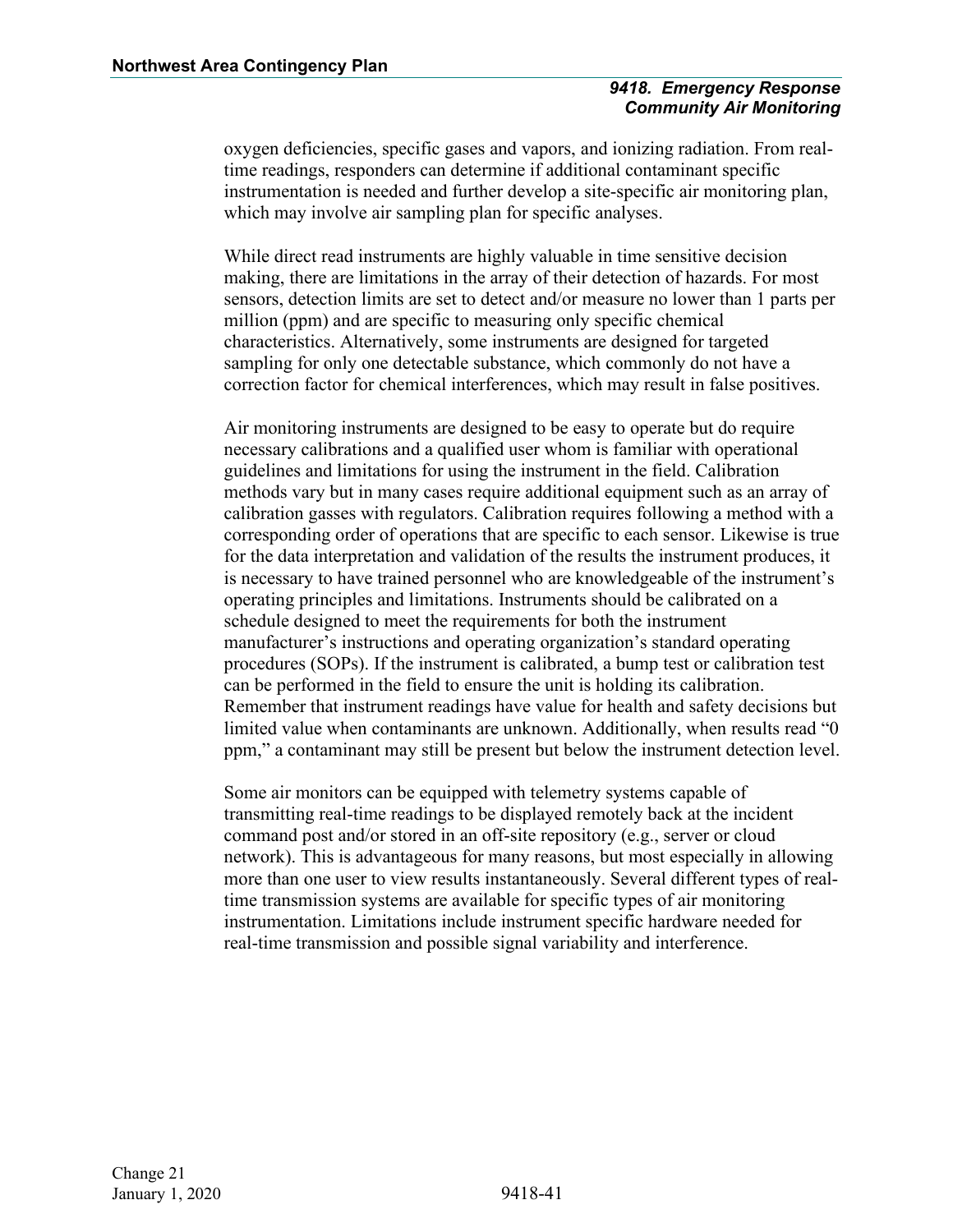## <span id="page-44-0"></span>**Attachment B: Contaminants of Concern and Recommended Action Levels**

Note: With the exception of PM 10 and PM 2.5 standards for In-Situ Burn situations, none of the action levels below have been officially approved nor endorsed by the Northwest Area Committee (NWAC)/Region 10 Regional Response Team (RRT 10).

Following chemical or oil release emergencies, questions often arise regarding potential community airborne exposures. Air monitoring can be performed to evaluate whether airborne particulate matter (smoke) and/or gaseous vapor chemicals are present at levels that could potentially affect human health. Healthprotective action levels are generally employed as part of a CAMP to provide information for corrective action to limit chemical exposure, and the same approaches are applicable to crude oil releases involving fire and without fire.

## <span id="page-44-1"></span>**Chemical Constituent Recommendations Regarding Community Action Levels**

The United States Department of Energy SCAPA has established PACs for over 3,300 chemicals for planning and response to emergency chemical releases. These criteria, combined with estimates of exposure, provide the information necessary to evaluate emergency releases for taking appropriate community protective actions. During an emergency response, these criteria may be used to evaluate the severity of the event and to inform decisions regarding what protective actions should be taken.

PAC values are based on the following exposure limit values:

- 1. AEGL values published by the EPA,
- 2. ERPG values produced by the AIHA, and
- 3. TEEL values developed by SCAPA.

For any particular chemical, the following hierarchy is used to establish its PAC:

- Use AEGLs (including final or interim values) if they are available;
- If AEGLs are not available, use ERPGs; or
- **If neither AEGLs nor ERPGs are available, use TEELs.**

AEGLs, ERPGs, and TEELs have three common benchmark values for each chemical. Each successive benchmark is associated with an increased severity of potential effect(s) associated with exposure to the specified level.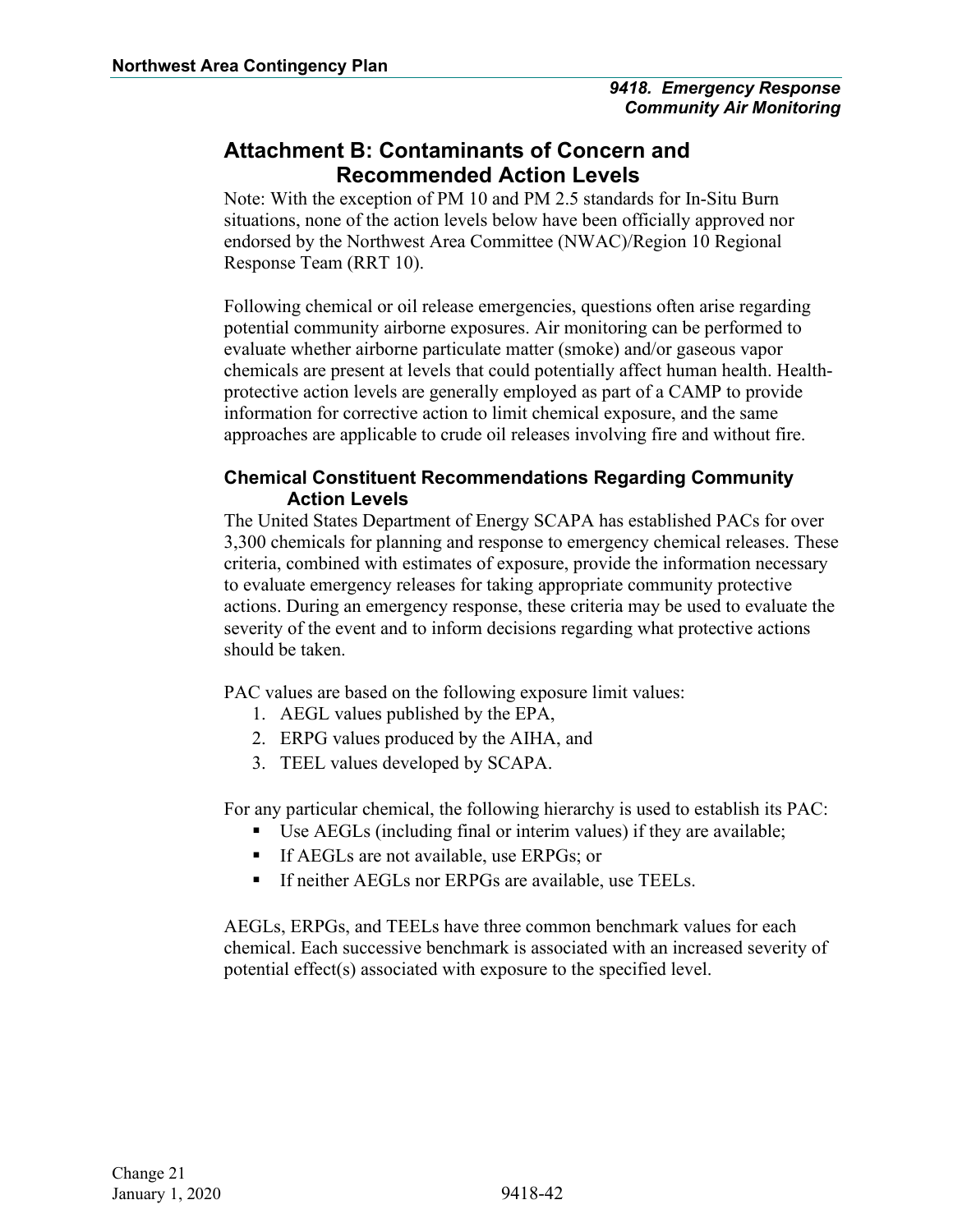The three benchmarks present estimated threshold levels for:

**PAC I: Mild, transient health effects.**

- **AEGL-1:** The airborne concentration of a substance above which it is predicted that the general population, including susceptible individuals, could experience notable discomfort, irritation, or certain asymptomatic non-sensory effects. However, the effects are not disabling and are transient and reversible upon cessation of exposure (NRC 2001).
- **ERPG-1:** The maximum concentration in air below which it is believed nearly all individuals could be exposed for up to one hour without experiencing other than mild transient adverse health effects or perceiving a clearly defined objectionable odor (AIHA 2014).
- **TEEL-1**: The airborne concentration (expressed as ppm or milligrams per cubic meter  $[mg/m<sup>3</sup>]$  of a substance above which it is predicted that the general population, including susceptible individuals, when exposed for more than one hour, could experience notable discomfort, irritation, or certain asymptomatic, nonsensory effects. However, these effects are not disabling and are transient and reversible upon cessation of exposure (DOE 2017)

## **PAC II: Irreversible or other serious health effects that could impair the ability to take protective action**.

- **AEGL-2:** The airborne concentration of a substance above which it is predicted that the general population, including susceptible individuals, could experience irreversible or other serious, long-lasting adverse health effects or an impaired ability to escape (NRC 2001).
- **ERPG-2:** The maximum concentration in air below which it is believed nearly all individuals could be exposed for up to one hour without experiencing or developing irreversible or other serious health effects or symptoms that could impair an individual's ability to take protective action (AIHA 2014).
- **TEEL-2:** The airborne concentration (expressed as ppm or mg/m<sup>3</sup>) of a substance above which it is predicted that the general population, including susceptible individuals, when exposed for more than one hour, could experience irreversible or other serious, long-lasting, adverse health effects or an impaired ability to escape (DOE 2017)

## **PAC III: Life-threatening health effects.**

- **AEGL-3:** The airborne concentration of a substance above which it is predicted that the general population, including susceptible individuals, could experience life-threatening health effects or death (NRC 2001).
- **ERPG-3:** The maximum concentration in air below which it is believed nearly all individuals could be exposed for up to one hour without experiencing or developing life-threatening health effects (AIHA 2014).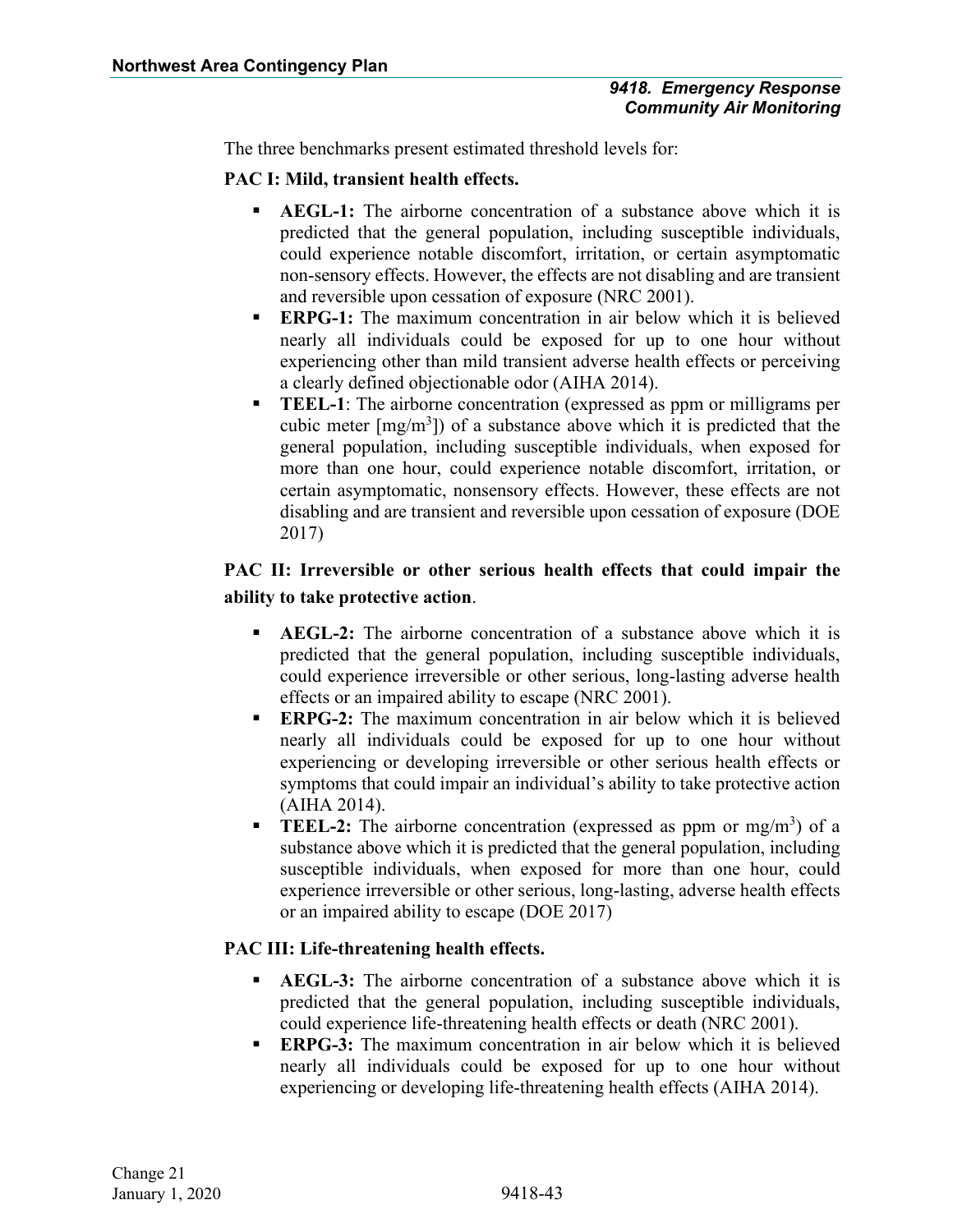**TEEL-3:** The airborne concentration (expressed as ppm or mg/m<sup>3</sup>) of a substance above which it is predicted that the general population, including susceptible individuals, when exposed for more than one hour, could experience life-threatening adverse health effects or death (DOE 2017).

Table B-1 below provides the PACs for a number of potential crude oil-associated airborne chemical constituents. RRT 10 recommends that the Federal On-Scene Coordinator/Unified Command conduct monitoring for applicable chemicalspecific air contaminants such as benzene carbon monoxide, nitrogen dioxide, and sulfur dioxide as conditions and available response equipment allow.

| <b>Chemical</b>     | <b>CASRN</b>     | PAC-1                   | <b>PAC-2</b>               | PAC-3                      |
|---------------------|------------------|-------------------------|----------------------------|----------------------------|
| Benzene             | $71 - 43 - 2$    | 52 pp $m_A$             | $800$ ppm <sub>A</sub>     | 4,000 $ppm_{A,X}$          |
| Carbon<br>Monoxide  | 630-08-0         | 75 ppm                  | 83 ppm <sub>A</sub>        | 330 $ppm_A$                |
| Ethylbenzene        | $100-41-4$       | 33 ppm <sub>A</sub>     | $1,100$ ppm <sub>A,X</sub> | $1,800$ ppm <sub>A,X</sub> |
| Hexane              | $110-54-3$       | 260 ppm                 | $2,900$ ppm $x$            | $8,600$ ppm $_{A,XX}$      |
| Hydrogen<br>Sulfide | 7783-06-4        | $0.51$ ppm <sub>A</sub> | $27$ ppm <sub>A</sub>      | $50$ ppm <sub>A</sub>      |
| Naphthalene         | $91 - 20 - 3$    | 15 ppm                  | 83 ppm                     | $500$ ppm                  |
| Nitrogen<br>Dioxide | $10102 - 44 - 0$ | $0.5$ ppm <sub>A</sub>  | $12$ ppm <sub>A</sub>      | $20$ ppm <sub>A</sub>      |
| Nitric Oxide        | 10102-43-9       | $0.5$ ppm <sub>A</sub>  | $12$ ppm <sub>A</sub>      | $20$ ppm $_A$              |
| Sulfur Dioxide      | 7446-09-5        | $0.2~\text{ppm}_A$      | $0.75$ ppm <sub>A</sub>    | $30$ ppm $_A$              |
| Toluene             | 108-88-3         | $67$ ppm <sub>A</sub>   | 560 pp $m_{A,X}$           | 3,700 $ppm_{A,X}$          |
| Xylene              | 1330-20-7        | $130$ ppm $_A$          | 920 pp $m_{A,X}$           | $2,500$ ppm $_{A,X}$       |

#### **Table B-1: Action Levels for Crude Oil Chemical Constituent Releases\***

\* DOE SCAPA 2012

PAC values marked with a subscript "A" correspond to 60-minute AEGL values.

PAC values marked with a subscript "E" correspond to ERPG values.

PAC values marked by x are  $\geq 10\%$  lower explosive limit (LEL) but < 50% LEL.

PAC values marked by xx are  $\geq$ 50% LEL

PAC values marked by xxx are >100% LEL

Table B-2 below provides the PACs for hazardous materials that are commonly transported or utilized by industry and, as such, may be subjected to releases that are more frequent.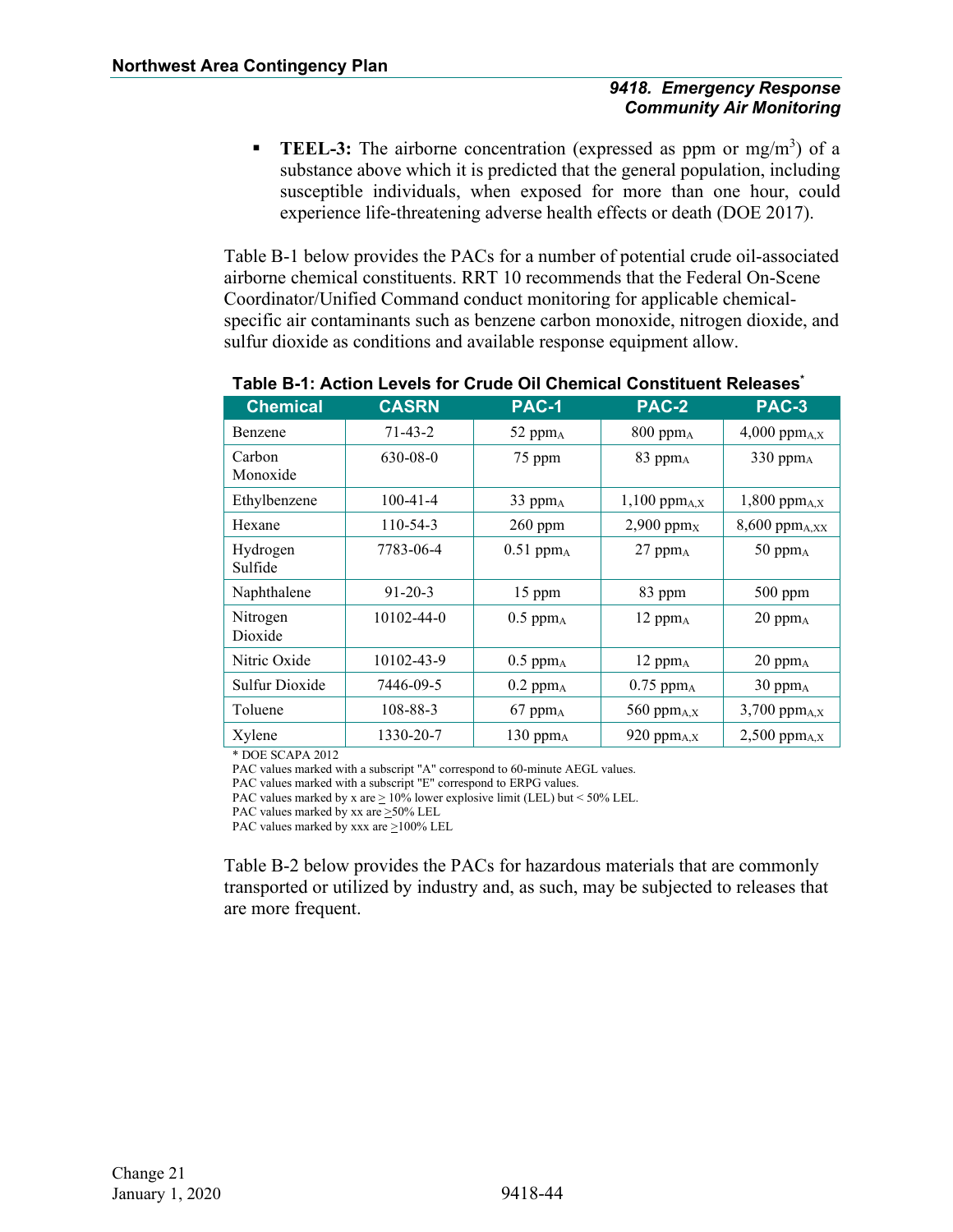| <b>Chemical</b>   | <b>CASRN</b>     | <b>PAC-1</b>                       | PAC-2                             | <b>PAC-3</b>                      |
|-------------------|------------------|------------------------------------|-----------------------------------|-----------------------------------|
| Ammonia           | 7664-41-7        | $30$ ppm <sub>A</sub>              | $160$ ppm <sub>A</sub>            | $1,100$ ppm <sub>A</sub>          |
| Hydrochloric Acid | $7647 - 01 - 0$  | $1.8~\text{ppm}_A$                 | 11 $ppm_A$                        | $100$ ppm <sub>A</sub>            |
| Chlorine          | 7772-60-5        | $0.05$ ppm <sub>A</sub>            | $2.0~\text{ppm}_A$                | $20$ ppm <sub>A</sub>             |
| Propane           | 74-98-6          | 5,500 ppmx                         | $17,000$ ppm $xx$                 | 33,000 ppmxxx                     |
| Sulfuric Acid     | 766-93-9         | $0.20 \text{ mg/m}^3$ <sub>A</sub> | $8.7 \text{ mg/m}^3$ <sub>A</sub> | $160 \text{ mg/m}^3$ <sub>A</sub> |
| Styrene           | $100-42-5$       | $20$ ppm <sub>A</sub>              | 130 pp $m_A$                      | $1,100$ ppm $x$                   |
| Toluene           | 108-88-3         | $67$ ppm <sub>A</sub>              | 560 pp $m_A$                      | $3,700$ ppm $x$                   |
| Carbon Disulfide  | $75 - 15 - 0$    | 13 pp $m_A$                        | $160$ ppm <sub>A</sub>            | $480$ ppm <sub>A</sub>            |
| Formaldehyde      | $50-00-0$        | $0.90$ ppm <sub>A</sub>            | 14 pp $m_A$                       | 56 pp $m_A$                       |
| Nitrogen Dioxide  | $10102 - 44 - 0$ | $0.50$ ppm <sub>A</sub>            | $12~\text{ppm}_A$                 | $20$ ppm <sub>A</sub>             |

#### **Table B-2: Community Exposure Guidelines for Commonly Transported Hazardous Material Release Emergencies**

PAC values marked with a subscript "A" correspond to 60-minute AEGL values.

PAC values marked with a subscript "E" correspond to ERPG values.

PAC values marked by x are  $\geq 10\%$  lower explosive limit (LEL) but < 50% LEL.

PAC values marked by xx are  $\geq$ 50% LEL

PAC values marked by xxx are  $\geq$ 100%

Longer duration exposures to ongoing, low level airborne emissions of chemicals may also be a potential health concern for sensitive community receptors, such as children, the elderly, or individuals with a compromised immune system. Analytical air sampling<sup>[1](#page-47-0)</sup> can be performed to evaluate whether airborne chemicals are present at levels that could potentially affect human health. Chemical-specific screening levels can be utilized as part of a health-protective screening process to identify air samples or sampling areas that may warrant further evaluation.

The Agency for Toxic Substances & Disease Registry have derived Minimal Risk Levels (MRLs) as an estimate of the daily human exposure to a hazardous substance that is likely to be without appreciable risk of adverse non-cancer health effects over a specified duration of exposure (ATSDR 2015). These chemicalspecific estimates, which are intended to serve as screening levels, are derived for acute (1-14 days), intermediate (>14-364 days), and chronic (365 days and longer) inhalation exposure durations. It should be noted that exposure to a level above the MRL does not mean that adverse health effects will occur; however, analytical results above an MRL could warrant additional investigation.

Table B-3 provides the MRLs for a number of potential refinery-associated airborne chemical constituents.

<span id="page-47-0"></span> $<sup>1</sup>$  Analytical air sampling refers to the collection of discrete quantities of air using containers or</sup> chemical specific media for further analysis by an off-site laboratory. Laboratory analysis of analytical air samples provides chemical-specific results at lower chemical detection limits than real-time air monitoring instrumentation albeit a delay is required to receive the results of analytical air samples.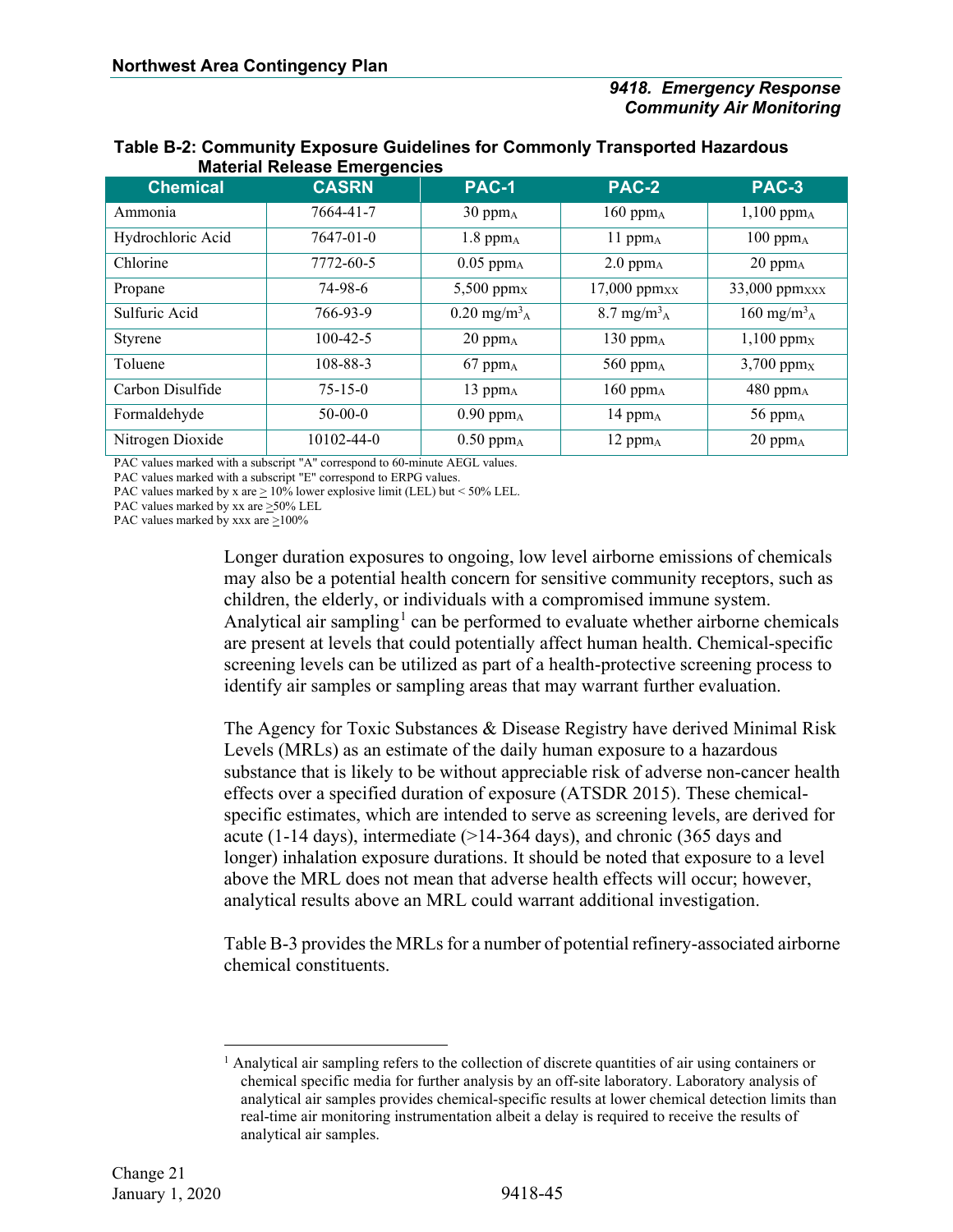| <b>Chemical</b>     | <b>CASRN</b>   | <b>Acute MRL</b> | <b>Intermediate</b><br><b>MRL</b> | <b>Chronic</b><br><b>MRL</b> |
|---------------------|----------------|------------------|-----------------------------------|------------------------------|
| <b>Benzene</b>      | $71 - 43 - 2$  | $0.009$ ppm      | $0.006$ ppm                       | $0.003$ ppm                  |
| Ethylbenzene        | $100 - 41 - 4$ | 5 ppm            | 2 ppm                             | $0.06$ ppm                   |
| Hexane              | $110 - 54 - 3$ |                  |                                   | $0.6$ ppm                    |
| Hydrogen<br>Sulfide | 7783-06-4      | $0.07$ ppm       | $0.02$ ppm                        |                              |
| Naphthalene         | $91 - 20 - 3$  |                  |                                   | $0.0007$ ppm                 |
| Sulfur Dioxide      | 7446-09-5      | $0.01$ ppm       |                                   |                              |
| Toluene             | 108-88-3       | 2 ppm            |                                   | l ppm                        |
| Xylene              | 1330-20-7      | 2 ppm            | $0.6$ ppm                         | $0.05$ ppm                   |

#### **Table B-3: Inhalation Minimal Risk Levels for Select Potential Crude Oil-Associated Airborne Chemical Constituents\***

\* ATSDR 2015

"--" = MRL has not been established for this exposure duration

## <span id="page-48-0"></span>**Particulate Matter Recommendations Regarding Community Action Levels for Incidents Involving Crude Oil Fires**

The NWAC/Regional Response Team (RRT) has adopted a modified version of the Special Monitoring of Applied Response Technologies (SMART) protocols that incorporates both PM 10 and PM 2.5 monitoring during controlled in-situ burning situations. The modified SMART protocols can be found in Section 9407 of the NWACP. However, there are currently no PAC or other guidelines for the impacts of fire smoke particulate matter for communities affected by crude oil spills involving uncontrolled fires.

While the NWAC/RRT modified SMART protocols may be used for CAM during uncontrolled burns, responders can also consider utilizing values published jointly by the EPA, United States Forest Service, Centers for Disease Control, and the California Air Resources in Wildfire Smoke: A Guide for Public Health Officials (hereafter referred to as the Wildfire Smoke Guidelines). Fire smoke originating from a crude oil fire is very similar in composition and characteristics to smoke from other types of fires (i.e., wildland fires, chemical plant fires, volcanic activity). As such, the Wildfire Smoke Guidelines may be adapted to advise decision makers on the safety of communities, including sensitive subgroups, whose air quality is affected by a crude oil fire (or other fire types).

The following section provides guidance for the identification of community action levels for fire smoke particulate matter that may affect communities during crude oil fires. The combustion of petroleum, which occurs after an accidental release, is generally a short-lived event (i.e., lasting hours to a few days) and associated air quality impacts would be transient in nature.

The action levels in the Wildfire Smoke Guidelines are based on the NAAQS values for particulate matter of particle sizes <2.5 and <10 micrometers (PM 2.5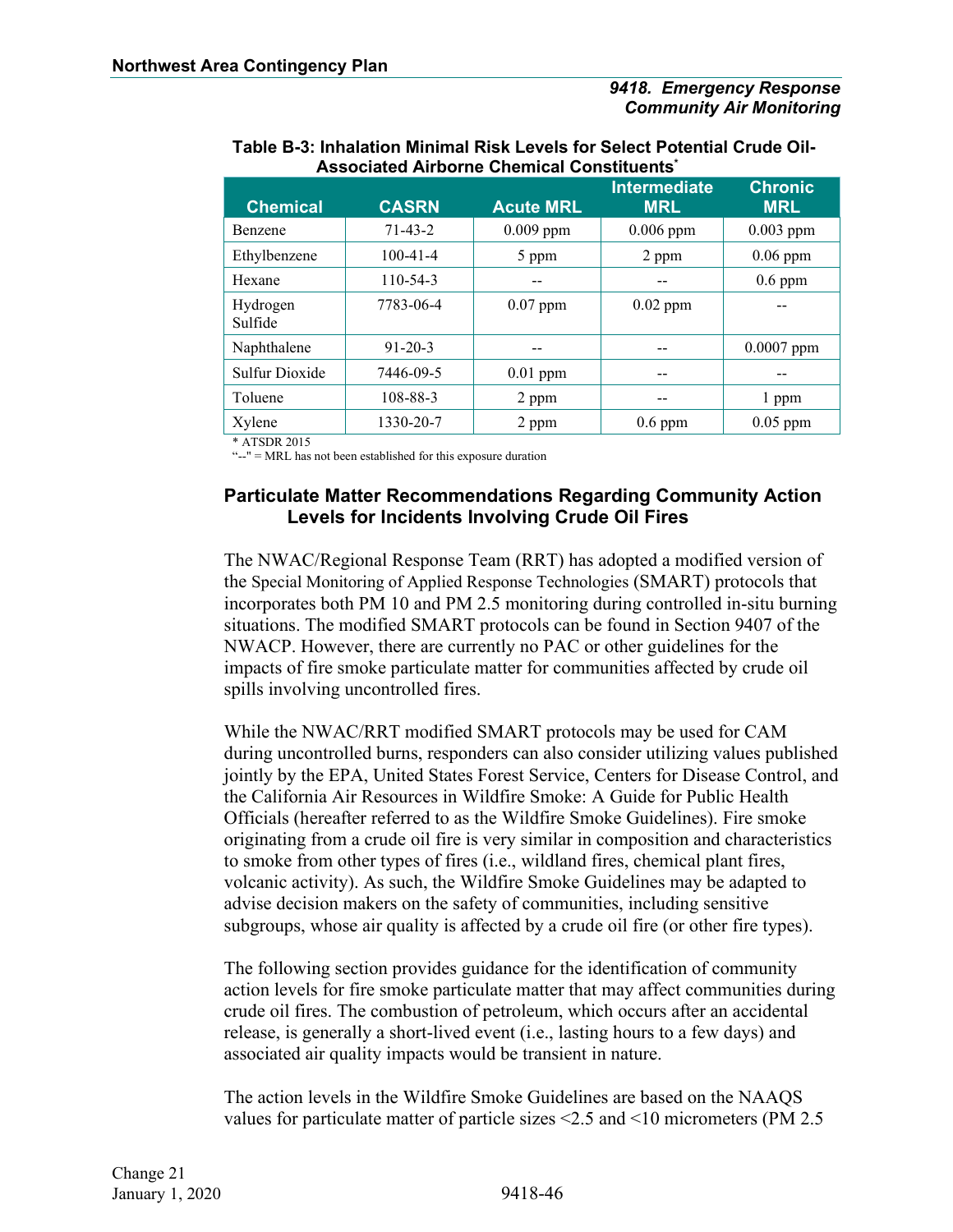and PM 10) and thus are based on a 24 hour average. In addition to providing particulate matter levels as  $\mu g/m^3$ , the relative hazards are also expressed in terms of the EPA Air Quality Index (AQI), which is a nationally uniform index used for reporting and forecasting daily air quality. The AQI informs the public how clean or polluted the air is using a standardized vocabulary (i.e., Good, Moderate, Unhealthy, etc.,) and an easy-to-understand normalized numerical scale of 0 to 500.

Equally as important as providing a numerical action level value, the Wildfire Smoke Guidelines also list actions that would be appropriate based on varying severities of air quality impacts. Most actions involve public notifications, limitation of outdoor activities, and shelter-in-place recommendations. Of note, evacuation or relocation of sensitive subpopulations is only recommended in instances where severe air quality impacts from particulate matter are sustained for more than a few hours. As stated in the Wildfire Smoke Guidelines: "Leaving an area of thick smoke may be a good protective measure for members of sensitive groups, but it is often difficult to predict the duration, intensity, and direction of smoke, making this an unattractive option to many people. Even if smoky conditions are expected to continue for weeks, it may not be feasible to evacuate a large percentage of the affected population. Moreover, the process of evacuation can entail serious risks, particularly if poor visibility makes driving hazardous. In these situations, the risks posed by driving with reduced visibility need to be weighed against the potential benefits of evacuation. Therefore, in areas where fires are likely to occur, public health officials are encouraged to develop plans for local protection of sensitive groups. In addition, in the context of crude oil fires, smoke impacts on air quality may be so transient that by the time actions for evacuation and/or relocation can be organized, communicated and implemented, the hazard could have already subsided.

There are other smoke and crude oil vapor constituents such as irritant gases (sulfur dioxide), asphyxiant gases (carbon monoxide), and volatile hydrocarbons (i.e., benzene, etc.) which may be of a relatively lesser concern to a community in proximity to a crude oil spill and fire. Though communities may experience air quality impacts due to fire smoke, members of the public tend to stay away from, or are prevented from going near, fires for their safety. It is important to note that the composition of fire smoke changes dramatically as smoke travels away from a fire toward downwind/distant receptors. Irritant and asphyxiant gases and hydrocarbons tend to dissipate out of the smoke into the atmosphere beginning at very short distances from the fire. As a result, particulate matter remains as the primary constituent of the smoke distant from a fire, hence the focus on particulate matter in the Wildfire Smoke Guidelines for community smoke impacts. Impacts of irritant and asphyxiant gases and hydrocarbons in fire smoke tend to pose a risk only to individuals in close proximity to a fire, such as first responders and emergency response workers.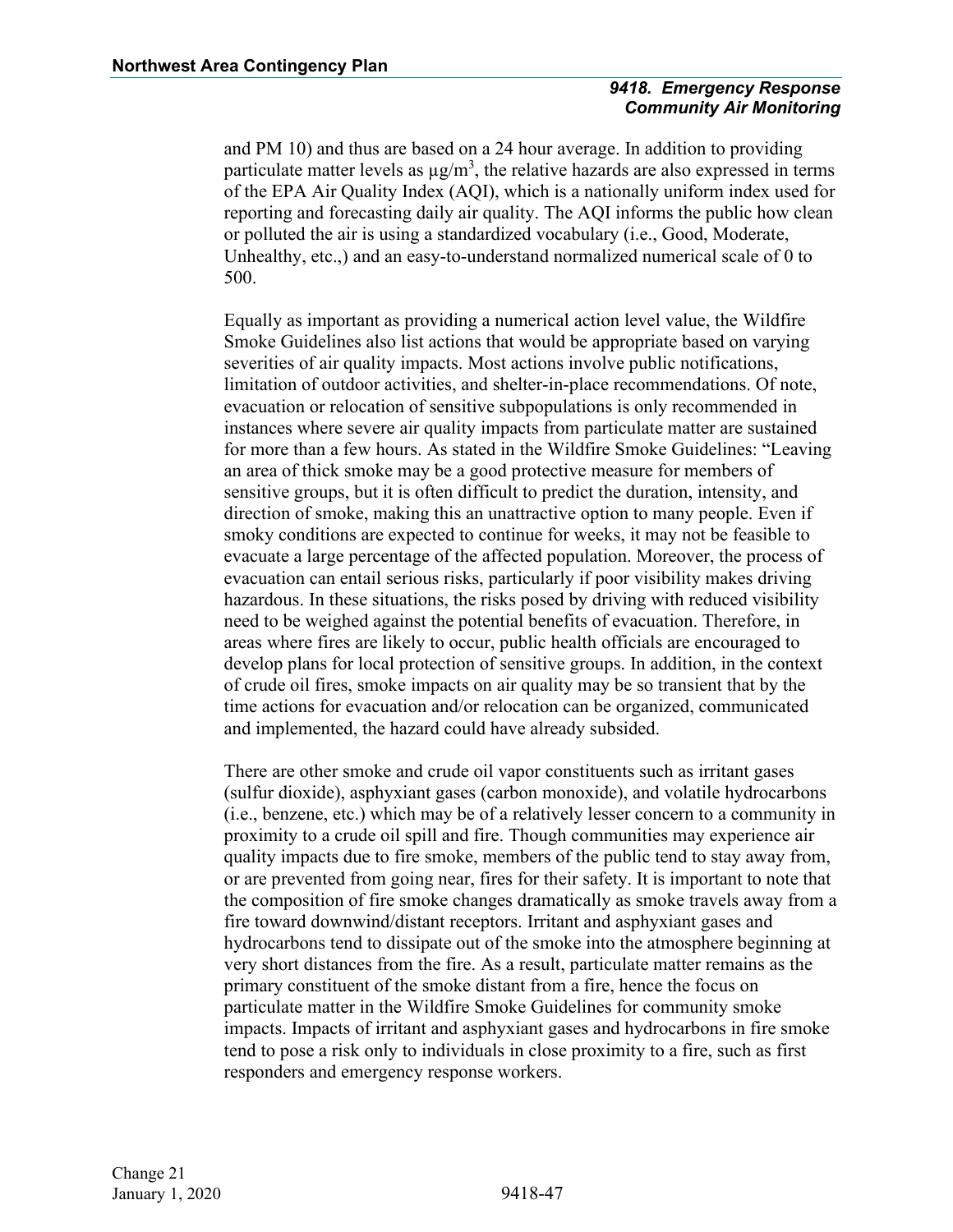Table B-4 lists the threshold levels for different concentrations of PM 2.5 and PM 10 and the recommended actions that should be taken to prevent harm to community members. If only PM 10 measurements are available during smoky conditions, it can be assumed that the PM 10 is composed primarily of fine particles (PM 2.5), and that therefore the AQI and associated cautionary statement and advisories for PM 2.5 may be used. Table B-4 can be used as guidance for public health officials with regards to measures that can be taken to protect public health at different AQI categories. These AQI categories correspond to particulate matter levels (PM 2.5 and PM 10) at 24-hour average exposure periods. The AQI value for particulate matter is derived from estimated or measured 24-hour average concentrations. The Wildfire Smoke Guidelines does not publish levels for shorter average times (e.g., 1- to 3-hour or 8-hour averages) similar to PACs. As such, responders will have to determine how to assess the threats posed when particulates have not been present nor measured for 24 hours.

#### **Table B-4: Threshold Levels and Recommended Response Actions for PM 2.5 and PM 10**

|                                                                                                                           | ו וויז אוווס ט⊾⊾וויו וטו                                               |                                                                                                                                                                                                                                                                                                                                      |                          |                                                                                                                                                                                                                                                                                                                                 |
|---------------------------------------------------------------------------------------------------------------------------|------------------------------------------------------------------------|--------------------------------------------------------------------------------------------------------------------------------------------------------------------------------------------------------------------------------------------------------------------------------------------------------------------------------------|--------------------------|---------------------------------------------------------------------------------------------------------------------------------------------------------------------------------------------------------------------------------------------------------------------------------------------------------------------------------|
| <b>PM 2.5 and</b><br><b>PM 10</b><br>Threshold <sup>1</sup><br><b>Levels</b><br>$\overline{(\mu g/m^3)}$<br>24 Hr. Avg. 2 | <b>Level of</b><br><b>Health</b><br><b>Concern</b><br>and AQI<br>Range | Meaning <sup>3</sup>                                                                                                                                                                                                                                                                                                                 |                          | Action(s) <sup>4</sup>                                                                                                                                                                                                                                                                                                          |
| $0.0 - 12.0$                                                                                                              | Good<br>$(0 - 50)$                                                     | Air quality is considered satisfactory,<br>and air pollution poses little or no risk.                                                                                                                                                                                                                                                | $\blacksquare$           | If smoke event anticipated, implement<br>communication plan.                                                                                                                                                                                                                                                                    |
| $12.1 - 35.4$                                                                                                             | Moderate<br>$(51-100)$                                                 | Air quality is acceptable; however, for<br>some pollutants there may be a<br>moderate health concern for a very<br>small number of people. For example,<br>people who are unusually sensitive <sup>5</sup> to<br>ozone may experience respiratory<br>symptoms.                                                                       | $\blacksquare$<br>٠<br>Ξ | Prepare for full implementation of School<br><b>Activity Guidelines</b><br>(https://www3.epa.gov/airnow/flag/school<br>$-chart-2014.pdf$<br>Issue public service announcements<br>(PSAs) advising public about health<br>effects, symptoms and ways to reduce<br>exposure<br>Distribute information about exposure<br>avoidance |
| $35.5 - 55.4$                                                                                                             | Unhealthy<br>for<br>Sensitive<br>Groups<br>$(101-150)$                 | Although the public is not likely to be<br>affected at this level, people with lung<br>disease, and older adults and children<br>are at a greater risk from exposure to<br>ozone, whereas persons with heart and<br>lung disease, and older adults and<br>children are at greater risk from the<br>presence of particles in the air. | ٠<br>٠<br>٠              | Evaluate implementation of School<br><b>Activity Guidelines</b><br>If smoke event projected to be prolonged,<br>evaluate and notify possible sites for<br>cleaner air shelters<br>If smoke event projected to be prolonged,<br>prepare evacuation plans                                                                         |
| $55.5 - 150.4$                                                                                                            | Unhealthy<br>$(151 - 200)$                                             | Everyone may begin to experience<br>some adverse health effects, and<br>members of the sensitive groups <sup>6</sup> may<br>experience effects that are more<br>serious.                                                                                                                                                             | $\blacksquare$<br>٠      | Full implementation of School Activity<br>Guidelines<br>Consider canceling outdoor events (e.g.,<br>concerts and competitive sports), based on<br>public health and travel considerations                                                                                                                                       |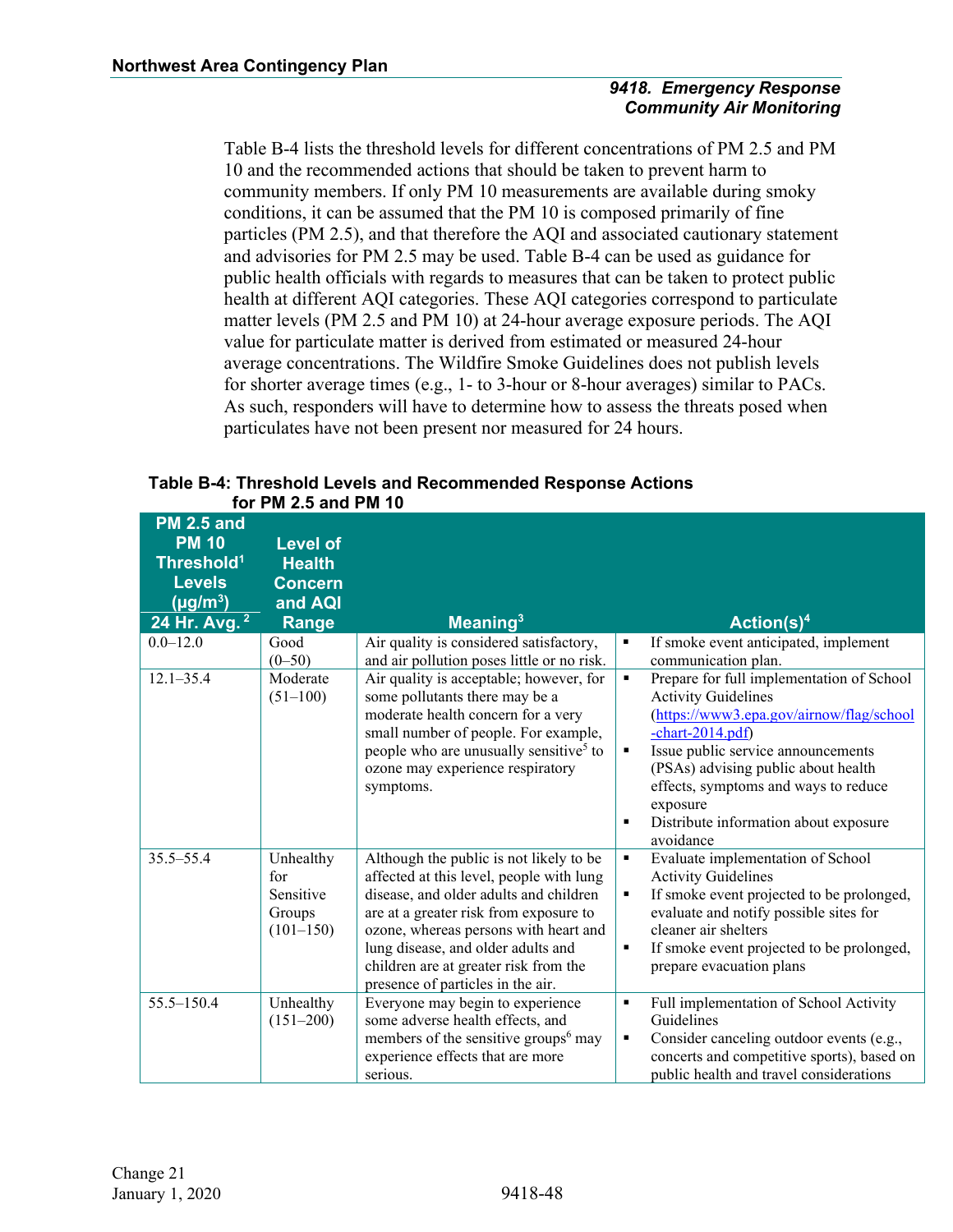| <b>PM 2.5 and</b><br><b>PM 10</b><br>Threshold <sup>1</sup><br><b>Levels</b><br>$(\mu g/m^3)$<br>24 Hr. Avg. 2 | <b>Level of</b><br><b>Health</b><br><b>Concern</b><br>and AQI<br>Range | Meaning $3$                                                                                                                | Action(s) <sup>4</sup>                                                                                                                                                                                                                                                                                              |
|----------------------------------------------------------------------------------------------------------------|------------------------------------------------------------------------|----------------------------------------------------------------------------------------------------------------------------|---------------------------------------------------------------------------------------------------------------------------------------------------------------------------------------------------------------------------------------------------------------------------------------------------------------------|
| 150.5-250.4                                                                                                    | Very<br>Unhealthy<br>$(201 - 301)$                                     | This would trigger a health alert<br>signifying that everyone may<br>experience more serious health<br>effects.            | Schools move all activities indoors or<br>٠<br>reschedule them to another day.<br>Consider closing some or all schools<br>٠<br>Cancel outdoor events involving activity<br>٠<br>(e.g., competitive sports)<br>Consider cancelling outdoor events that<br>٠<br>do not involve activity (e.g., concerts)              |
| > 250.5                                                                                                        | Hazardous<br>(>300)                                                    | This would trigger a health warning of<br>emergency conditions. The entire<br>population is more likely to be<br>affected. | Consider closing schools<br>٠<br>Cancel outdoor events (e.g., concerts and<br>٠<br>competitive sports)<br>Consider closing workplaces not essential<br>٠<br>to public health<br>If particulate matter level is projected to<br>٠<br>remain high for a prolonged time,<br>consider evacuation of at-risk populations |

#### **Table B-4: Threshold Levels and Recommended Response Actions for PM 2.5 and PM 10**

<sup>1</sup> Threshold values taken from EPA AQI online calculator found a[t https://www.airnow.gov/index.cfm?action=airnow.calculator](https://www.airnow.gov/index.cfm?action=airnow.calculator) <sup>2</sup> 24 Hour PM 2.5 "breakpoints" verified via Federal Register for National Ambient Air Quality Standards (NAAQS) rulemaking, <https://www.gpo.gov/fdsys/pkg/FR-2013-01-15/pdf/2012-30946.pdf>

<sup>3</sup> As defined by <u>https://www.airnow.gov/index.cfm?action=aqibasics.aqi</u><br>"Recommendations from Wildfire Smoke: A Guide for Public Health Officials at <u>https://www3.epa.gov/airnow/wildfire\_may2016.pdf</u>.

<sup>5</sup> People who are unusually sensitive to air pollution are a subset of Sensitive Individuals. Unusually sensitive to air pollution can be defined as the very young, the elderly, pregnant women, and the immunocompromised.

<sup>6</sup> Sensitive groups are defined as people with lung disease, and older adults and children who are at a greater risk from exposure to ozone; and persons with heart and lung disease, and older adults and children who are at greater risk from the presence of particles in the air. <http://www.airnow.gov/index.cfm?action=aqibasics.aqi>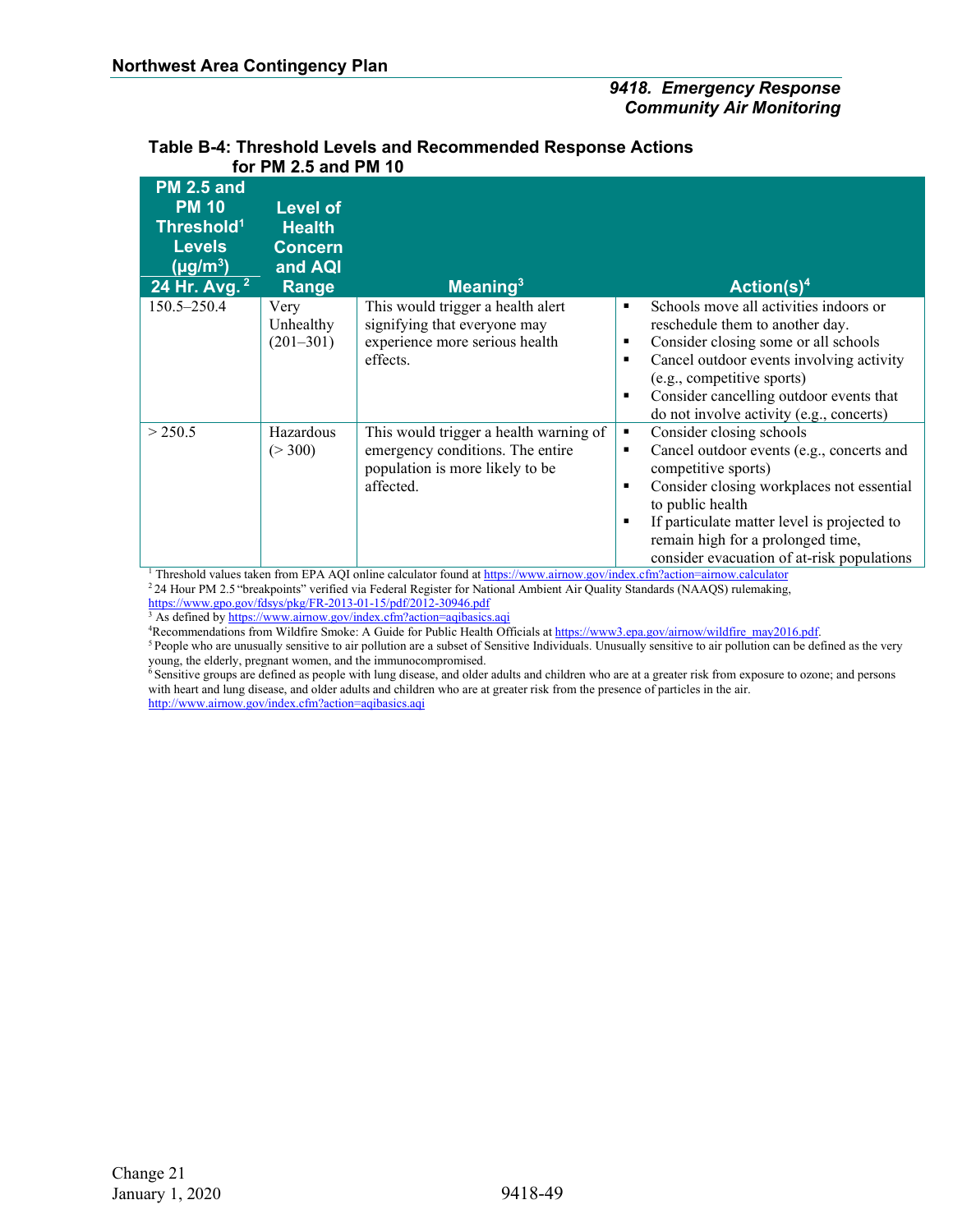## <span id="page-52-0"></span>**Attachment C: Community Air Monitoring Field Team Checklist**

## **Prepare air monitoring instruments for deployment**

■ Consult with Project Manager to determine resource needs and ensure instrumentation is bump tested and ready for monitoring.

## **Verify communications pathway between CAM Coordinator and Data Manager**

## **Take rapid baseline field readings and relay back to CAM Coordinator**

- Establishing baseline reading within the first 24 hours Include nondetections as well as high readings.
- Time is critical for this data collection; consider this before troubleshooting advanced collection methods.
- Report readings back quickly to CAM Coordinator and provide context Location:
	- o Date/Time,
	- o Measurements Visual Observations,
	- o Odor and Visibility (if applicable), and
	- o Smell.

**BEST PRACTICE***:* Collect background readings at a location far from anticipated contaminant dispersion or at minimum upwind of a release location.

## **Review CAMP with CAM Coordinator and CAM Field Team Leader**

- Note CAM action levels,
- Analytes for contaminants of concern, and
- CAM locations.

## **Review DMP with Data Manager**

- **Familiarize site scope and data collection objectives,**
- Understand valid values to be used for data entry, and
- Understand the data pathways.

## **Conduct Sustained Assessments**

- **Troubleshoot/deploy field equipment;**
- OA/OC all data in the field;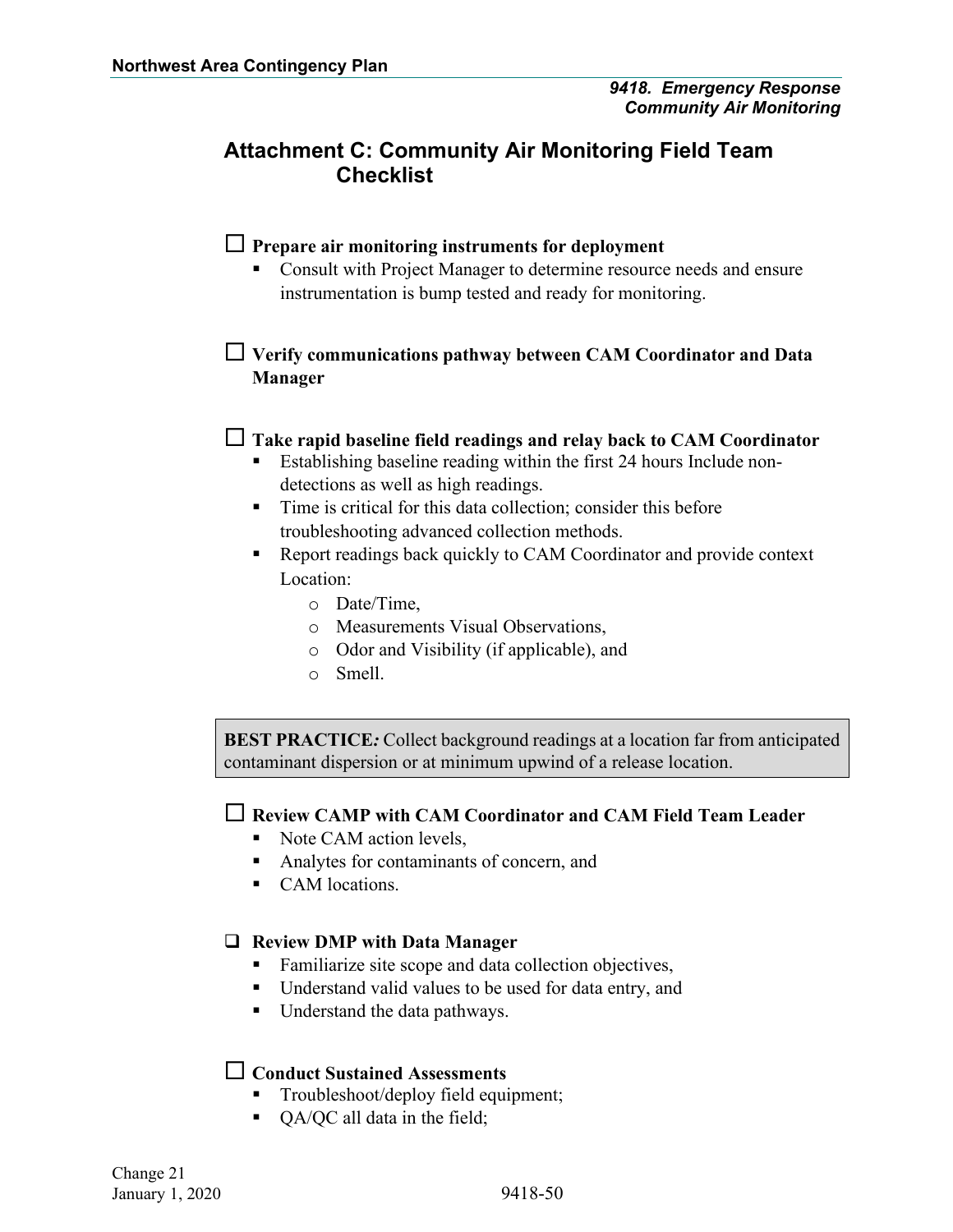- Keep note of monitoring and data logging instrumentation: log unit ID, user, location, date/time; battery life of instrumentation varies; and
- If instruments are switched out, if time allots, note instrument serial number or ID numbers, this will be important when instrument data is downloaded to know the location/task that the data was collected in.

 **Report readings back quickly to CAM Field Team Leader and CAM Coordinator and provide context** 

- Location.
- Date/Time.
- Measurements (exceedances above action levels?), and
- Odor and Visibility (if applicable).

## **Record Instrument Data to pre-determined destination**

- **Download data in pre-determined location for Data Manager and back-up.**
- **Report results to CAM Coordinator as outlined**
- **Field Teams conduct CAM Surveys until instructed otherwise by CAM Coordinator or Incident Command/Unified Command**
- **Ensure that all logged data is downloaded into the pre-determined location for the Data Manager and CAM Coordinator.**
- **Once communicated by CAM Coordinator and Incident Command/Unified Command to end monitoring efforts, return instruments to charging location, update logbook.**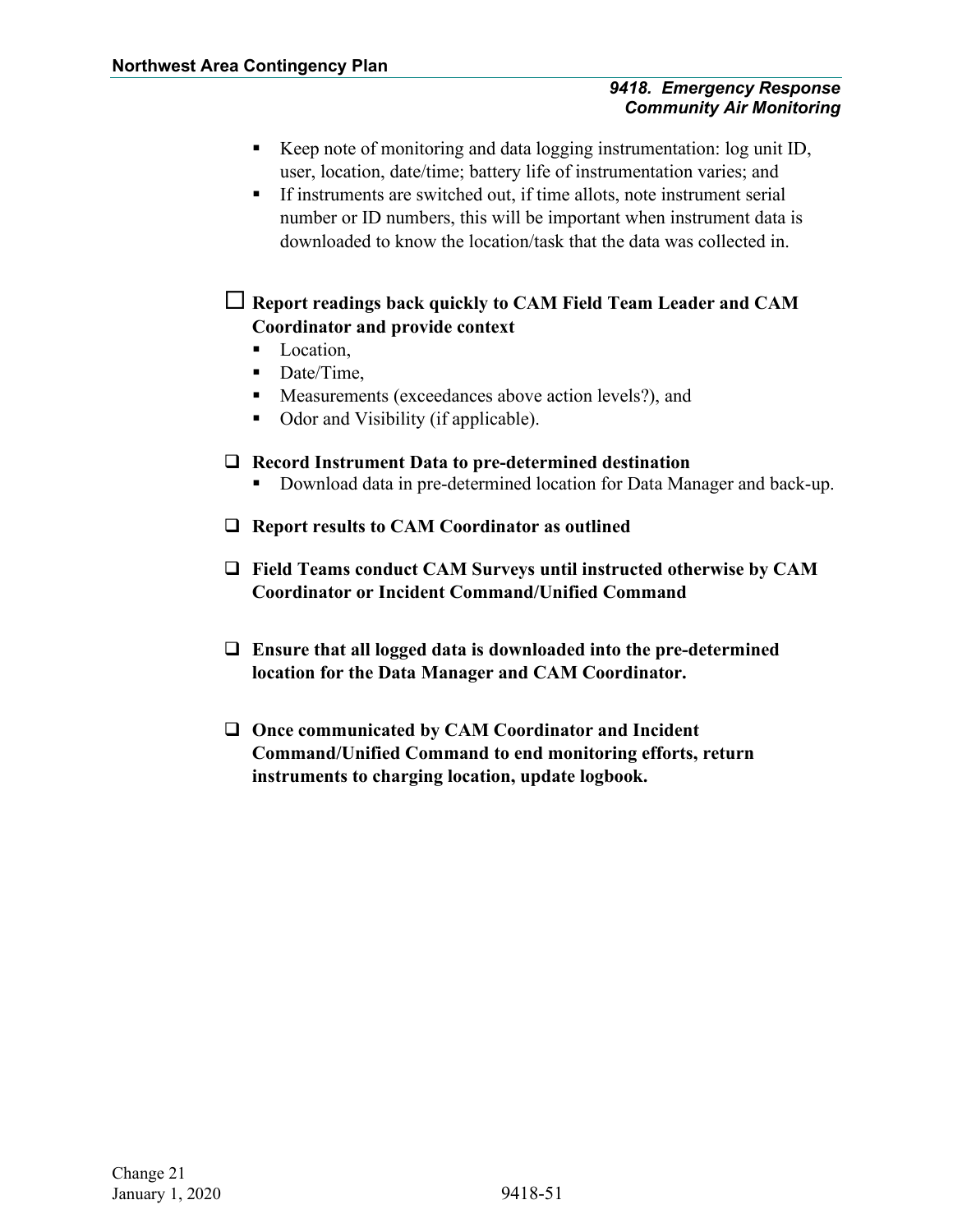## <span id="page-54-0"></span>**Attachment D: Community Air Monitoring Data Management Checklist**

- The purpose of this attachment is to provide guidance to personnel responsible for setting up a data management system for CAM. The following checklist items are listed chronologically, but due to potential changes in size and scope of CAM deployments, some items may be reprioritized based on incident needs.
- Depending on the scale of the incident, Data Manager responsibilities may be handled by the CAM Field Team Leader, CAM Coordinator, or a delegated Data Manager. The following checklist is broken into several sections:
	- **Initial Data Management,**
	- Data Collection,
	- Data Processing,
	- Data Presentation, and
	- Continuing Data Management/Storage.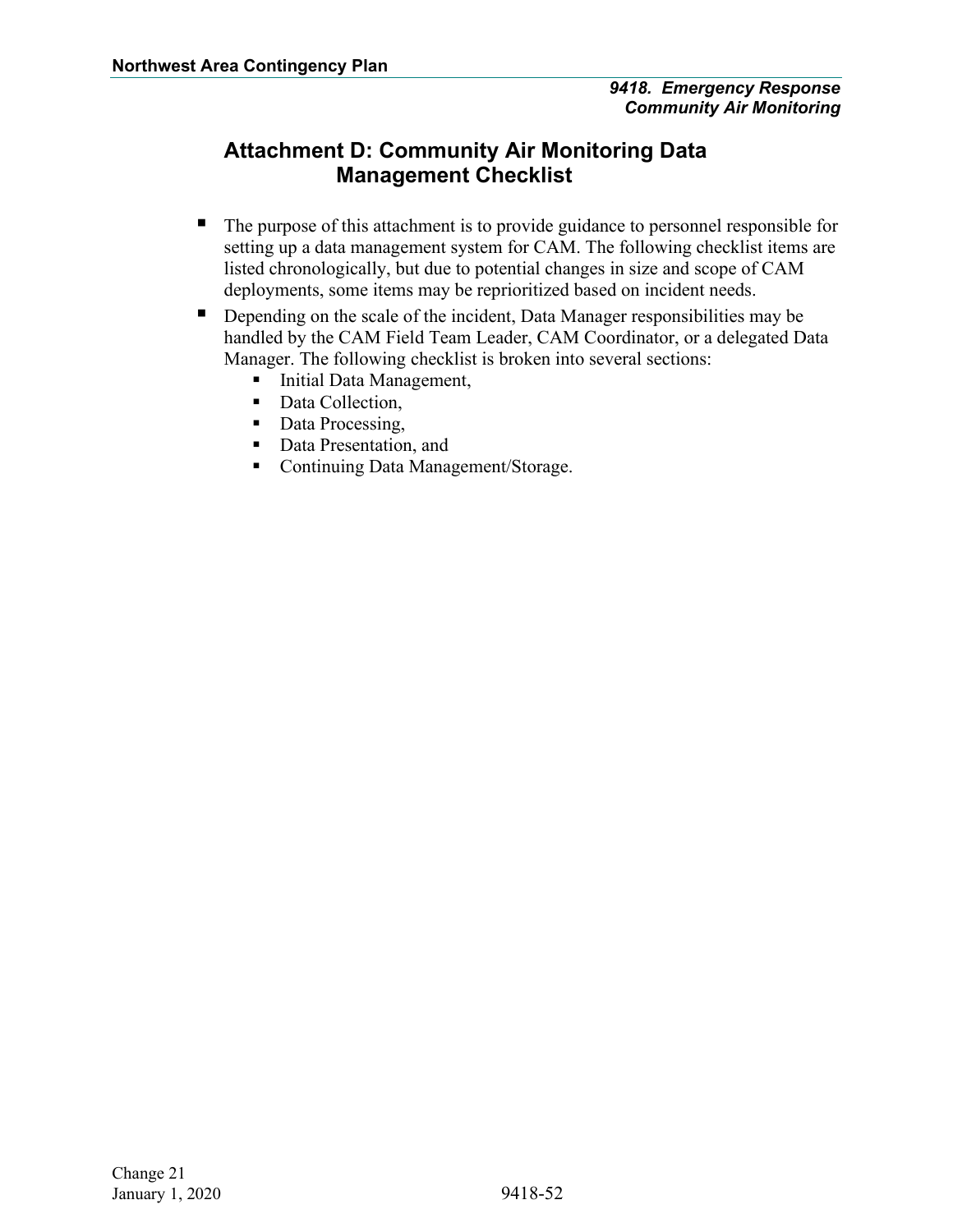## <span id="page-55-0"></span>**Community Air Monitoring Data Flow Chart**



## **CAM Data Management**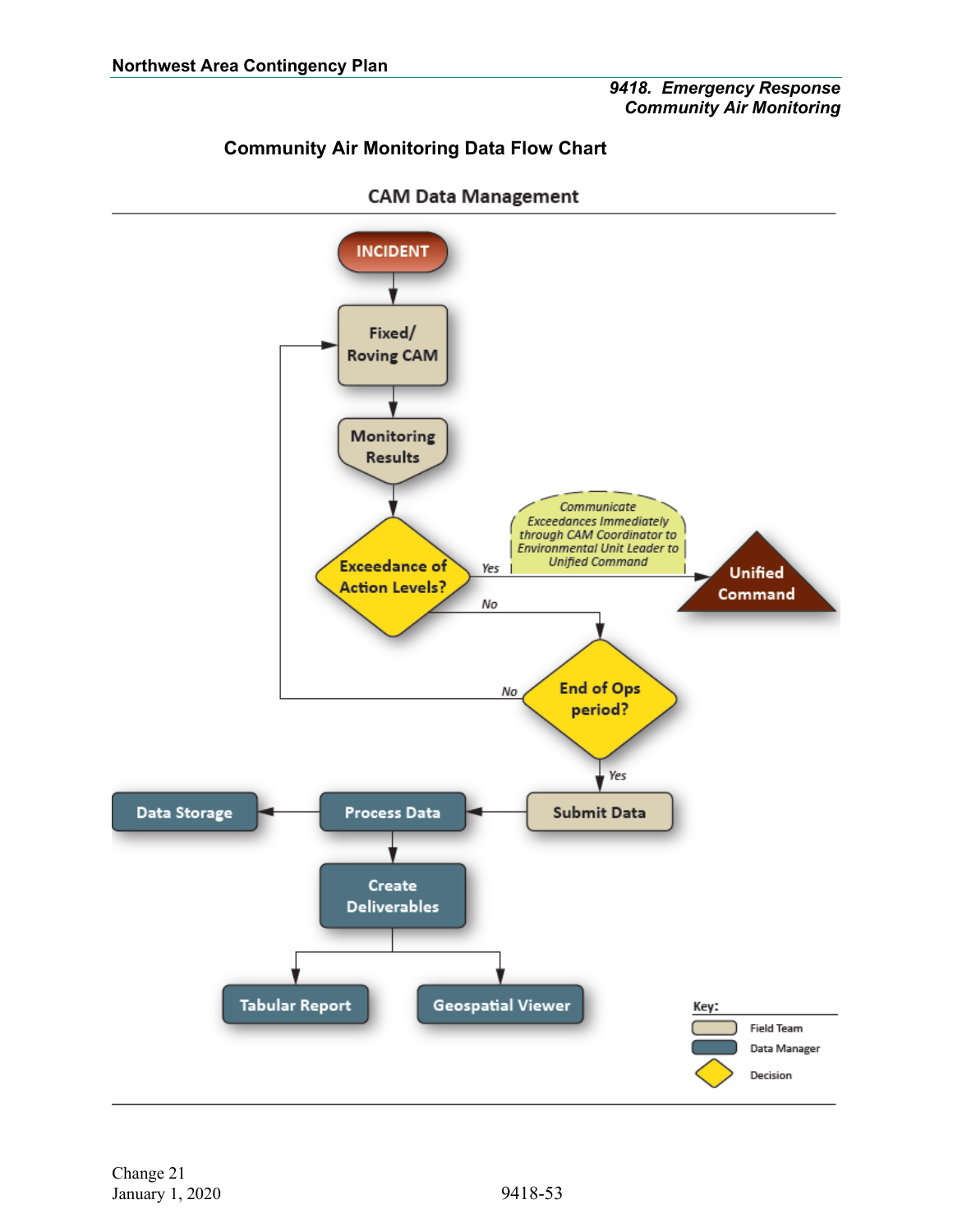## <span id="page-56-0"></span>**Initial Data Management**

- **Select a Data Manager to oversee CAM Data Management**
	- Assess the status of incident data management. As data may already be being collected and processed, it is imperative to quickly come up to speed on the following:
		- o How is data being collected, processed, presented or communicated?
		- o Are there established DQOs?
		- o Is there a DMP?

**BEST PRACTICE:** A DMP is a great tool to document DQOs, data collection, processing, presentation, and deliverable schedules. However, the creation of a DMP should not hinder the active communication of data and can be completed as time permits.

## **Determine DQOs**

- A well-constructed DQO consists of the following:
	- o Activity,
	- o Criteria for making a decision (Action Level), and
	- o What your action is going to be after you make the decision.
- An initial DQO for CAM may be:
	- o *Air Monitoring will be performed using roving teams. If a reading exceeds the established action levels, the exceedance will be communicated immediately to Unified Command/Incident Command. If no exceedances are found, monitoring will continue.*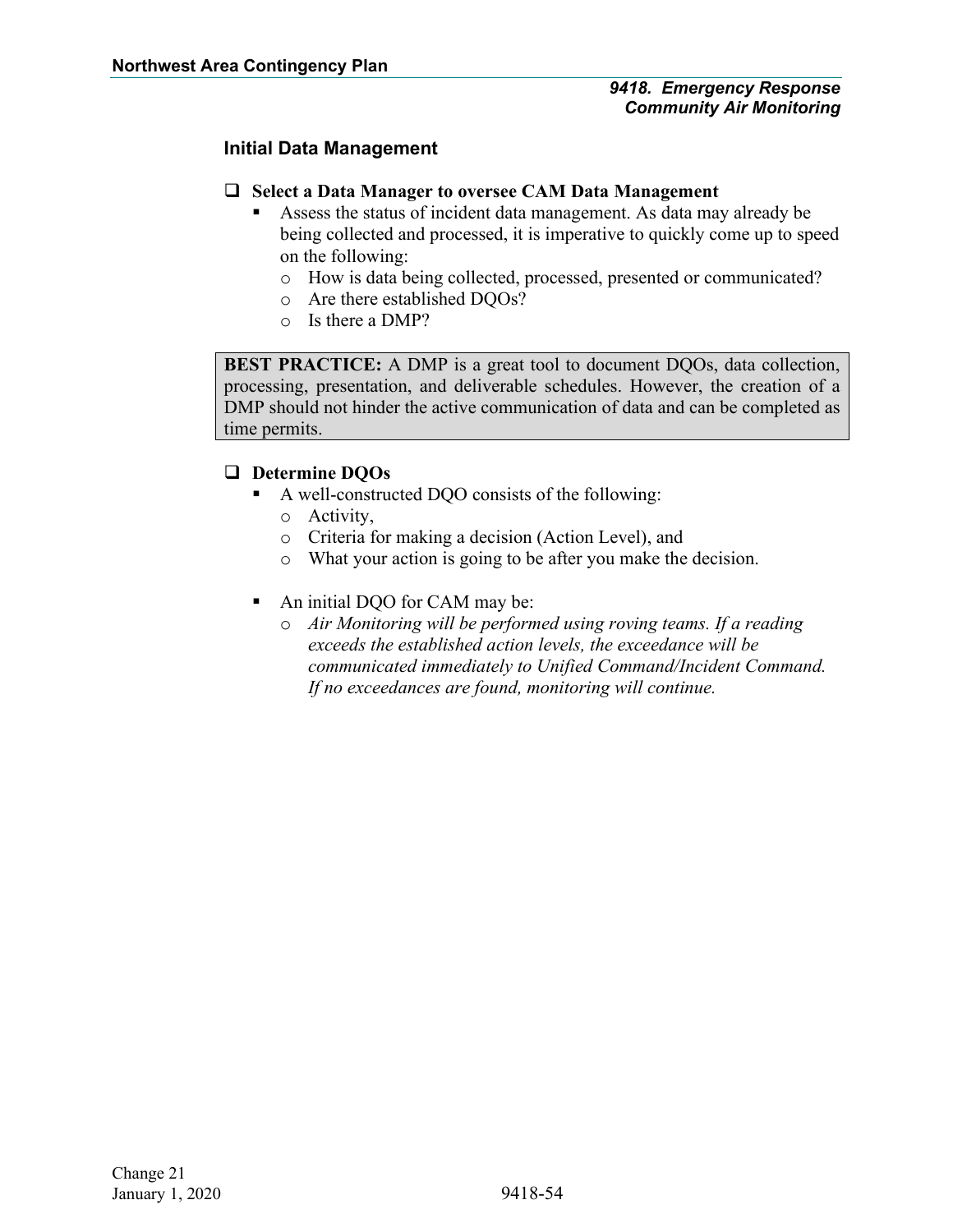## <span id="page-57-0"></span>**Data Collection**

- **Develop a data collection process that meets established incident DQOs. Ensure that the appropriate CAM forms and associated data collection documents/tools are available.** 
	- Define the data elements CAM teams will collect (required fields, photos, other observations, etc.)
	- Choose forms to meet incident-specific needs as appropriate. Ensure that forms are designed to meet established DQOs.
	- Ensure CAM teams/forms are using standardized location naming conventions (e.g., location identification numbers) that can be integrated into mapping/database/GIS systems being developed, and that are consistent with Operational Division naming conventions.

**BEST PRACTICE:** Prioritize tasks in the early phase of a CAM incident to get Field Teams out collecting data as soon as practicable. Systems can be refined later as long as essential data can be collected expeditiously**.**

#### **Evaluate equipment requirements/standards for data collection and management**

- Coordinate this review with the CAM Field Team Leader or CAM Coordinator as appropriate.
- Common data collection equipment may include real-time air monitoring instruments, digital cameras, hand-held global positioning system units, forms, personal digital assistants, tablet computers, etc.

## **Establish a communication plan for Field Teams to communicate results.**

- Develop and maintain contact list for CAM team members.
- Verify that teams know how results will be communicated (radio, cell phone, email, data submission).
- Establish a communication schedule with Field Teams to meet data reporting needs for ICS meetings.

## **Conduct data collection calibration meeting for CAM teams prior to initial assessment.**

- The following topics should be covered:
	- o DQOs, Data Elements and Valid Values;
	- o Methods of data collection with alternatives for effectively collecting data for a rapid assessment. Ensure a backup data collection method is available (logbook, verbal reporting, etc.);
	- o Communication pathway for reporting exceedances;
	- o On-going communication of results below action levels; and
	- o Post field data transfer and QA/QC process.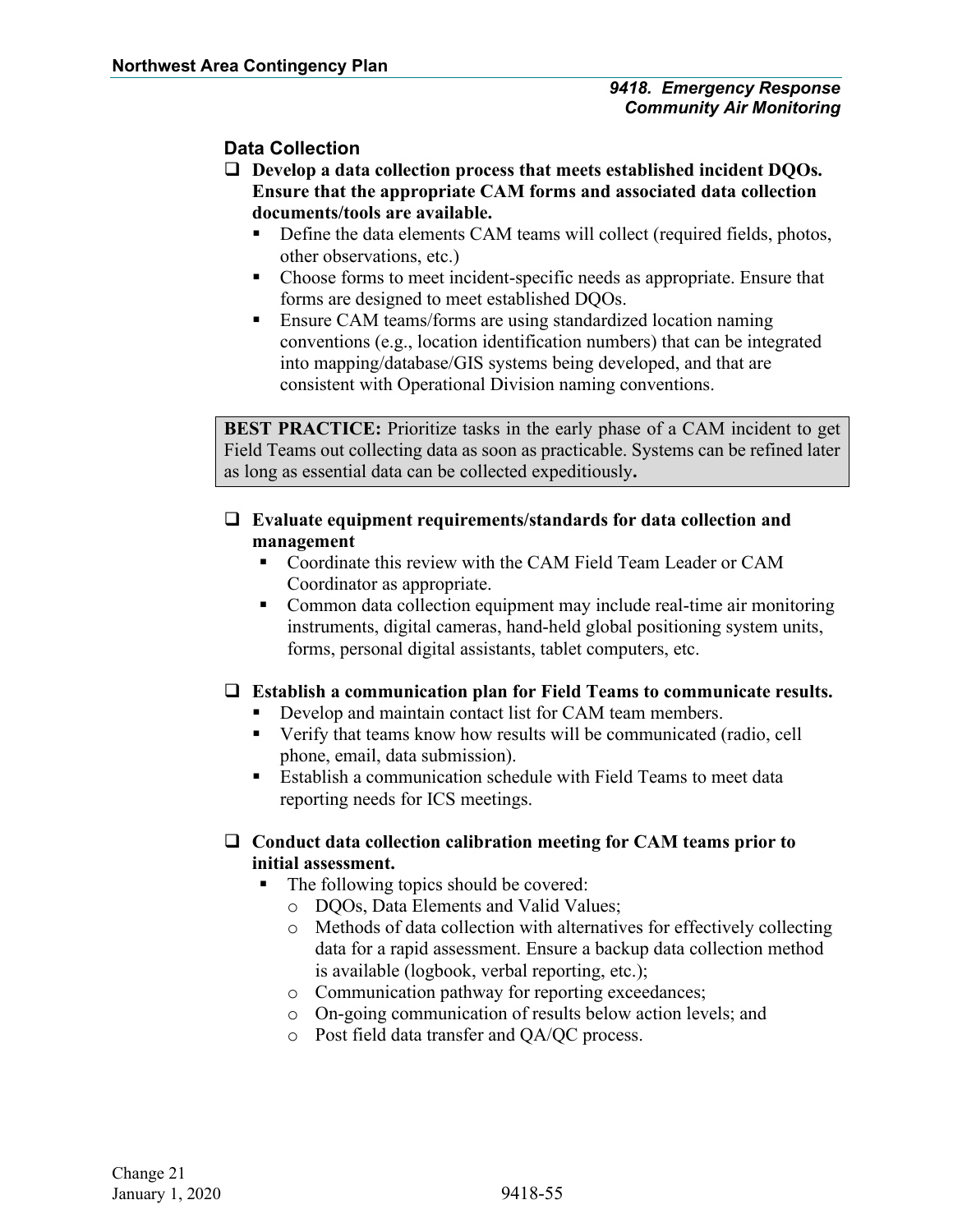## <span id="page-58-0"></span>**Data Processing**

## **Establish a DMP**

- Outline the following:
	- o DQOs;
	- o Instrumentation (data pathway for data logging instruments);
	- o Data Flow Pathways (Data Entry to Quality Assurance to Decision Makers to Data Storage); and
	- o Reporting schedule.

## **As appropriate, identify predetermined standards for data verification, analysis, and reporting.**

 Identify and put in place verification SOPs and checklists such as standard verification queries (auditing of data) and reporting SOPs & procedures and requirements.

## **Establish process for collecting and archiving digital and paper documents.**

- Establish file directory structure and file naming conventions for managing documents, data, and photos.
	- o Establish both on-site backup and an off-site, secure repository for all data and documentation. Coordinate with Documentation Unit for final archiving.
	- o Determine/establish appropriate permissions for database access and editing.

## **Share and Communicate Resources**

- Coordinate data and map transfers with the PSC and EU (e.g., base maps, overflight maps, etc.) as appropriate.
- Acquire the spatial data and maps necessary to meet the data needs of the CAM program and (in particular) the Field Teams.
- Create base maps for field planning and use.

## **Oversee QA/QC of field data**

- Collate results from multiple teams if applicable,
- **Ensure required data elements have been recorded,**
- Ensure units are correct and appropriate for action levels, and
- Ensure data is in a clean format for generation of deliverables.

## <span id="page-58-1"></span>**Data Presentation**

## **Brief with CAM Coordinator and EU to determine deliverable needs and establish deliverable schedule**

- Deliverable types may include:
	- o Site sketch,
	- o Aerial Map,
	- o Verbal Result Communication,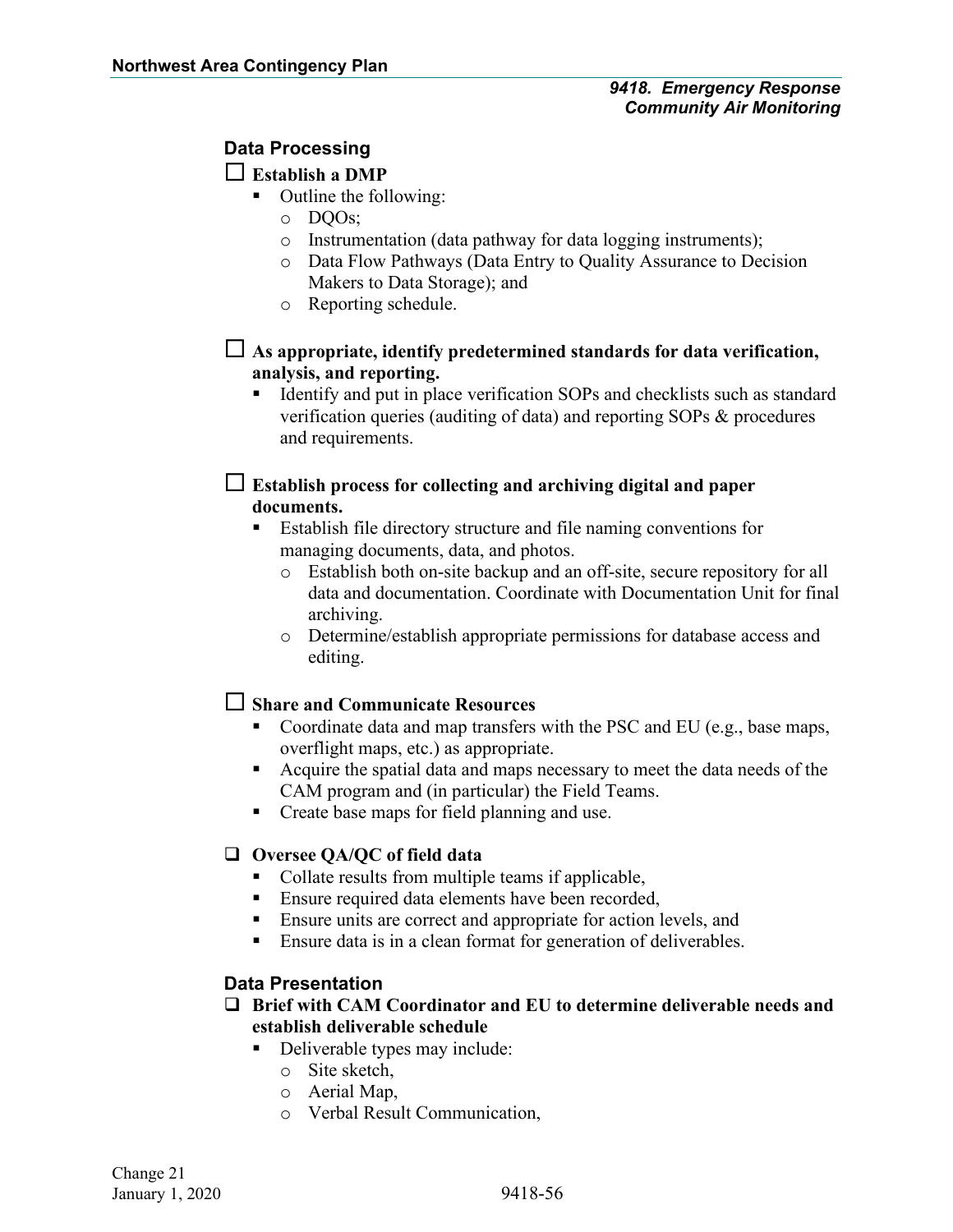- o Summary Data,
- o Dispersion Modelling,
- o Real-Time Telemetry, and
- o Geospatial Viewer.
- Review deliverable schedule with the CAM Coordinator and the EUL to best fit incident requirements:
	- o As exceedance occurs,
	- o For ICS meetings:
		- $\triangleright$  Command & General Staff Meeting,
		- $\triangleright$  Tactics Meeting, and
		- $\triangleright$  Planning Meeting.
	- o Every operational period,
	- o Real-time telemetry, and
	- o Real-time mapping.
- **Create and manage deliverables for EU including GIS Maps, models, and data tables.**
	- Coordinate with the EU or CAM Coordinator and identify what maps or models are important for decisions.
	- **Ensure that all deliverables requested by EU are completed.**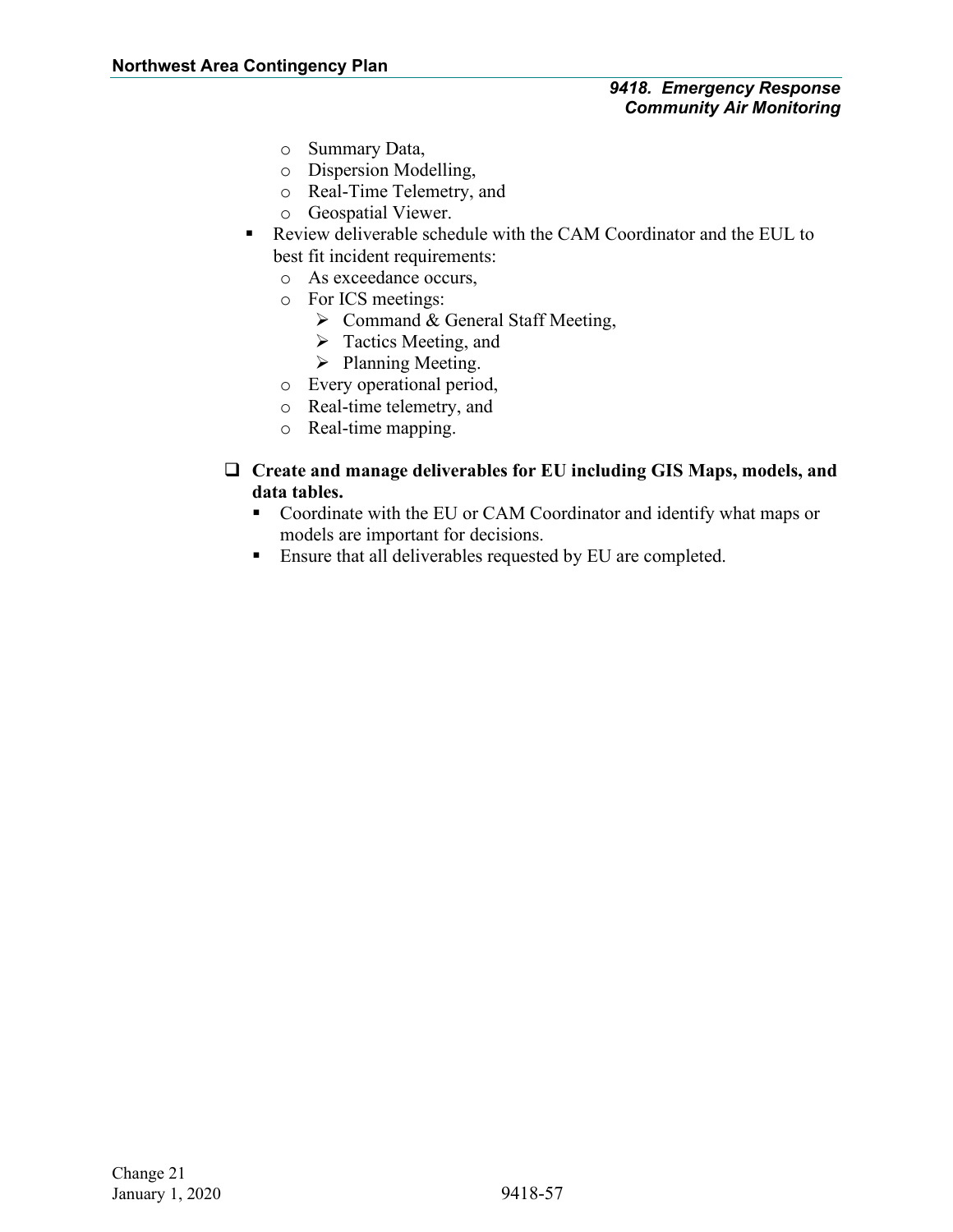## <span id="page-60-0"></span>**Continuing Data Management & Storage**

- **Develop a document management system and/or CAM database (if appropriate).**
	- Determine/establish appropriate permissions for database access and editing.
	- **Ensure every data stream is captured and managed appropriately.**
- **Ensure that all data from Field Teams has been downloaded and backedup to appropriate location for site documentation, deliverables, and reports.**
- **Establish general expectations, procedures, and accountability for CAM data management tasks.**
	- Address data sharing protocols and data access issues between stakeholders (i.e., Fed/State/Responsible Party) when making these determinations.
	- Each agency/organization representative working on CAM data should be familiar with their own organization's data policy and be able to discuss any critical issues including public disclosure requirements.
- **BEST PRACTICE:** Be sure to discuss the following: frequency of data archiving, who can access the data and how, will copies be permitted, etc.

## **Adjust data management organization for future operational periods**

- Is the current system meeting the response needs and/or scale (e.g., electronic vs. paper-based)?
	- o If not, recommend to CAM Coordinator to upgrade tiers.
- Are there issues affecting the quality of data?
	- o Recommend and implement corrective actions as necessary.
- Maintain data quality:
	- o Hold team meetings daily to ensure quality data is correctly collected and applicable.
	- o Ensure Field Teams are performing field QC of their data collected.
	- o QC data daily update Field Teams if a corrective action is required.